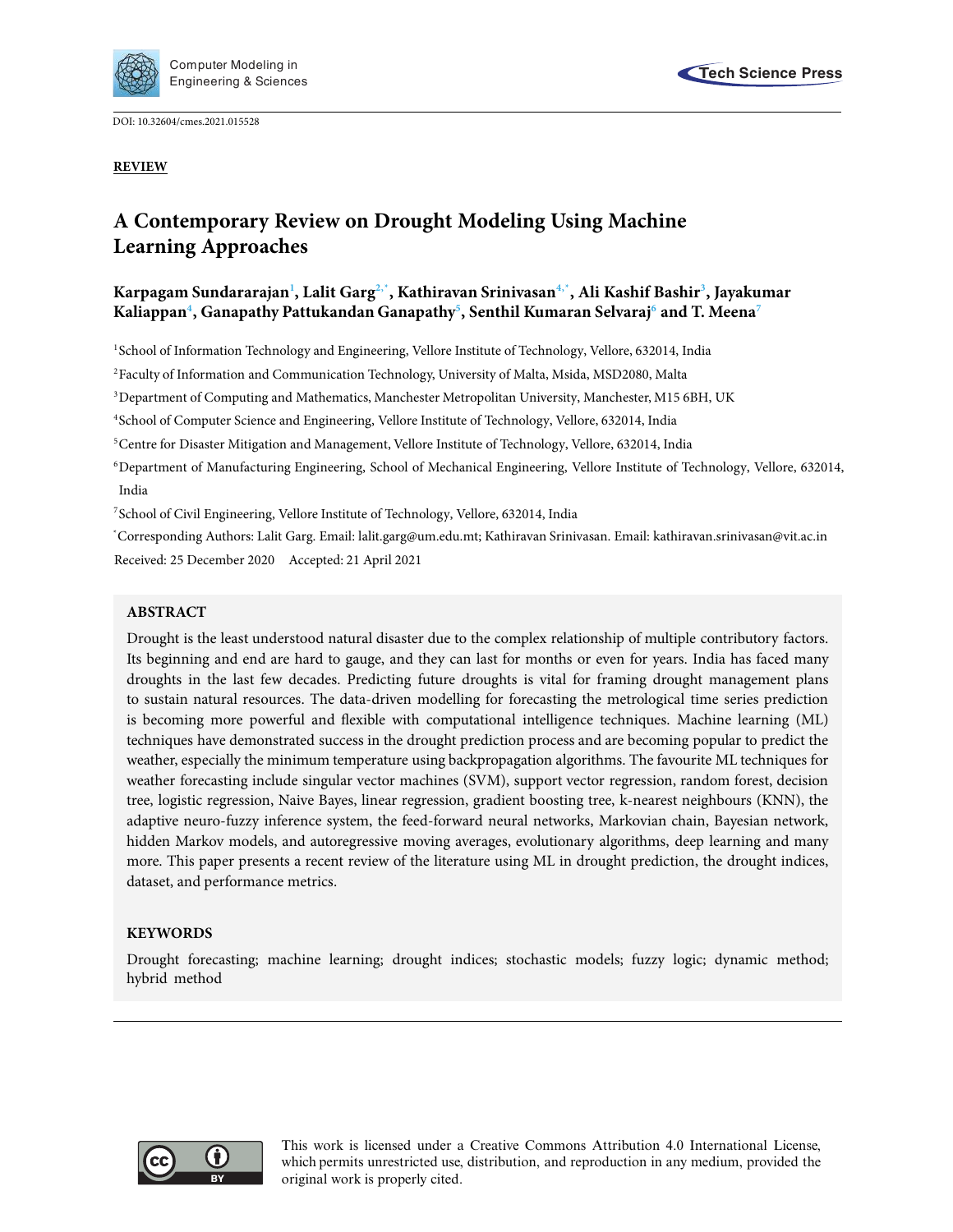### **Nomenclatures**

| AAI               | <b>Aridity Anomaly Index</b>                                 |
|-------------------|--------------------------------------------------------------|
| ADI               | <b>Aggregate Dryness Index</b>                               |
| AI                | Aridity Index                                                |
| AMO               | Atlantic Multidecadal Oscillation                            |
| <b>ANFIS</b>      | Adaptive Neuro-Fuzzy Inference System                        |
| <b>ANN</b>        | <b>Artificial Neural Networks</b>                            |
| <b>ARID</b>       | Agricultural Reference Index for Drought                     |
| ARIMA             | Autoregressive Integrated Moving Average                     |
| <b>ARMA</b>       | Autoregressive Moving Averages                               |
| <b>ARVI</b>       | Atmospherically Resistant Vegetation Index                   |
| <b>BBO</b>        | Biogeography-based Optimization                              |
| BN                | Bayesian Network                                             |
| <b>BS-SVR</b>     | Boosted-Support Vector Regression                            |
| <b>CART</b>       | Classification and Regression tree                           |
| <b>CCI</b>        | Climate Change Initiative                                    |
| <b>CPM</b>        | Conditional Probability Model                                |
| <b>CMI</b>        | Crop Moisture Index                                          |
| <b>CSDI</b>       | Crop-specific Drought Index                                  |
| <b>CSWI</b>       | Crop Water Stress Index                                      |
| <b>CW-ANN</b>     | Coupled Wavelet ANN                                          |
| <b>CZI</b>        | China Z Index                                                |
| <b>DAG</b>        | Directed Acyclic Graphical                                   |
| DAI               | Drought Area Index                                           |
| <b>DBSCAN</b>     | Density-Based Spatial Clustering for Applications with noise |
| <b>DMSGRNN</b>    | Direct Multi-Step Generalized Regression Neural Network      |
| <b>DMSMLP</b>     | Direct Multi-Step Multi-Layer Perceptron                     |
| <b>DMSNN</b>      | Direct Multi-step Neural Network                             |
| <b>DMSRBF</b>     | Direct Multi-Step Radial Basis Function                      |
| <b>DNN</b>        | Dynamic Neural Network                                       |
| <b>DNB</b>        | Dynamic Naïve Bayesian                                       |
| DRI               | Drought Reconnaissance Index                                 |
| DT                | Decision Tree                                                |
| <b>DVI</b>        | Difference Vegetation Index                                  |
| <b>EDI</b>        | <b>Effective Drought Index</b>                               |
| <b>EEMD-GAM</b>   | Ensemble Empirical Mode Decomposition                        |
| <b>EEMD-ARIMA</b> | Autoregressive Integrated Moving Average                     |
| EM                | <b>Expectation Maximization</b>                              |
| <b>ESA</b>        | European Space Agency                                        |
| <b>ESI</b>        | <b>Evaporative Stress Index</b>                              |
| <b>ETDI</b>       | <b>Evapotranspiration Deficit Index</b>                      |
| <b>EVI</b>        | <b>Enhanced Vegetation Index</b>                             |
| <b>FFNN</b>       | Feed Forward Neural Networks                                 |
| FRF               | <b>Fuzzy Random Forest</b>                                   |
| <b>F-SVR</b>      | <b>Fuzzy-Support Vector Regression</b>                       |
| <b>GPR</b>        | Gaussian Process Regression                                  |
| <b>GBT</b>        | <b>Gradient Boosting Tree</b>                                |
| <b>GEP</b>        | Gene Expression Programming                                  |
| <b>GAM</b>        | Generalized Additive Model                                   |
| <b>GOA</b>        | Grasshopper Optimization Algorithm                           |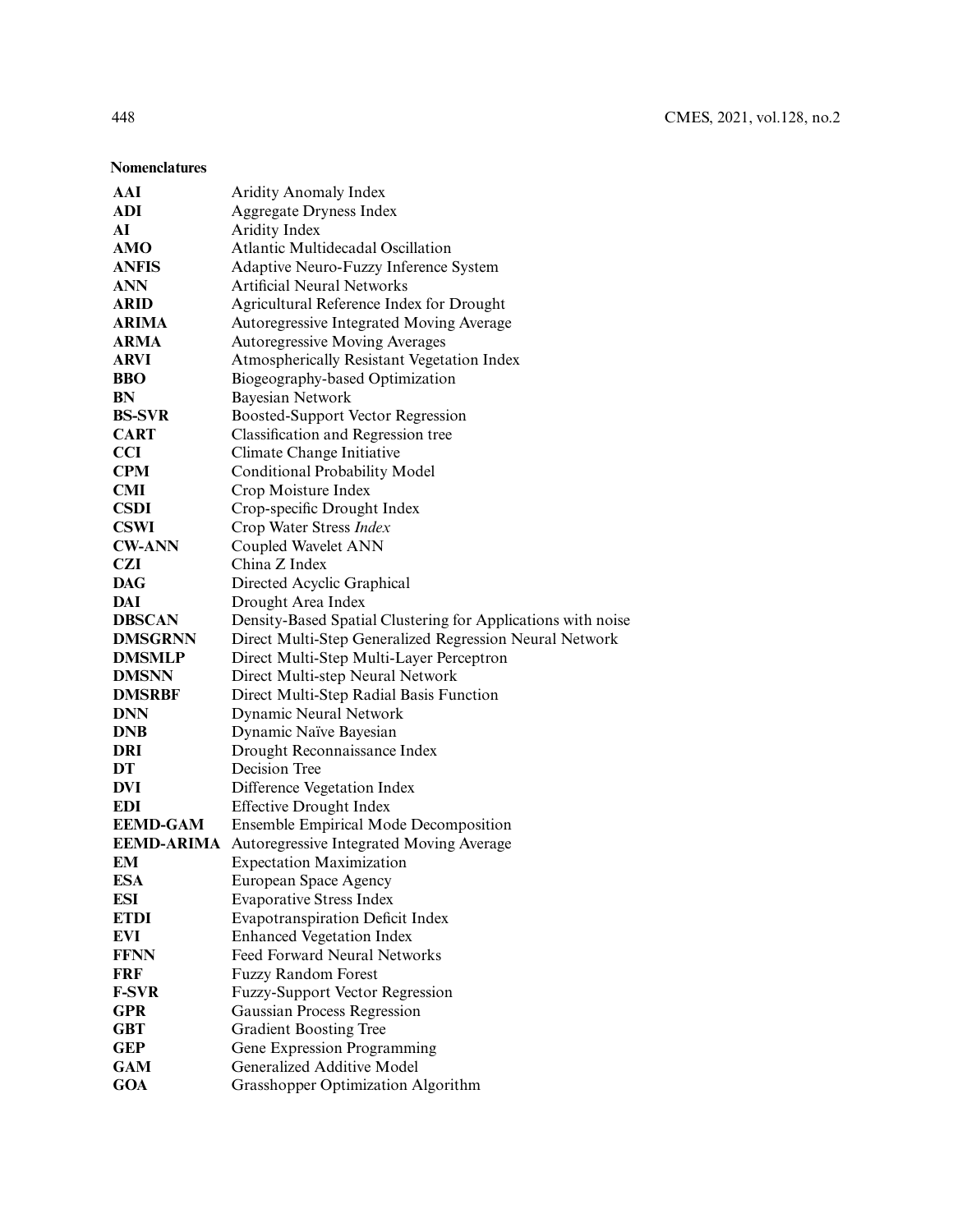| <b>HANN</b>      | Hybrid ANN                                                         |
|------------------|--------------------------------------------------------------------|
| <b>HMM</b>       | Hidden Markov Model                                                |
| <b>HTC</b>       | Hydro-thermal Coefficient of Selyaninov                            |
| <b>IIS-W-ANN</b> | Iterative Input Selection Wavelet-Hybrid Artificial Neural Network |
| <b>IPO</b>       | Interdecadal Pacific Oscillation                                   |
| <b>IPVI</b>      | Infrared percentage vegetation index                               |
| <b>KBDI</b>      | Keetch Byram Drought Index                                         |
| LogR             | Logistic Regression                                                |
| LR               | Linear Regression                                                  |
| <b>LSSVR</b>     | Least Squares Support Vector Regression                            |
| <b>LST</b>       | Land Surface Temperature                                           |
| <b>LSWI</b>      | Land Surface Water Index                                           |
| <b>MAE</b>       | Mean Absolute Error                                                |
| MC               | Markov Chain                                                       |
| MEI              | Multivariate ENSO Index                                            |
| <b>MJO</b>       | Madden-Julian Oscillation                                          |
| ML               | Machine Learning                                                   |
| <b>MLPANN</b>    | Multi-Layer Perceptron Artificial Neural Network                   |
| <b>MODIS</b>     | Moderate Resolution Imaging Spectroradiometer                      |
| МT               | <b>Model Trees</b>                                                 |
| NAO              | North Atlantic Oscillation                                         |
| <b>NAR</b>       | Nonlinear Autoregressive Networks                                  |
| NB               | Naive Bayes                                                        |
| <b>NDI</b>       | <b>NOAA</b> Drought Index                                          |
| <b>NDII</b>      | Normalized Difference Infrared Index                               |
| <b>NDVI</b>      | Normalized Difference Vegetation Index                             |
| <b>NDWI</b>      | Normalized Difference Water Index                                  |
| NN               | Neural Network                                                     |
| <b>ONI</b>       | Oceanic Niño Index                                                 |
| <b>PDO</b>       | Pacific Decadal Oscillation                                        |
| <b>PDSI</b>      | Palmer Drought Severity Index                                      |
| <b>PHDI</b>      | Palmer Hydrological Drought Severity Index                         |
| <b>PSO</b>       | Particle Swarm Optimization                                        |
| <b>PVI</b>       | Perpendicular Vegetation Index                                     |
| RAI              | Rainfall Anomaly Index                                             |
| <b>RDI</b>       | <b>Reclamation Drought Index</b>                                   |
| RF               | Random Forest                                                      |
| <b>RMM</b>       | Real-time Multivariate                                             |
| <b>RMSE</b>      | Root Mean Square Error                                             |
| <b>RMSGRNN</b>   | Recursive Multi-Step Generalized Regression Neural Network         |
| <b>RMSMLP</b>    | Recursive Multi-Step Multi-Layer Perceptron                        |
| <b>RMSNN</b>     | Recursive Multi-step Neural Network                                |
| <b>RMSRBF</b>    | Recursive Multi-Step Radial Basis Function                         |
| RN               | <b>Recurrent Network</b>                                           |
| <b>RRMSE</b>     | Relative Root Mean Square Error                                    |
| <b>SAI</b>       | <b>Standardized Anomaly Index</b>                                  |
| <b>SSA</b>       | Salp Swarm Algorithm                                               |
| <b>SAVI</b>      | Soil Adjusted Vegetation Index                                     |
| <b>SANN</b>      | Single MLP                                                         |
| <b>SCPDSI</b>    | Self-Calibrated Palmer Drought Severity Index                      |
| <b>SDCI</b>      | Scaled Drought Condition Index                                     |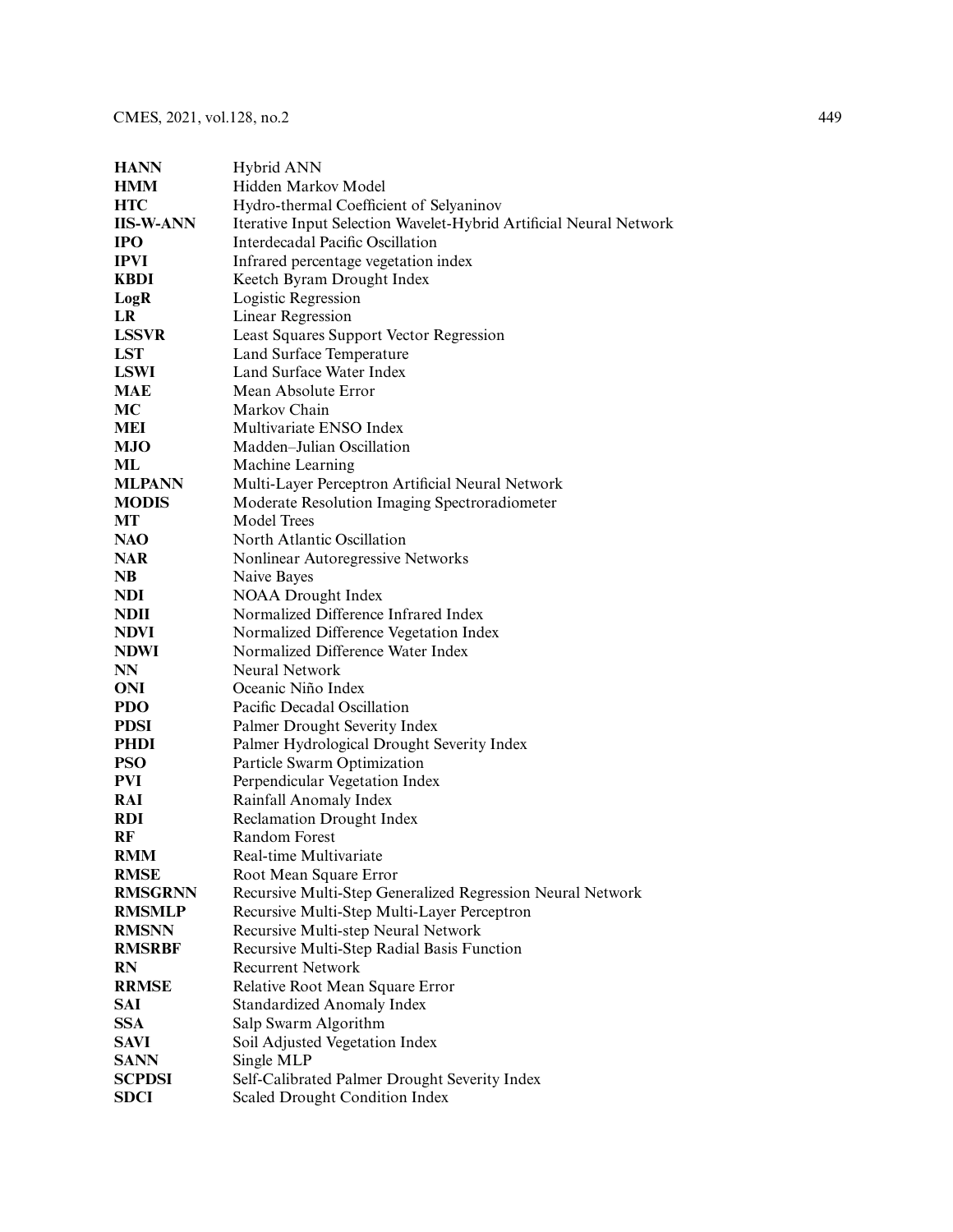| SDI           | <b>Streamflow Drought Index</b>                     |
|---------------|-----------------------------------------------------|
| <b>SIAP</b>   | Standard Index of Annual Precipitation              |
| <b>SSA</b>    | Single Spectrum Analysis                            |
| <b>SMA</b>    | Soil Moisture Anomaly                               |
| <b>SMDI</b>   | Soil Moisture Deficit Index                         |
| <b>SMRI</b>   | Standardized Snowmelt and Rain Index                |
| <b>SPEI</b>   | Standardized Precipitation Evapotranspiration Index |
| SPI           | <b>Standardized Precipitation Index</b>             |
| <b>SOI</b>    | Southern Oscillation Index                          |
| SRSI          | Standardized Reservoir Supply Index                 |
| SSFI          | Standardized Streamflow Index                       |
| <b>SVM</b>    | <b>Support Vector Machine</b>                       |
| <b>SVR</b>    | <b>Support Vector Regression</b>                    |
| SWI           | Standardized Water-level Index                      |
| <b>SWS</b>    | Soil Water Storage                                  |
| SWSI          | Surface Water Supply Index                          |
| TAN           | Tree Augmented Naive Bayes                          |
| TCI           | Temperature Condition Index                         |
| <b>TLRN</b>   | Time Lagged Recurrent Network                       |
| TRMM          | <b>Tropical Rainfall Measuring Mission</b>          |
| VCI           | Vegetation Condition Index                          |
| <b>VegDRI</b> | Vegetation Drought Response Index                   |
| <b>VHI</b>    | Vegetation Health Index                             |
| <b>VIC</b>    | Variable Infiltration Capacity                      |
| <b>WA-ANN</b> | Wavelet Transforms Artificial Neural Networks       |
| <b>WASP</b>   | Weighted Anomaly Standardized Precipitation         |
| WA-SVR        | Wavelet Transforms Support Vector Regression        |
| WDVI          | Weighted Difference Vegetation Index                |
| <b>WRSI</b>   | Water Requirement Satisfaction Index                |
| <b>W-ELM</b>  | Wavelet-based Extreme Learning Machine              |
| WFL           | Wavelet Fuzzy Logic                                 |
| <b>WNN</b>    | <b>Wavelet Neural Networks</b>                      |
| <b>XGB</b>    | XG Boost                                            |

# **1 Introduction**

An intense and persistent shortage in precipitation causes drought in a specific region. The land becomes barren and uncultivable as it losses its fertility. The hazardous footprints of drought are much higher than any other natural hazard since they exist for a longer time and affect the economy. Further, this disturbs the necessary life activities and, in due course, human deaths due to starvation.

# **1.1 Definition of Drought**

Drought is defined as a weather-related natural disaster. It affects vast regions for months or years. It has an impact on food production, and it reduces life expectancy and the economic performance of large areas or entire countries [1].

# **1.2 Origin and Flow of Drought**

Compared with disasters such as floods, earthquakes, tornados, or volcanic eruptions, drought is a slowly developing phenomenon that needs to propagate through the entire hydrological cycle. It often shows its impact at all levels  $[2,3]$ . The three main types of physical droughts are: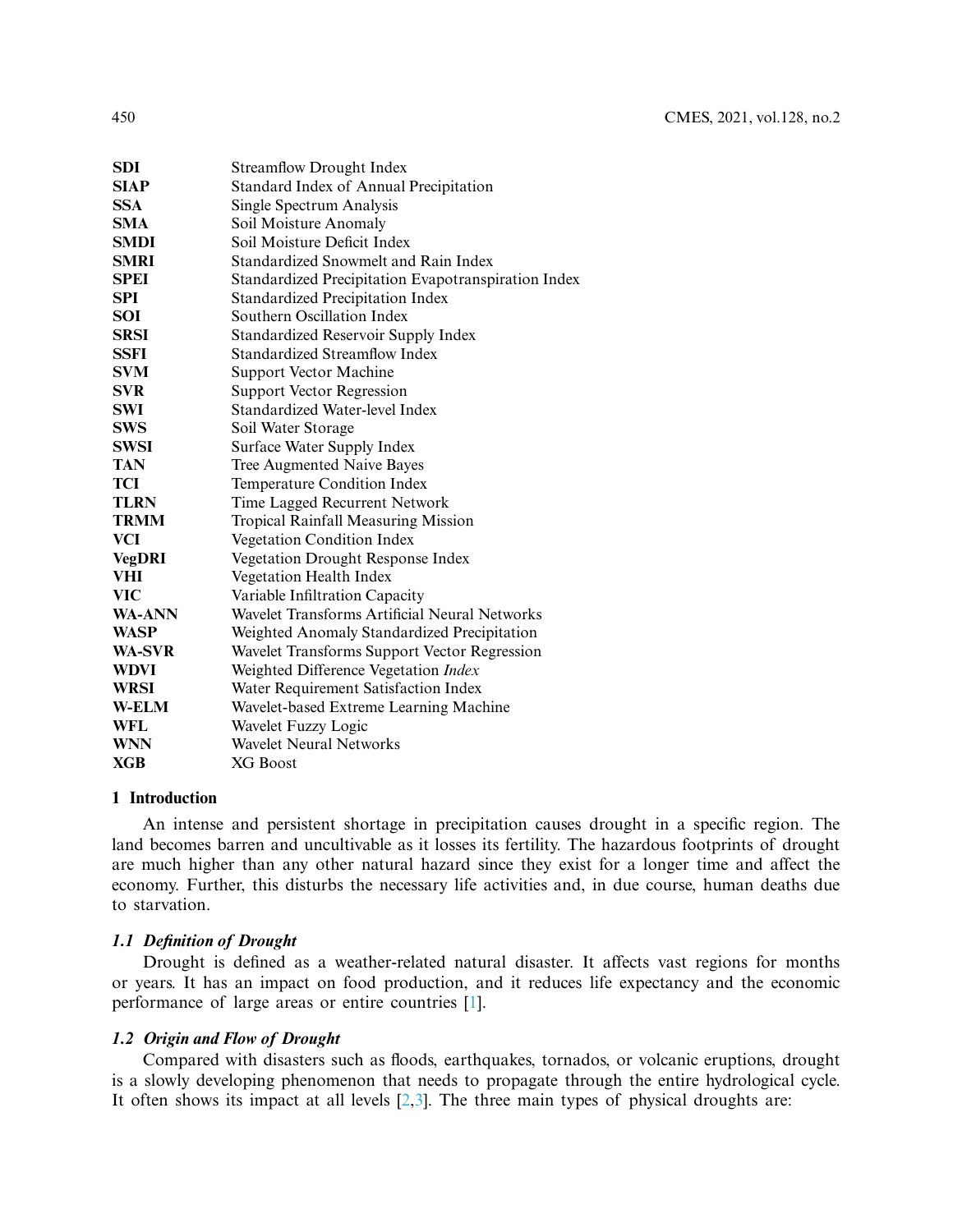- Meteorological drought,
- Hydrological drought,
- Agricultural drought.

The origin and flow of drought are shown in  $Fig. 1$ . The types of drought are metrological drought, hydrological, and agricultural drought. Among these, the agricultural drought significantly impacts our economy, society, and environment. These impacts are termed the socioeconomic drought and ecological drought. The three critical climatic variations occurring are the increase in evaporation, transpiration, and precipitation deficiency [2]. The cause for an increase in evaporation and transpiration is due to high temperature, high wind, less cloud cover, and low humidity. The precipitation deficiency reduces infiltration, runoff, deep percolation, and groundwater discharge. This stage is termed a Metrological drought, and it tells us about the degree of dryness. These climatic variations give rise to soil water deficiency, which in turn causes plant water stress, less biomass, and yield, and this stage is termed as agricultural drought. Agricultural drought is the crop's variable susceptibility during the various crop development stages, from emergence to maturity. The next phase of the drought is the Hydrological drought; wherein, there is reduced streamflow, inflow to reservoirs, lakes, and ponds. Hydrological drought [4] defines the effect of the precipitation period. The problems with the supply and demand of agricultural goods, poultry, fish, and hydroelectric power raise the socio-economic drought. Ecological drought defines the stress created across ecosystems.



**Figure 1:** Origin and flow of drought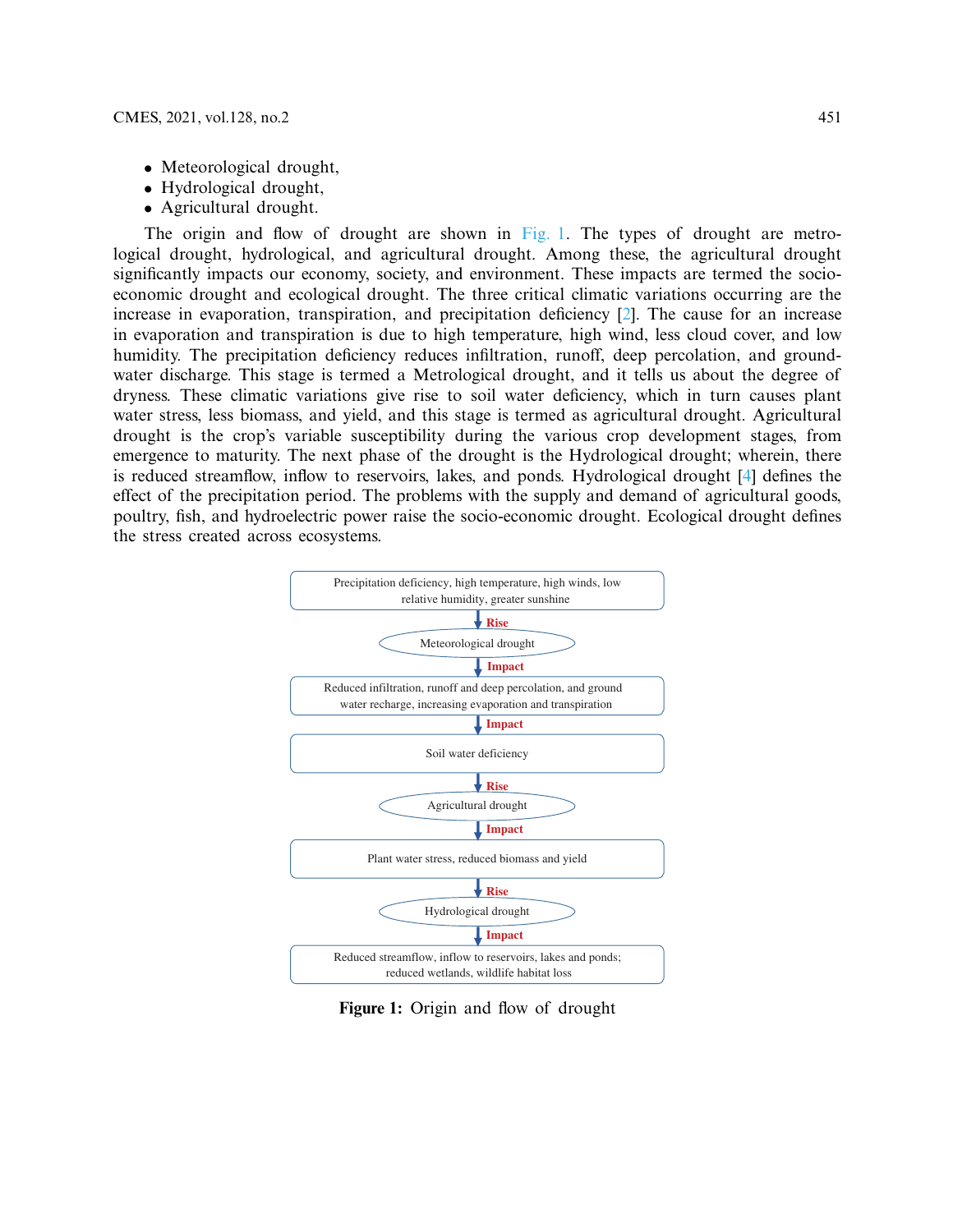### **1.3 Impacts of Drought**

The impacts of drought differ based on the causes of its origin [5] and include adverse effects on food production, increasing farmers' suicide rate, excess heat, lower power generation, reduced industrial production, and human and animal health deterioration. In rural areas, it also affects women's security and education. The three main types of impact are economic, environmental, and social impacts.

### *1.3.1 Economic Impacts*

Plants' growth depends on the surface and groundwater supplies. It is affected by insufficient water, insect infestation, plant disease, and wind erosion. When the plant's growth is affected, livestock production also gets affected. Farmers lose their income; like a ripple effect, it gets passed on to agro-product retailers and other related business persons. Hence there is a decrease in tax collection of local, state, and central government. It also increases forest fire incidences life-threat to humans and animals.

### *1.3.2 Environmental Impacts*

The damages to the plant and animals will result in a severe environmental impact, including the decrease in water quality and quantity, soil fertility loss, living organisms' biodiversity loss, and many more. Many species recover from these temporary impacts of drought, but few species become extinct.

### *1.3.3 Social Impact*

There arises a threat to public health and safety. The disputes arising in water resource sharing develop huge rivals between the cities, states, and nations. People start migrating into drought-less places, mainly urban areas. Hence it increases the pressure on the social infrastructure of urban sites.

### **2 Drought Indices**

Till now, more than 100 drought indices have been established. These indices help us calculate drought severity, location, start, and end of the drought to help the government issue an early warning to the people and devise contingency plans. Tab. 1 lists various drought indices for predicting different types of droughts. Tab. 2 lists drought indices with their usage, advantages, and disadvantages.

| Drought types | Drought indices                                                                                                                                                                                                                                                     |
|---------------|---------------------------------------------------------------------------------------------------------------------------------------------------------------------------------------------------------------------------------------------------------------------|
| Meteorology   | • Keetch Byram Drought Index (KBDI) [6]<br>• Standardized Precipitation Index (SPI) $[7,8]$<br>• Aridity Anomaly Index $(AAI)$ [9]<br>$\bullet$ Deciles [9]<br>• Percent of Normal Precipitation $[9]$<br>• Weighted Anomaly Standardized Precipitation (WASP) [10] |
|               |                                                                                                                                                                                                                                                                     |

**Table 1:** Drought severity levels for calculated SPI values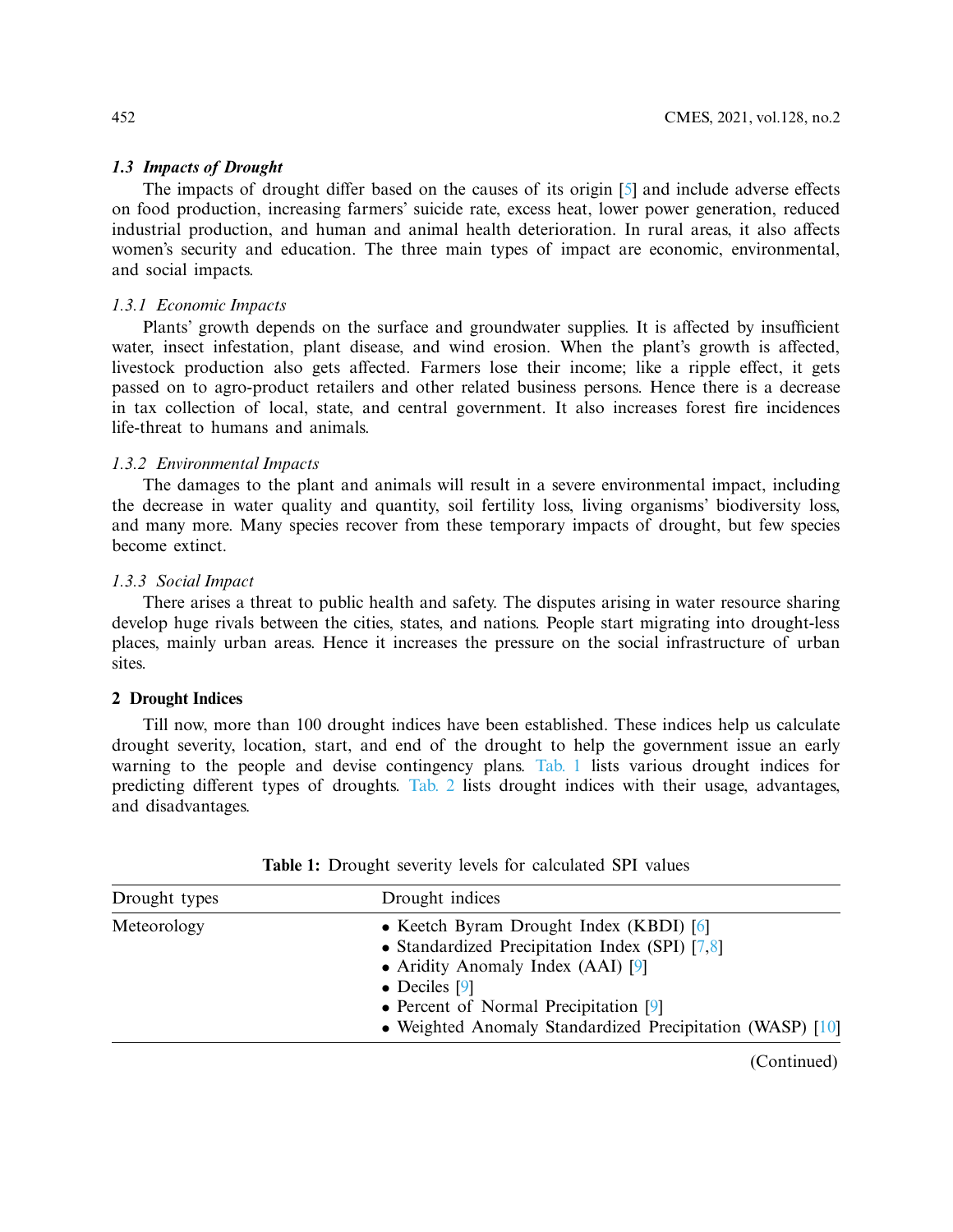| <b>Table 1 (Continued)</b> |                                                                |
|----------------------------|----------------------------------------------------------------|
| Drought types              | Drought indices                                                |
|                            | • Aridity Index (AI) $[11]$                                    |
|                            | • China Z Index (CZI) $[12]$                                   |
|                            | • Crop Moisture Index (CMI) $[13]$                             |
|                            | • Drought Area Index (DAI) [14]                                |
|                            | • Drought Reconnaissance Index (DRI) [15]                      |
|                            | • Effective Drought Index (EDI) $[16]$                         |
|                            | • Hydro-thermal Coefficient of Selyaninov (HTC) [9]            |
|                            | • NOAA Drought Index (NDI) [9]                                 |
|                            | • Palmer Drought Severity Index (PDSI) [17]                    |
|                            | • Palmer Z Index $[9]$                                         |
|                            | • Rainfall Anomaly Index (RAI) [18]                            |
|                            | • Self-Calibrated Palmer Drought Severity Index (sc-PDSI) [19] |
|                            | • Standardized Anomaly Index (SAI) [20]                        |
|                            | • Standardized Precipitation [9]                               |
|                            | • Evapotranspiration Index (SPEI) [21]                         |
|                            | • Agricultural Reference Index for Drought (ARID) [22]         |
|                            | • Crop-specific Drought Index (CSDI) [23,24]                   |
|                            | • Reclamation Drought Index (RDI) $[25]$                       |
| Agriculture                | • Soil Moisture Anomaly Index (SMA) [26]                       |
|                            | • Evapotranspiration Deficit Index (ETDI) [27]                 |
|                            | • Soil Moisture Deficit Index (SMDI) [27]                      |
|                            | • Soil Water Storage (SWS) [28]                                |
| Hydrology                  | • Palmer Hydrological Drought Severity Index (PHDI) [29]       |
|                            | • Standardized Reservoir Supply Index (SRSI) [30]              |
|                            | • Standardized Streamflow Index (SSFI) [31]                    |
|                            | • Standardized Water-level Index (SWI) [32]                    |
|                            | • Streamflow Drought Index (SDI) [33]                          |
|                            | • Surface Water Supply Index (SWSI) [34]                       |
|                            | • Aggregate Dryness Index (ADI) $[35]$                         |
|                            | • Standardized Snowmelt and Rain Index (SMRI) [36]             |
| Remote sensing             | • Enhanced Vegetation Index (EVI) [37]                         |
|                            | • Evaporative Stress Index (ESI) [38]                          |
|                            | • Normalized Difference Vegetation Index (NDVI) [39]           |
|                            | • Temperature Condition Index (TCI) [40]                       |
|                            | • Vegetation Condition Index (VCI) [41]                        |
|                            | <b>Contract Contract Contract</b><br>$\sqrt{ }$                |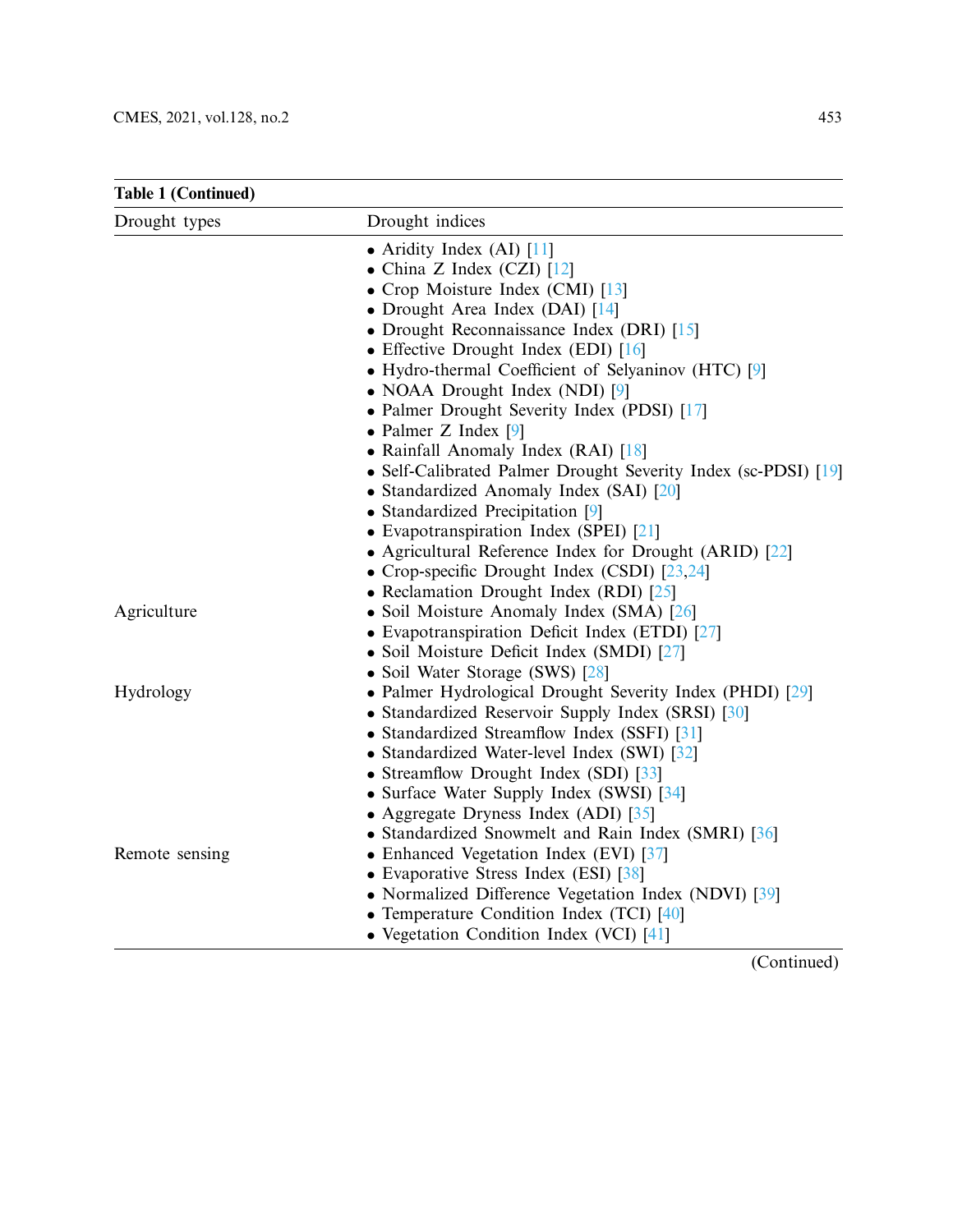| Table 1 (Continued) |                                                                                             |
|---------------------|---------------------------------------------------------------------------------------------|
| Drought types       | Drought indices                                                                             |
|                     | • Vegetation Drought Response Index (VegDRI) $[42]$<br>• Vegetation Health Index (VHI) [43] |
|                     | • Water Requirement Satisfaction Index (WRSI) [44]                                          |
|                     | • Land Surface Water Index (LSWI) [45]                                                      |
|                     | • Normalized Difference Water Index (NDWI) [46]                                             |
|                     | • Soil Adjusted Vegetation Index (SAVI) [47]                                                |
|                     | • Standardized Anomaly Index (SAI) [9]                                                      |
| Other indices       | • El Nino-Southern Oscillation (ENSO) [48]                                                  |
|                     | • Vegetation Condition Index (VCI) [49]                                                     |
|                     | • Temperature Condition Index (TCI) $[50,51]$                                               |
|                     | • Crop Water Stress Index (CSWI) [9]                                                        |
|                     | • Normalized Difference Infrared Index (NDII) [9]                                           |
|                     | • Weighted Difference Vegetation Index (WDVI) [9]                                           |
|                     | • Perpendicular Vegetation Index (PVI) [9]                                                  |
|                     | • Difference Vegetation Index (DVI) $[9]$                                                   |
|                     | • Infrared percentage vegetation index (IPVI) $[9]$                                         |
|                     | • Atmospherically Resistant Vegetation Index (ARVI) $[9]$                                   |

**Table 1 (Continued)**

|  |  | Table 2: Drought indices usage, strength, and weakness |  |
|--|--|--------------------------------------------------------|--|

| S. No. | Drought<br>indices | Usage                                                                                                            | Strength                                                                                                                                                                        | Weakness                                                                                                                                               |
|--------|--------------------|------------------------------------------------------------------------------------------------------------------|---------------------------------------------------------------------------------------------------------------------------------------------------------------------------------|--------------------------------------------------------------------------------------------------------------------------------------------------------|
| 1.     | <b>SPI</b> [7,8]   | It is used to predict<br>metrological drought<br>based on the<br>precipitation deficit.                          | The calculation is based<br>on the precipitation<br>factor only, so less<br>complex. Analyses the<br>wet periods also very<br>well.                                             | It does not consider the<br>evapotranspiration<br>Factor. More reliable<br>data of 30 to 50 years is<br>needed for fitting into<br>gamma distribution. |
| 2.     | PDSI $[17]$        | More effective in<br>determining Long term<br>drought (several months<br>in the low and<br>mid-latitude region). | It is calculated from<br>precipitation,<br>temperature, and soil<br>moisture data. The<br>moisture stored in the<br>soil and the moisture<br>received is taken into<br>account. | Not suitable for<br>identifying rapidly<br>emerging drought<br>Situation.                                                                              |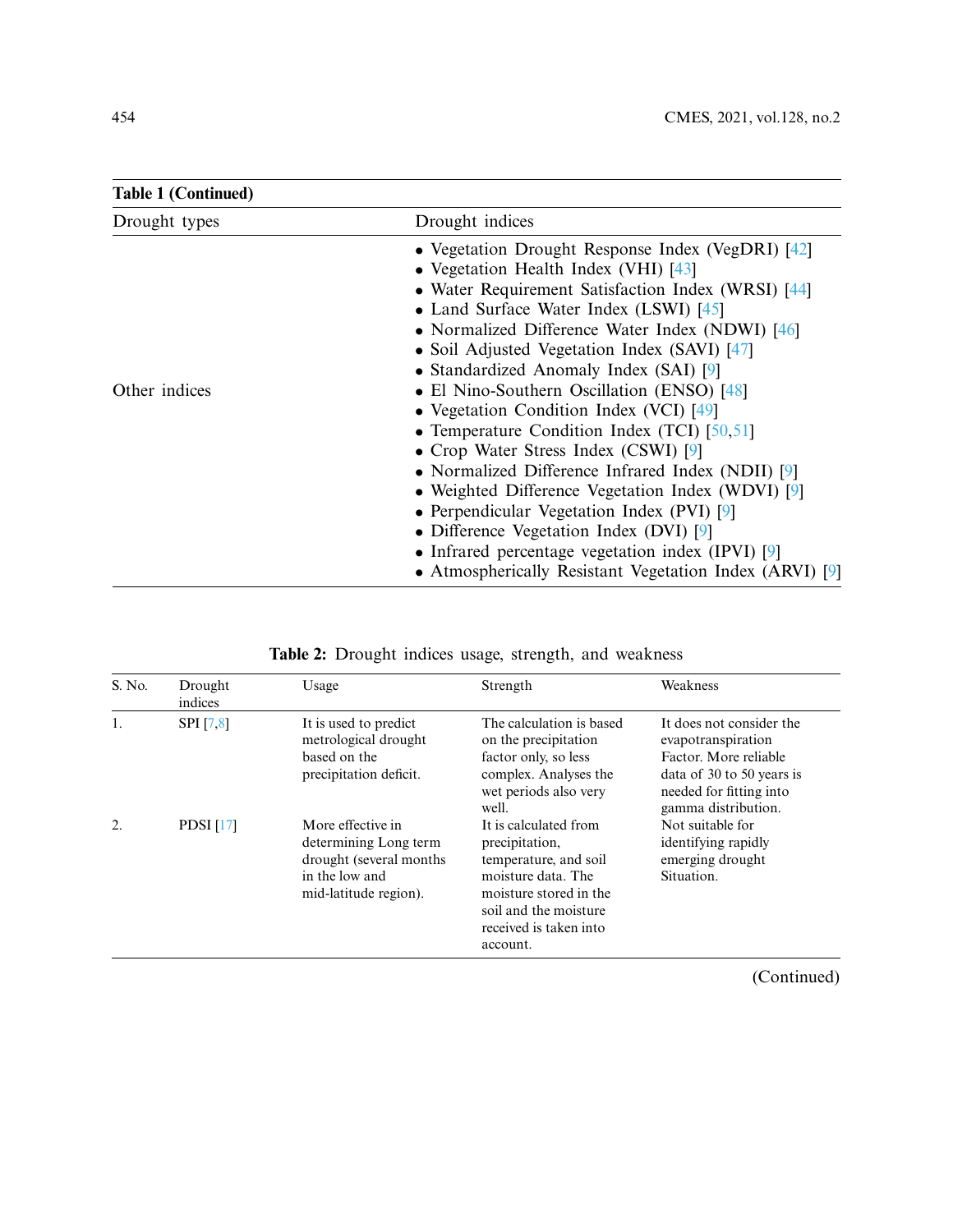|        | <b>Table 2 (Continued)</b>                            |                                                                                                                                                                                                                                      |                                                                                                                                                                  |                                                                                                                                                                                                                                                                                            |  |
|--------|-------------------------------------------------------|--------------------------------------------------------------------------------------------------------------------------------------------------------------------------------------------------------------------------------------|------------------------------------------------------------------------------------------------------------------------------------------------------------------|--------------------------------------------------------------------------------------------------------------------------------------------------------------------------------------------------------------------------------------------------------------------------------------------|--|
| S. No. | Drought indices                                       | Usage                                                                                                                                                                                                                                | Strength                                                                                                                                                         | Weakness                                                                                                                                                                                                                                                                                   |  |
| 3.     | <b>SPEI</b> [21]                                      | SPEI captures the<br>significant impact of<br>increased temperatures<br>on water demand.<br>Multi-timescales aspects<br>of the Standardized<br>Precipitation Index (SPI)<br>with information about<br>evapotranspiration is<br>used. | The statistically-based<br>index requires only<br>climatological<br>information without<br>assumptions about the<br>characteristics of the<br>underlying system. | More data requirements,<br>other than precipitation<br>SPI, are required. More<br>sensitive to the method<br>to calculate potential<br>evapotranspiration<br>$(PET)$ .                                                                                                                     |  |
| 4.     | Palmer<br>Hydrological<br>Drought<br>Index $[29]$     | It calculates when a<br>drought will end based<br>on the precipitation<br>needed and determines<br>the drought-affected<br>water resources on<br>longer timescales.                                                                  | Water balance approach<br>designed to consider the<br>total water system.                                                                                        | PHDI values may be<br>inaccurate in regions<br>where snow occurs<br>during the winter and<br>spring seasons. Other<br>aspects of precipitation<br>such as snowfall, snow<br>cover, and frozen ground<br>are not included in the<br>index since all<br>precipitation is treated as<br>rain. |  |
| 5.     | Crop Moisture<br>Index $[13]$                         | Used to predict<br>short-term Agricultural<br>drought. The function of<br>the evapotranspiration<br>anomaly and the<br>moisture excesses in the<br>soil.                                                                             | It can be used to<br>compare different<br>climate regimes.                                                                                                       | Effective to measure<br>drought only during the<br>growing season.                                                                                                                                                                                                                         |  |
| 6.     | <b>Surface Water</b><br>Supply Index<br>$(SWSI)$ [34] | It uses reservoir storage,<br>streamflow, snowpack,<br>and precipitation to<br>identify drought<br>conditions associated<br>with hydrological<br>fluctuations.                                                                       | It is a good indicator of<br>the hydrological status<br>of the region.                                                                                           | Any change in source<br>data results in the<br>recalculation.                                                                                                                                                                                                                              |  |
| 7.     | Percent of<br>Normal [9]                              | Suitable for predicting<br>drought in a single<br>region or season.                                                                                                                                                                  | It is a fast and<br>straightforward<br>calculation with<br>precipitation value.                                                                                  | Using the normal for an<br>area for comparing<br>different climate regimes<br>with each other is<br>difficult.                                                                                                                                                                             |  |
| 8.     | Aridity<br>Anomaly<br>Index $[9]$                     | It is used for measuring<br>agricultural drought in<br>both the summer and<br>winter crop seasons.                                                                                                                                   | It is a simple calculation<br>with temperature, wind,<br>and solar radiation<br>values.                                                                          | It cannot be used in<br>long-term or<br>multiseasonal events.                                                                                                                                                                                                                              |  |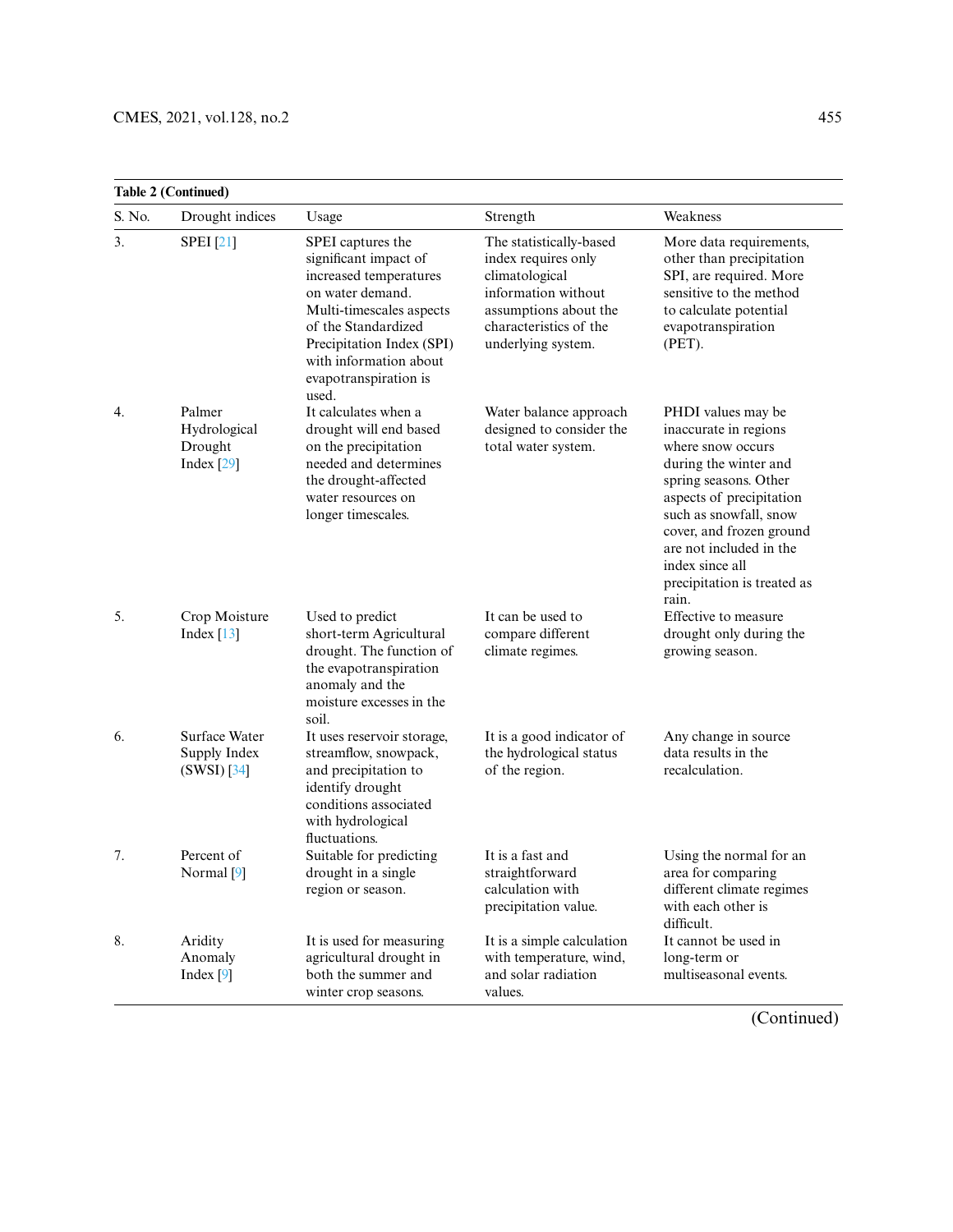|        | <b>Table 2 (Continued)</b>                                     |                                                                                 |                                                                                |                                                                                                                                    |  |  |
|--------|----------------------------------------------------------------|---------------------------------------------------------------------------------|--------------------------------------------------------------------------------|------------------------------------------------------------------------------------------------------------------------------------|--|--|
| S. No. | Drought indices                                                | Usage                                                                           | Strength                                                                       | Weakness                                                                                                                           |  |  |
| 9.     | Normalized<br>difference<br>vegetation<br>index<br>(NDVI) [39] | Used for measuring<br>agricultural drought.                                     | It monitors the health of<br>vegetation with high<br>spatial coverage.         | The challenges in using<br>NDVI are data<br>continuity, sensor<br>variations, community<br>acceptability, and data<br>maintenance. |  |  |
| 10.    | <b>TCI</b><br>(Temperature)<br>Condition<br>Index) $[40]$      | It is used to determine<br>temperature-related<br>vegetation stress.            | It is used to measure<br>drought for localized as<br>well as the wider region. | Value calculated on a<br>weekly timescale cannot<br>account for the day of<br>the year and/or time of<br>day.                      |  |  |
| 11.    | Vegetation<br>Condition<br>Index<br>(VCI) [41]                 | Used in conjunction with<br>NDVI and TCI to<br>measure agricultural<br>drought. | Able to predict onset,<br>duration, and severity.                              | Cloud contamination<br>and shortage of<br>historical data.                                                                         |  |  |

The general temperature increase of about 0.5-degree celsius to 2-degree Celcius is seen in the last 150 years. So the drought indices calculation has also gone through various evolutions. SPEI considered the top most one since it considered the PET in measuring drought severity [52,53]. SRI is needed for measuring socio-economic drought [54]. The aridity index is the opposite of the humidity measure [55]. The software has been created for the calculation of drought indices NDVI [56], PDSI [17,57], Effective Precipitation [58].

### **3 Performance Metrics**

There are numerous machine learning (ML)-based predictive modelling techniques used in drought forecasting. There is a need to measure each model's performance and ability to achieve the overall drought forecasting accuracy. The metrics used to assess a model's effectiveness in predicting the outcome is very important since it can influence the conclusion [59]. The performance metrics to identify the error rate between the predicted and observed values are:

- Root Mean Square Error (RMSE) [59]
- Mean Absolute Error (MAE) [59]
- Determination Coefficient  $(R^2)$  [59]
- The correlation coefficient (r) [60]
- Willmott's Index (WI) [60]
- Nash-Sutcliffe-Efficiency (NSE) [60].

#### **3.1 Mean Absolute Error**

The mean absolute error (*MAE*) measures the sum of the absolute variation between the forecasted output and the actual output [59]. One cannot identify whether it is underpredicting or overpredicting since all the individual variations have equal weight.

The following equation gives the formula to calculate *MAE* (Eq. (1)).

$$
MAE = \frac{1}{N} \sum_{i=1}^{N} |SWL_{FOR,i} - SWL_{OBS,i}|
$$
\n<sup>(1)</sup>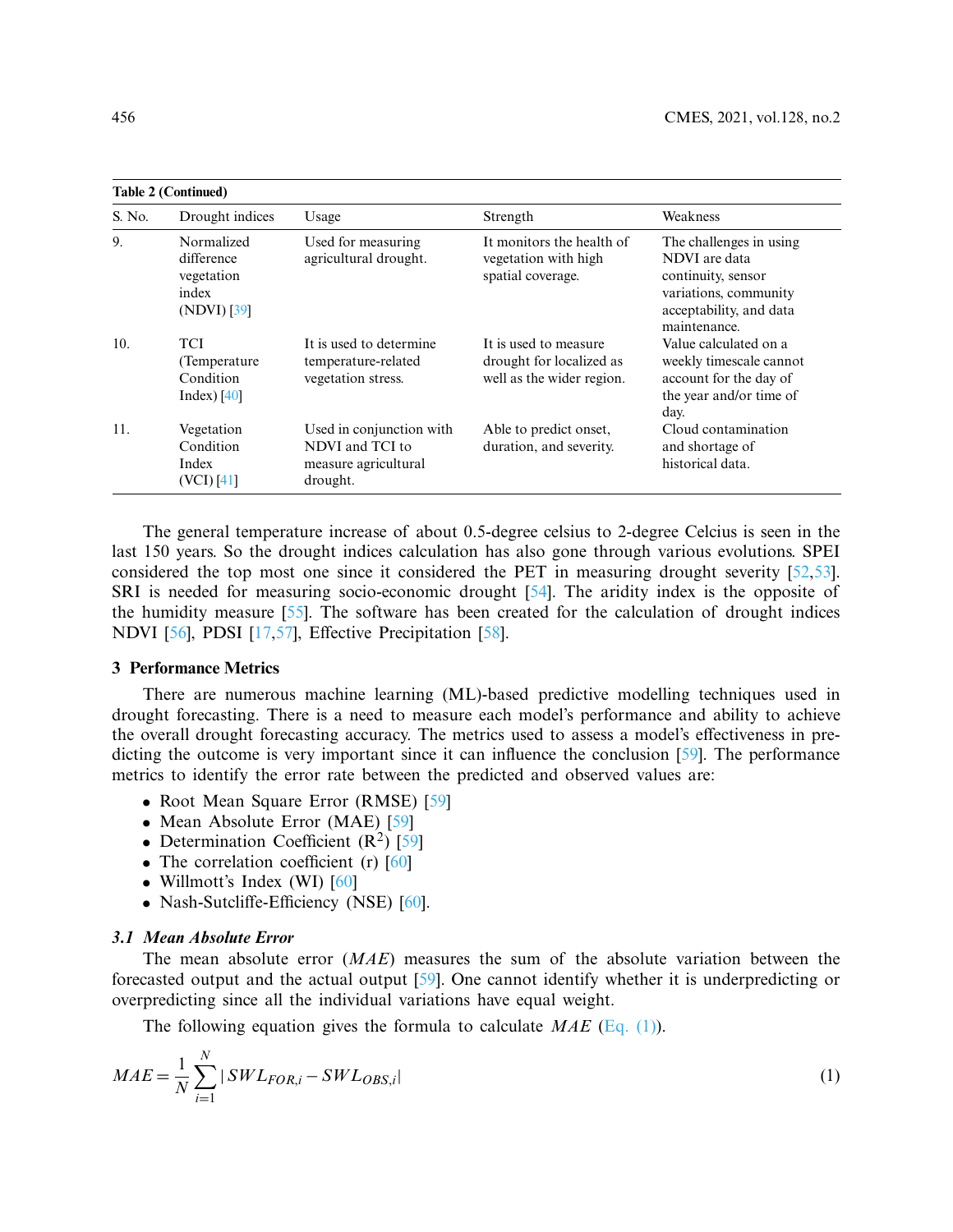where, *SWLFOR*,*<sup>i</sup>* -Represents the forecasted output.

*SWLOBS*,*i*-Represents the actual output.

*N*-Represents the total number of data points.

*i-*Represents a single data from the data points.

### **3.2 Root Mean Squared Error**

Root Mean Squared Error (*RMSE*) measures the square root of the average squared deviation between the forecasted and actual output [59]. It is used when the error is highly nonlinear. *RMSE* (Eq. (2)) reports how much error is generated on average concerning the predicted data. It is a good measure of prediction accuracy.

$$
RMSE = \sqrt{\sum_{i=1}^{N} \frac{(SWL_{FOR,i} - SWL_{OBS,i})^2}{N}}
$$
(2)

# **3.3 Determination Coefficient**

The Determination Coefficient  $(R^2)$  metric shows the percentage variation in *y* explained by *x*-variables, where *x* and *y* signify a data set [59]. It finds the likelihood of occurrence of a future event in the predicted outcome (Eq. (3)).

$$
R^{2} = \left(\frac{n(\sum xy) - (\sum x)(\sum y)}{\sqrt{[n \sum x^{2} - (\sum x)^{2}][n \sum y^{2} - (\sum y)^{2}}}\right)^{2}
$$
\n(3)

### **3.4 Willmott's Index**

In 1981, Willmott devised an index of agreement (*d*), which serves as a standardized measure of the degree of model prediction error [60]. The '*d*' value varies between 0 and 1. The agreement value of 1 indicates a perfect match, and 0 indicates no agreement at all. The additive and proportional differences in the observed and simulated means and variances can be detected (Eq. (4)). However, '*d*' is overly sensitive to the extreme values due to the squared differences.

$$
d = 1 - \left[ \frac{\sum_{i=1}^{N} \left( SWL_{OBS,i} - SWL_{FOR,i} \right)^{2}}{\sum_{i=1}^{N} \left( |SWL_{FOR,i} - \overline{SWL}_{OBS}| + |SWL_{OBS,i} - \overline{SWL}_{OBS}| \right)^{2}} \right], \quad 0 \le d \le 1
$$
\n(4)

where  $\overline{SWL}_{ORS}$ -Represents the average of the true (observed) output values.

### **3.5 Nash-Sutcliffe Efficiency**

Nash and Sutcliffe devised the Nash-Sutcliffe Efficiency (NSE) (Eq. (5)) in 1970. Further, it measures the goodness of fit of hydrological models [60]. NSE is a non-dimensional coefficient with a value ranging between  $-\infty$  and +1. When NSE =1, then it is a perfect match of the model to the observed data. When  $NSE = 0$ , the model predictions are as accurate as the empirical data's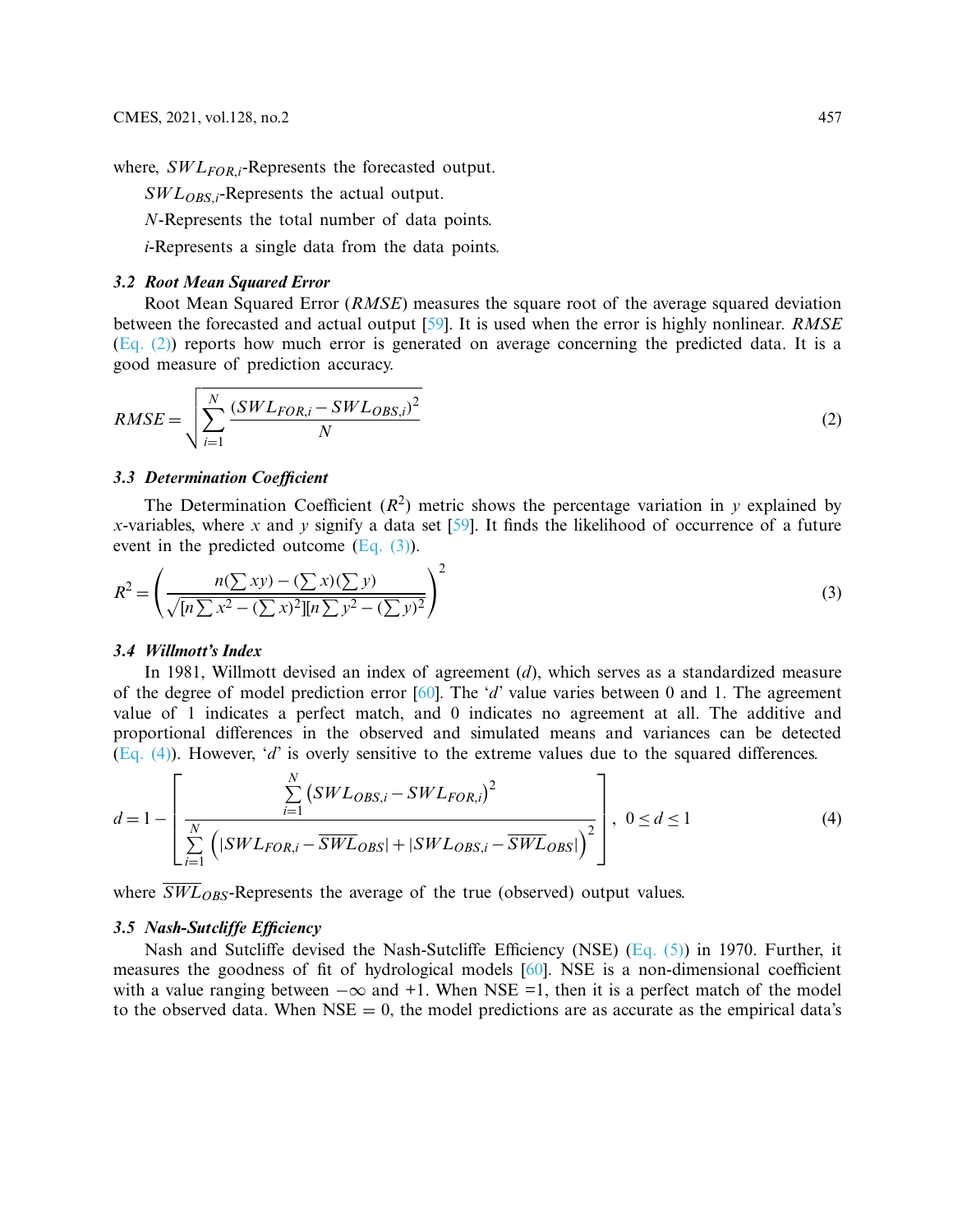mean. When NSE is between infinity (Inf) and 0, that is (Inf  $\langle$  NSE  $\langle$  0), it is an indication that the observed mean is a better predictor than the model.

$$
NSE = 1 - \left[ \frac{\sum_{i=1}^{N} (SWL_{OBS,i} - SWL_{FOR,i})^2}{\sum_{i=1}^{N} (SWL_{OBS,i} - \overline{SWL}_{OBS})^2} \right], (-\infty < NSE < 1) \tag{5}
$$

### **3.6 Pearson's Correlation Coefficient**

Pearson's correlation coefficient  $(r)$  (Eq.  $(6)$ ) measures the strength of the relationship between two variables' relative movements [60]. The *r*-value ranges between −1.0 and 1.0. A correlation of −1.0 shows a perfect negative correlation, while a correlation with a 1.0 value shows a perfect positive correlation. A correlation with a 0.0 value shows no relationship between the movements of the two variables.

$$
r = \frac{\sum_{i=1}^{N} \left( SWL_{OBS,i} - \overline{SWL}_{OBS} \right) \left( SWL_{FOR,i} - \overline{SWL}_{FOR} \right)}{\sqrt{\sum_{i=1}^{N} \left( SWL_{OBS,i} - \overline{SWL}_{OBS} \right)^2} \sqrt{\sum_{i=1}^{N} \left( SWL_{FOR,i} - \overline{SWL}_{FOR} \right)^2}}
$$
(6)

where  $\overline{SWL}_{FOR}$ -Represents the average of the forecasted output values.

# **4 Review on Machine Learning (ML) Methods Used in Drought Forecasting**

ML is an application of Artificial Intelligence (AI). ML algorithms are developed with the capability to learn from past experiences and execute new tasks. These algorithms are mainly classified into two categories, namely Supervised Learning and Unsupervised Learning. Supervised learning takes up the labelled data for training and produces a data output from the previous experience. Unsupervised learning is a challenging one, here the system has only the unlabeled data, but it works on its own to discover the information. Fig. 2 shows the taxonomy of the machine algorithms. The Taxonomy of Fig. 2 represents only some of the popular machine learning techniques such as Neural Network, Support Vector Machines, Partial Least Square-Discriminant Analysis, Linear Regression, clustering, expectation-maximization, decision trees, maximum likelihood learning, and Markov process. At the same time, many other machine learning methods such as Deep Learning [61], Fuzzy Logic [62,63], k-Nearest Neighbours, Linear Regression, Singular vector decomposition, and Tenson factorization [64,65], mathematical programming, stochastic modelling, game Theory, phase-type distribution [66,67], semi-Markov modelling [68,69], Gaussian Mixture Modeling [70], discrete-time Markov modelling [71], nonhomogeneous Markov modeling [72], Extreme learning machines (ELM) [73] are not included in the figure as there are numerous machine learning methods. It is challenging to have all methods in one figure.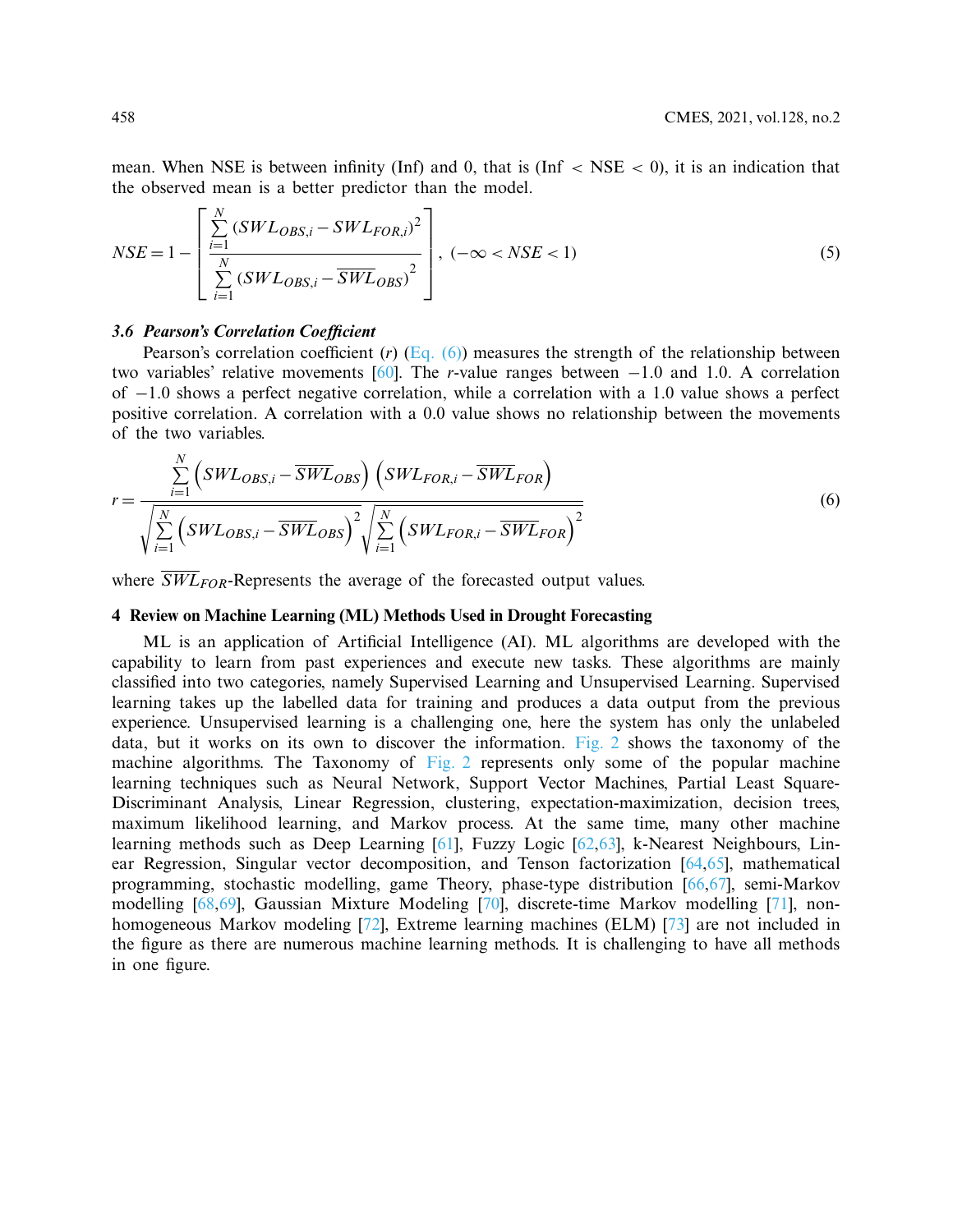

**Figure 2:** Machine Learning (ML) methods–taxonomy

#### **4.1 A Short View of ML Algorithms Used in Drought Forecasting**

Nowadays, Mother Nature is challenging humanity with harsh weather conditions. Natural disasters like floods, hurricanes, and drought are too deadly to sabotage human civilization's prosperity. It takes years and years for us to recover from the fury of nature. The past weather data is a great treasure. So with that past data and ML models, the scientist can achieve 100% accurate weather forecasting. Tab. 3 gives a simple view of the various studies in drought forecasting, describing the ML algorithm used, the dataset used in processing, the area taken for the study, and the drought index used in forecasting. The total number of ML papers considered for review is 83, starting from January 2009 to February 2021. The details of the number of Science Citation Index Expanded (SCIE), Emerging Sources Citation Index (ESCI), and SCOPUS papers are given in the pie-chart shown in Fig. 3.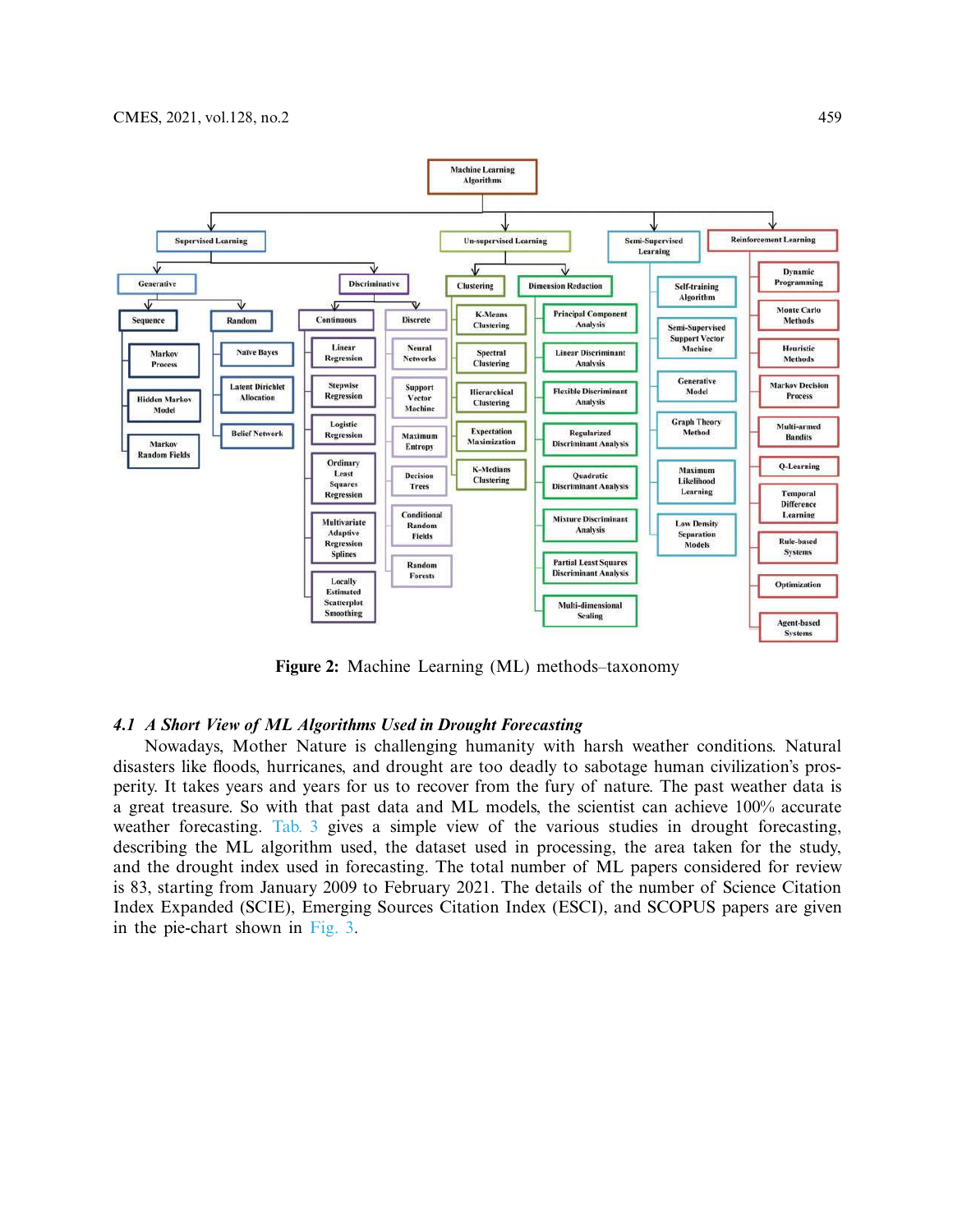| Ref.   | ML algorithm*                     | Dataset used                                                                                                                                                             | Study area                                                                            | Indices used                                  |
|--------|-----------------------------------|--------------------------------------------------------------------------------------------------------------------------------------------------------------------------|---------------------------------------------------------------------------------------|-----------------------------------------------|
| $[74]$ | ANFIS, FFNN                       | Monthly mean rainfall<br>and SPI Values between<br>1964 and 2006 (SPI-1 to<br>$SPI-12$                                                                                   | Central Anatolia, Turkey                                                              | SPI, precipitation data                       |
| $[75]$ | <b>NN</b>                         | The Palmer index series<br>was computed from the<br>monthly aerial<br>precipitation values<br>noted down from 1955 to<br>1999.                                           | Gibraltar-Iceland, East<br>Anglia, North Atlantic<br>Oscillation                      | Palmer index                                  |
| [76]   | ANFIS, FFNN                       | Normalized rainfall<br>data, SPI, precipitation<br>data from 1975-2007                                                                                                   | Yazd city in Iran                                                                     | <b>SPI</b>                                    |
| $[77]$ | <b>ANN</b>                        | <b>NOAA-AVHRR Data</b><br>for the period<br>1982-2000.NDVI<br>images:<br>http://www.cdc.noaa.gov/<br>ClimateIndices/Analysis                                             | The Aharchay sub-basin<br>of the Arras river basin<br>in Azerbaijan Province,<br>Iran | <b>NDVI</b>                                   |
| [78]   | RMSNN,<br>DMSNN,<br><b>ARIMA</b>  | Streamflow and storage<br>volume data received<br>from Melbourne Water<br>Corporation, Rainfall<br>data given by the Bureau<br>of Meteorology, and the<br>SILO database. | Yarra river catchment in<br>Victoria, Australia                                       | Nonlinear Aggregated<br>Drought Index         |
| [79]   | ANN, SVR,<br>WN                   | SPI precipitation records<br>from 1970-2005.                                                                                                                             | The Awash river basin of<br>Ethiopia                                                  | <b>SPI</b>                                    |
| [80]   | LR, ANN,<br>ANFIS,<br><b>ARMA</b> | Daily weather data from<br>1951 to 2006                                                                                                                                  | South-eastern United<br>States: AMO, NAO,<br>JMA, Nin, PDO, and<br><b>PNA</b>         | Daily weather data                            |
| [81]   | ANN, SVR,<br><b>CW-ANN</b>        | 3-month SPI and<br>6-month SPI                                                                                                                                           | Awash River Basin in<br>Ethiopia                                                      | <b>SPI</b>                                    |
| [82]   | ANN, ANFI,<br><b>WA-ANN</b>       | SPI data recorded from<br>the year 1952 to 1992.                                                                                                                         | East Azerbaijan<br>province, Iran                                                     | <b>SPI</b>                                    |
| [83]   | <b>ANN</b>                        | 30 years of daily<br>Climatological<br>data/precipitation data<br>for years 1979 to 2009                                                                                 | Kenya                                                                                 | <b>SPI</b>                                    |
| [84]   | <b>ANN</b>                        | Drought Indices                                                                                                                                                          | Tana river basin Kenya                                                                | NDVI, VCI, NDWI,<br>WSVI, NDDI, SPI,<br>SWSI, |
| [85]   | MLPANN,<br><b>ANFIS, SVM</b>      | SPI data period<br>1961-2002 and<br>2003-2012 period                                                                                                                     | Yazd Province, Iran                                                                   | <b>SPI</b>                                    |

**Table 3:** Comparison of Machine Learning (ML) models in drought forecasting. (∗ ML Algorithm)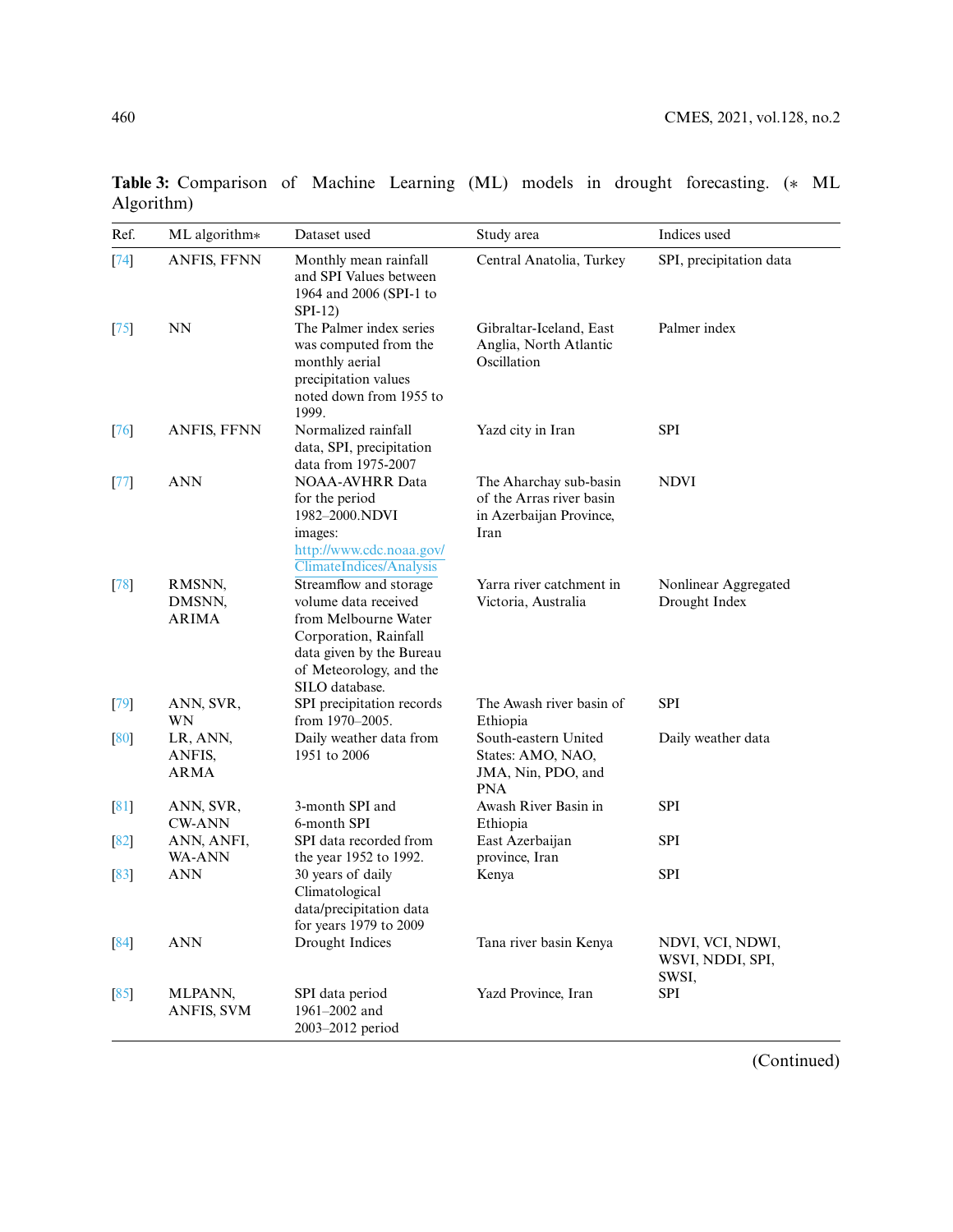|        | <b>Table 3 (Continued)</b>                     |                                                                                                                                                 |                                                              |                              |
|--------|------------------------------------------------|-------------------------------------------------------------------------------------------------------------------------------------------------|--------------------------------------------------------------|------------------------------|
| Ref.   | ML algorithm*                                  | Dataset used                                                                                                                                    | Study area                                                   | Indices used                 |
| [86]   | ANN, SVR                                       | SPI 12, 6 months lead<br>time data set of the<br>Eliwuha station.                                                                               | Awash river basin in<br>Ethiopia                             | <b>SPI</b>                   |
| [87]   | <b>ANN</b>                                     | SPEI data of eight<br>candidate stations in<br>eastern Australia from<br>1915–2005 (training) and<br>simulated data for the<br>period 2006-2012 | Eastern Australia                                            | <b>SPEI</b>                  |
| [88]   | <b>SANN, HANN</b>                              | SPI, SPEI period of<br>1948-2002, MOPEX<br>benchmark dataset,<br>Santa Ysabel Creek<br>datasets                                                 | US catchments                                                | SPI, SPEI                    |
| [89]   | <b>ANN</b>                                     | SPI calculated on 3, 6, 9,<br>12, and 24-month time<br>scales.                                                                                  | Province of Iran                                             | SPI, MEI, NAO, SOI,<br>NINO1 |
| [90]   | RMSMLP,<br>DMSMLP,<br>RMSRBF,<br><b>DMSRBF</b> | SPI calculated on 3, 6, 9,<br>12, and 24-month time<br>scales based on monthly<br>precipitation data from<br>1972 to 2006.                      | Gorganroud basin                                             | <b>SPI</b>                   |
| $[91]$ | <b>NN</b>                                      | Ninety-seven years of<br>Drought dataset.                                                                                                       | Bathurst, Wilsons<br>Promontory and<br>Merredin in Australia | <b>EDI</b>                   |
| [92]   | ANN, MC                                        | SSI Precipitation data<br>from 1976 to 2009                                                                                                     | Fars Province in Iran                                        | SSI                          |
| [93]   | SVR, ANN                                       | SDI calculated on 3, 6, 9,<br>12, and 24 months data<br>from the year 1947 to<br>2013                                                           | Jajrood River, Iran                                          | SDI                          |
| [94]   | <b>ANN</b>                                     | SPI calculated from 3, 6,<br>12 monthly rainfall data<br>from the year 1936 to<br>2008                                                          | The Algerois basin in<br>Algeria                             | <b>SPI</b>                   |
| $[95]$ | <b>ANN</b>                                     | 3-, 6-month, and<br>12-month SPEI data<br>from 1977 to 2014                                                                                     | Khanh Hoa province                                           | <b>SPEI</b>                  |
| [96]   | ANFIS,<br><b>ANN-MLP</b>                       | SPI data short-term (3<br>and 6 months) and<br>long-term (9 and 12<br>months) from 1979-2000.                                                   | Ain Bittit and Fez-DRH                                       | <b>SPI</b>                   |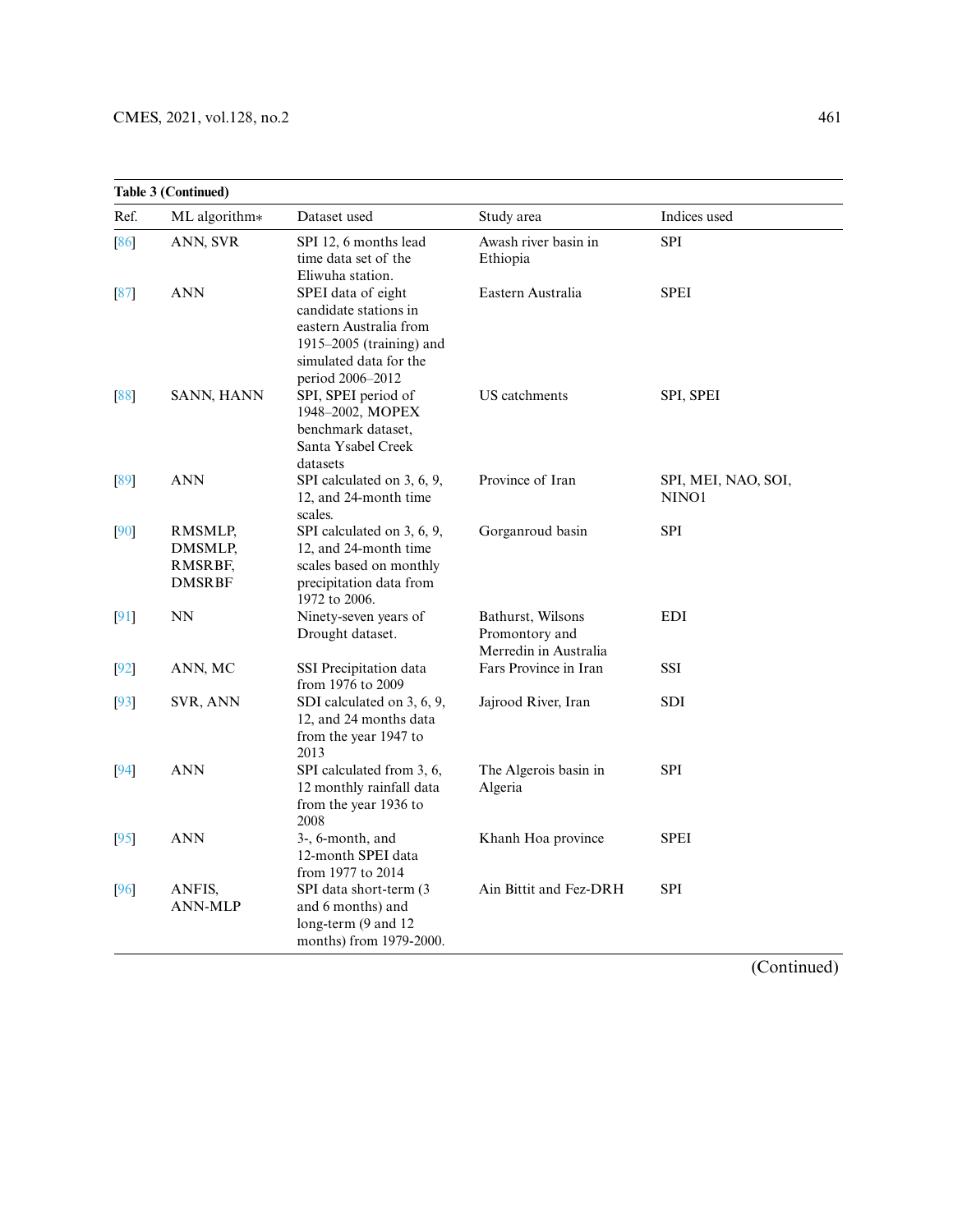|                     | <b>Table 3 (Continued)</b>         |                                                                                                           |                                                                                                                                                                                          |                                                                                                                         |  |  |
|---------------------|------------------------------------|-----------------------------------------------------------------------------------------------------------|------------------------------------------------------------------------------------------------------------------------------------------------------------------------------------------|-------------------------------------------------------------------------------------------------------------------------|--|--|
| Ref.                | ML algorithm*                      | Dataset used                                                                                              | Study area                                                                                                                                                                               | Indices used                                                                                                            |  |  |
| [97]                | <b>MLPNN</b>                       | SPEI data from<br>seventeen meteorological<br>stations starting from<br>1975 to 2012                      | Balakot, Kotli, Cherat,<br>Chilas, Islamabad,<br>Gupis, Peshawar, Saidu<br>Sharif, Muzaffarabad,<br>Bunji, DI Khan, Drosh,<br>Garhi Dupatta, Dir,<br>Gilgit, and Kakul form<br>Pakistan. | <b>SPEI</b>                                                                                                             |  |  |
| [98]                | <b>IIS-W-ANN</b>                   | Monthly streamflow<br>water level (SWL) data.                                                             | New South Wales<br>(NSW) within Australia                                                                                                                                                | <b>SWL</b>                                                                                                              |  |  |
| [99]                | <b>DNN</b>                         | Relative humidity, Air<br>temperature, net<br>radiation, and<br>volumetric soil moisture<br>content       | United Kingdom<br>(Baluderry, Stoughton,<br>Waddesdon)                                                                                                                                   | <b>SPI</b>                                                                                                              |  |  |
| [100]               | DLNM, ANN,<br>XGB                  | SPEI dataset.<br>http://data.cma.cn/                                                                      | Shaanxi, China                                                                                                                                                                           | ONI, SOI, PDO, NAO,<br>AMO, IPO                                                                                         |  |  |
| $[101]$             | LS-SVM,<br>BP-ANN,<br><b>ANFIS</b> | Soil water and<br>meteorological factors<br>data                                                          | Hunan Province<br>southern China                                                                                                                                                         | Soil water                                                                                                              |  |  |
| $[102]$             | <b>SVM</b>                         | Streamflow data                                                                                           | Canakdere River,<br>Goksudere River, Turkey                                                                                                                                              | Streamflow data                                                                                                         |  |  |
| $[103]$             | <b>SVM</b>                         | Rainfall data from the<br>year 1975 to 1999<br>training data and from<br>2000 to 2010 data for<br>testing | Tsengwen Reservoir,<br>southern Taiwan                                                                                                                                                   | Rainfall                                                                                                                |  |  |
| $\lceil 104 \rceil$ | SVM, SVR                           | SPI data from January<br>1896 to December 2005.                                                           | Western Rajasthan,<br>India                                                                                                                                                              | SPI, El Nino, Southern<br>Oscillation, Indian<br>Ocean Dipole Mode, and<br>Atlantic Multidecadal<br>Oscillation, India. |  |  |
| $[105]$             | <b>SVM</b>                         | Rainfall data from the<br>year 1975 to 1999<br>training data and from<br>2000 to 2010 data for<br>testing | Tsengwen Reservoir,<br>southern Taiwan                                                                                                                                                   | Rainfall                                                                                                                |  |  |
| [106]               | <b>SVR</b>                         | SPEI data from January<br>1963 to December 2012.                                                          | Xiangjiang River Basin<br>Hunan Province of<br>Central China                                                                                                                             | <b>SPEI</b>                                                                                                             |  |  |
| $[107]$             | <b>ANFIS</b>                       | The SPI values for 3-, 6-,<br>9- and 12-month period                                                      | The Mediterranean in<br>Turkey                                                                                                                                                           | <b>SPI</b>                                                                                                              |  |  |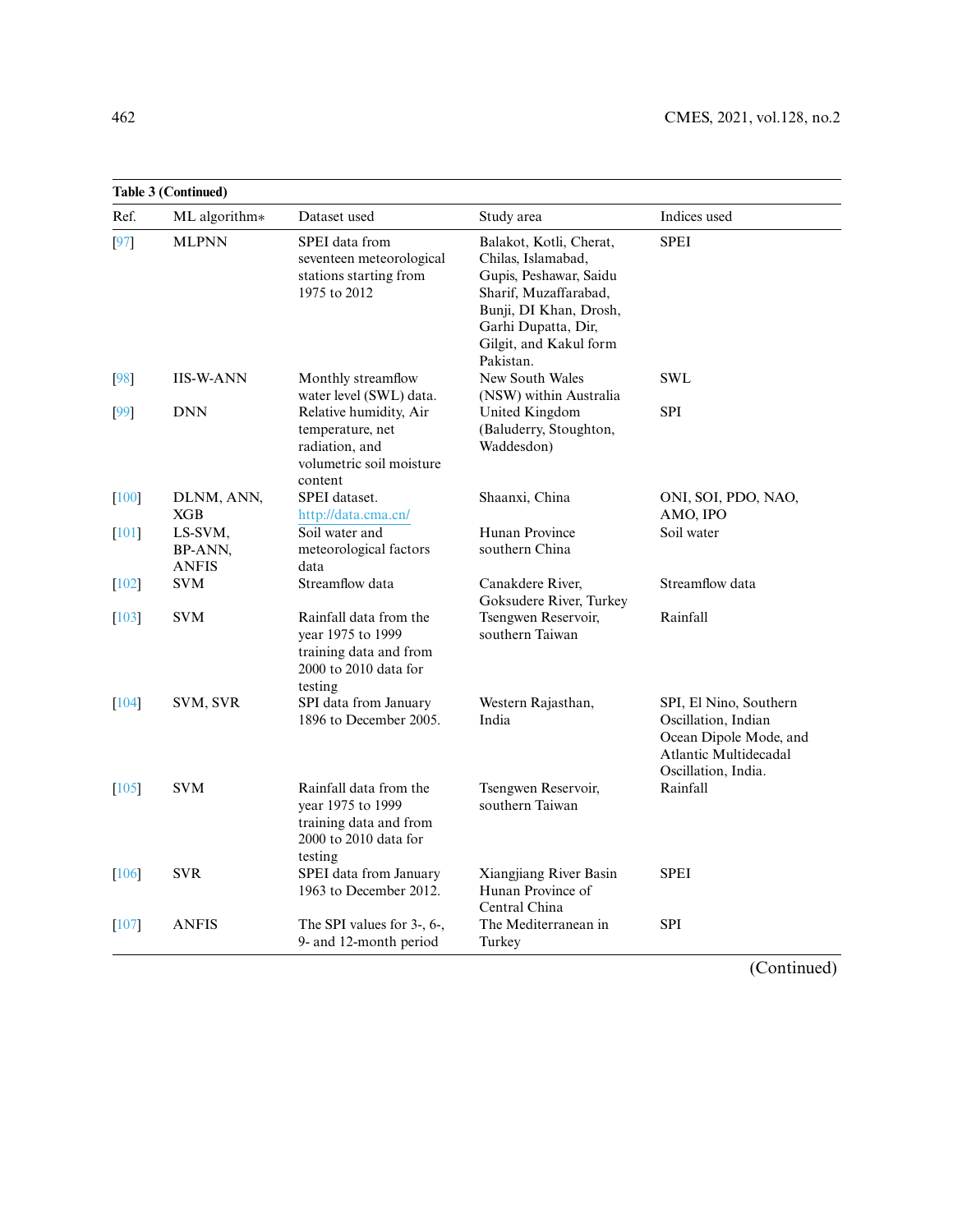| <b>Table 3 (Continued)</b> |               |                                                                                                                                                                                                                                                                                       |                                           |                       |
|----------------------------|---------------|---------------------------------------------------------------------------------------------------------------------------------------------------------------------------------------------------------------------------------------------------------------------------------------|-------------------------------------------|-----------------------|
| Ref.                       | ML algorithm* | Dataset used                                                                                                                                                                                                                                                                          | Study area                                | Indices used          |
| [108]                      | <b>WFL</b>    | PDSI from NINO 3.4,<br>validation period<br>$(1971-2006)$ , NO-AA<br>http://www7.ncdc.noaa.<br>gov/CDO/CDODivisional<br>Select.jsp# NINO 3.4<br>and PDO Time-series<br>data from the year<br>1856-2007:<br>(http://iridl.ldeo.columbia.<br>edu/SOURCES/.Indices/.<br>nino/.EXTENDED/) | <b>Texas USA</b>                          | <b>PDSI</b>           |
| [109]                      | WANN, WFL     | PMDI series during the<br>period 1951-2006                                                                                                                                                                                                                                            | Central Anatolia, Turkey                  | <b>PMDI</b>           |
| $[110]$                    | <b>BN</b>     | Runoff, Soil moisture<br>data from 1980 to 2010                                                                                                                                                                                                                                       | Gunnison River Basin in<br>CO, USA        | Runoff, Soil moisture |
| [111]                      | <b>BN</b>     | <b>Ensemble Streamflow</b><br>Prediction Runoff<br>(ESP_R), Standardized<br>Runoff Index (SRI)<br>cumulative runoff over<br>three months. From 1976<br>to 2009, runoff data<br>from                                                                                                   | South Korea                               | ESP_R, SRI            |
| $[112]$                    | BN            | SPI and SPEI during<br>1981-1983 and<br>1988-1989                                                                                                                                                                                                                                     | Han River Basin                           | SRI, SPI, SPEI        |
| $[113]$                    | <b>DNB</b>    | Runoff and rainfall time<br>series with a monthly<br>time scale from the year<br>1980 to 2015<br>http://www.wamis.go.kr/<br>eng/main.aspx                                                                                                                                             | Han River, Korean<br>Peninsula            | SPI, SDI, NVSWI       |
| [114, 115]                 | <b>BN</b>     | PHDI and SPI for<br>1973-2015,<br>www.kma.go.kr                                                                                                                                                                                                                                       | South Korea                               | PHDI                  |
| 116                        | RF            | $\overline{SPI(3)}$ data from 1966 to<br>1995, SPI(12) from 1996<br>to 2004                                                                                                                                                                                                           | Beijing and Tianjin<br>Haihe River, China | <b>SPI</b>            |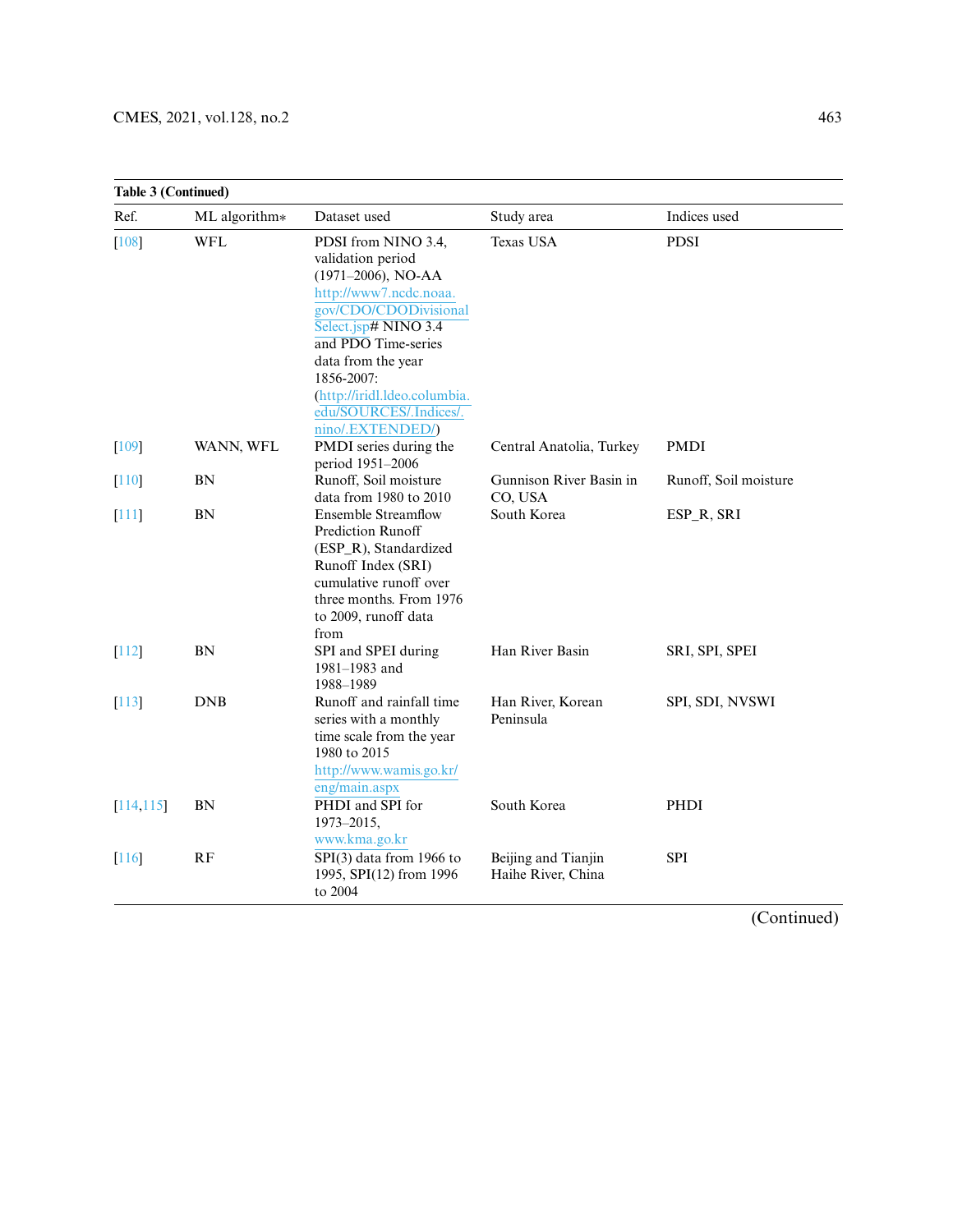|                     | <b>Table 3 (Continued)</b>                   |                                                                                                                                                                                                                              |                                                                                                                                                     |                                                                                                        |  |
|---------------------|----------------------------------------------|------------------------------------------------------------------------------------------------------------------------------------------------------------------------------------------------------------------------------|-----------------------------------------------------------------------------------------------------------------------------------------------------|--------------------------------------------------------------------------------------------------------|--|
| Ref.                | ML algorithm*                                | Dataset used                                                                                                                                                                                                                 | Study area                                                                                                                                          | Indices used                                                                                           |  |
| [117]               | RF                                           | LST and NDVI data<br>from MODIS,<br><b>EARTHDATA:</b><br>https://earthdata.nasa.gov/<br>TRMM3B42:<br>https://mirador.gsfc.<br>nasa.gov/<br>Soil moisture data is<br>obtained from<br>http://www.esa-soilmo<br>isture-cci.org | East Asia region (east China,<br>southeast Russia, Korea,<br>Taiwan, and Japan)                                                                     | Satellite-based<br>drought indices ESA,<br>CCI, TRMM,<br>MODIS, LSTRMM,<br>MJO                         |  |
| $[118]$             | RF                                           | SMI 3 months data<br>period from 19 March<br>2017 to 23 June 2017                                                                                                                                                            | The western part of Korea                                                                                                                           | <b>SMI</b>                                                                                             |  |
| $[119]$             | MC                                           | SPI 12-month time scale<br>Rainfall records from<br>1856 to 2012, validation<br>April 2008 to March<br>2010,<br>http://www.bom.gov.au/<br>climate/data/,                                                                     | Victoria, Australia                                                                                                                                 | <b>SPI</b>                                                                                             |  |
| $\lceil 120 \rceil$ | <b>HMM</b>                                   | Precipitation data from<br>1973-2012,<br>http://www.kma.go.kr/                                                                                                                                                               | South Korea                                                                                                                                         | <b>SPI</b>                                                                                             |  |
| $[121]$             | <b>HMM</b>                                   | SPI timescales (3, 6, 9)<br>$, 72$ months), from the<br>daily precipitation,<br>recorded details from the<br>year January 1960 to<br>December 2007.                                                                          | Upper Blue Nile river basin,<br>Ethiopia                                                                                                            | <b>SPI</b>                                                                                             |  |
| $[122]$             | Semi-Markov                                  | Ten years of streamflow<br>data from October 2001<br>to September 2011 was<br>used for validation.                                                                                                                           | Chattahoochee River, Western<br>Georgia                                                                                                             | <b>SDI</b>                                                                                             |  |
| [123]               | SVR, GEP,<br>MT.                             | www.drought.go.kr                                                                                                                                                                                                            | Navrood basin                                                                                                                                       | SPI, SPEI, SSI                                                                                         |  |
| $[124]$             | RF                                           | http://eros.usgs.gov/<br>elevation-products,<br>http://koeppen-geiger.<br>vu-wien.ac.at/present.htm,<br>www.drought.go.kr                                                                                                    | East Asia (latitude: 25.17<br>N-45.72 N; longitude: 114.05<br>$E-133.25$ E), including east<br>China, southeast Russia,<br>Korea, and part of Japan | <b>Scaled Drought</b><br>Condition Index<br>(SDCI), SPI,<br>landcover, elevation,<br>and climate zones |  |
| $[125]$             | GAM,<br>EEMD-GAM,<br>EEMD-<br>ARIMA-<br>GAM, | Thirty-one years (1986<br>to 2016) of rainfall and<br>temperature data from<br>eight weather stations<br>were used.                                                                                                          | Vhembe District of Limpopo<br>Province in North-eastern<br>South Africa                                                                             | <b>SPEI</b>                                                                                            |  |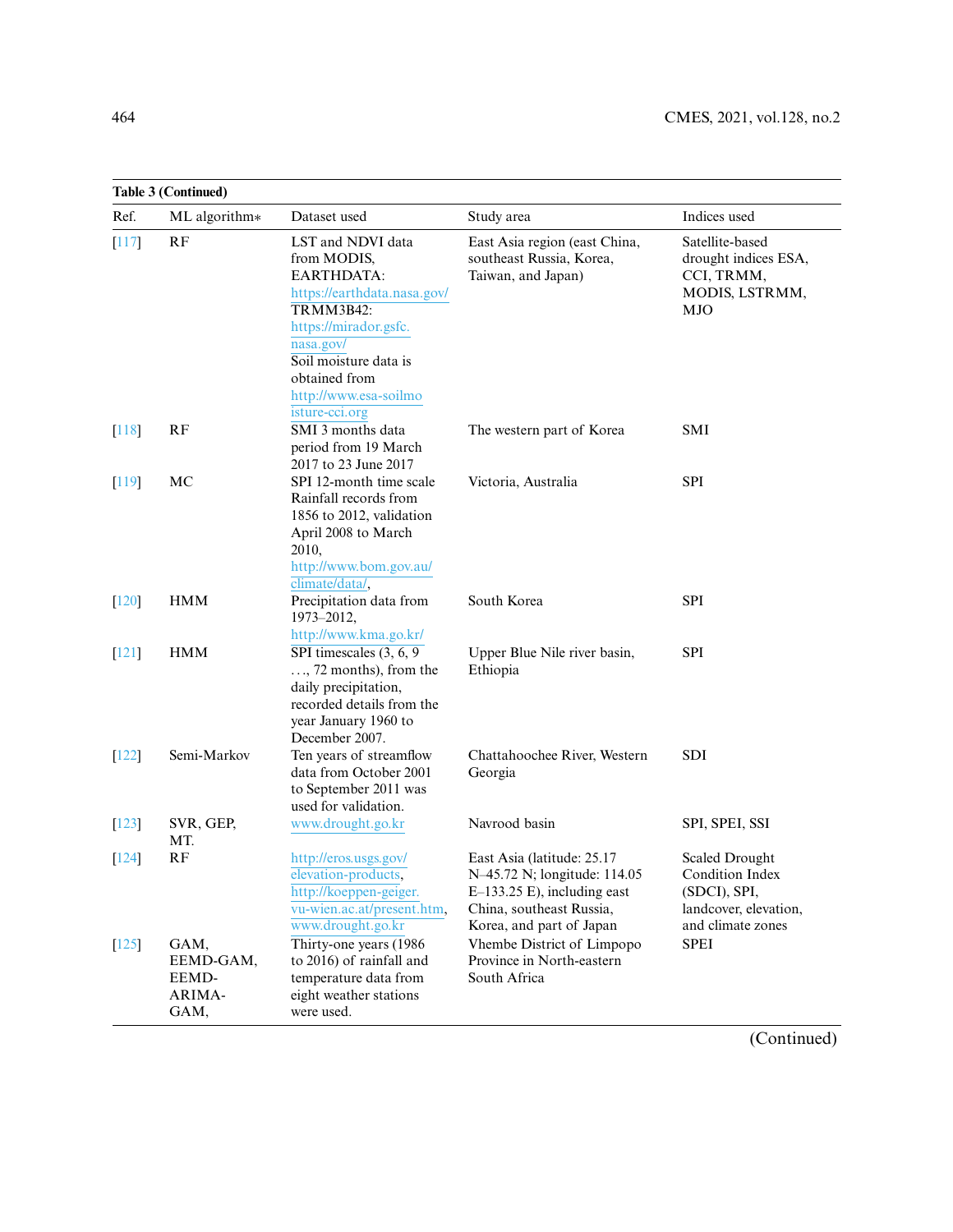| <b>Table 3 (Continued)</b> |                                                            |                                                                                                                                                                                                                                                                                              |                                 |                                                                                                                            |
|----------------------------|------------------------------------------------------------|----------------------------------------------------------------------------------------------------------------------------------------------------------------------------------------------------------------------------------------------------------------------------------------------|---------------------------------|----------------------------------------------------------------------------------------------------------------------------|
| Ref.                       | ML algorithm*                                              | Dataset used                                                                                                                                                                                                                                                                                 | Study area                      | Indices used                                                                                                               |
| $[126]$                    | GOA, SSA,<br><b>BBO, PSO</b><br>hybridized with<br>the ANN | From October 1963 to<br>September 2017, the<br>hydrometric and<br>precipitation data<br>gathered from Iran's<br><b>Water Resources</b><br>Management Company<br>(http://www.wrm.ir/index.<br>php?l=EN)and Iran<br>Meteorological<br>Organization<br>(http://www.irimo.ir/eng/<br>index.php). | Dez Dam, Iran.                  | SHDI, SPI                                                                                                                  |
| $[127]$                    | RF                                                         | Global climatic dataset<br>of Climate Research<br>Unit (CRU) from<br>$1901 - 2018$                                                                                                                                                                                                           | New South Wales,<br>Australia   | <b>SPEI</b>                                                                                                                |
| $[128]$                    | F-SVR.<br><b>BS-SVR</b>                                    | Rainfall and<br>precipitation data from<br>1976 to 2015 was used.                                                                                                                                                                                                                            | Langat River Basin,<br>Malaysia | <b>SPEI</b>                                                                                                                |
| $[129]$                    | ANN, SVR,<br>DT, and RF.                                   | Images of the SMOS<br>satellite during a period<br>from June 2010 to the<br>end of 2018 were used.                                                                                                                                                                                           | The central region of<br>Iran.  | <b>Land Surface</b><br>Temperature (LST),<br>Evapo Transpiration<br>(ET), Snow cover,<br>rainfall, soil moisture,<br>NDVI. |



**Figure 3:** Journal index distribution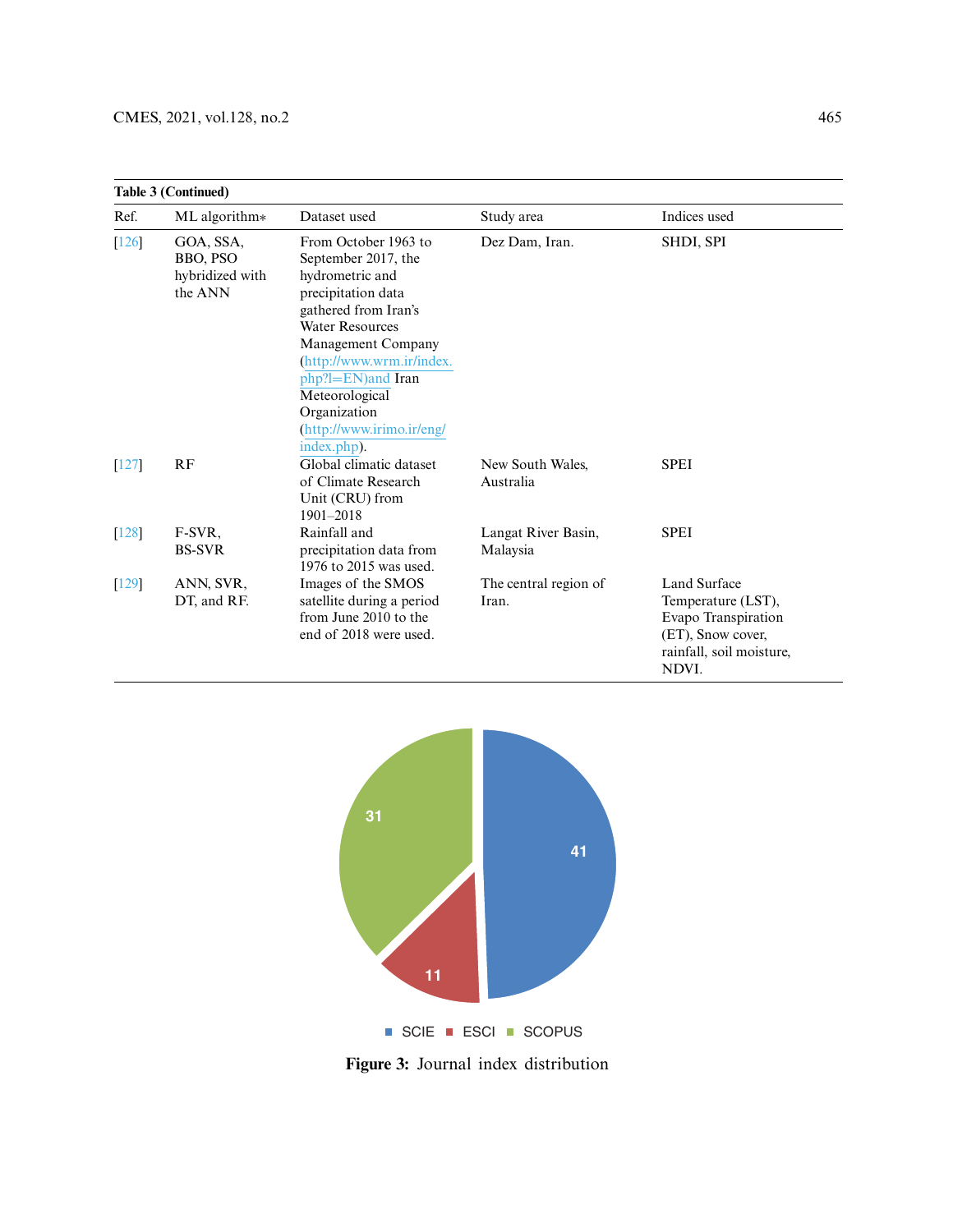# **4.2 Drought Forecasting Using Artificial Neural Networks (ANN)**

Bacanli et al. [74] used the Adaptive Neuro-Fuzzy Inference System (ANFIS) for drought forecasting. The study area taken was Turkey, and the indices used in forecasting were SPI and precipitation. The values from 10 gauging stations of Central Anatolia were taken. ANFIS model was compared with Feed Forward Neural Networks (FFNN) and Multiple Linear Regression (MLR). It has been found that the Adaptive Neuro-Fuzzy Inference System (ANFIS) provides higher accuracy and reliability.

Dastorani et al. [76] developed a model to predict the precipitation value-12 months in advance. The precipitation prediction was made for Yazd, Iran. Three models were developed-Recurrent Network (RN), Time Lagged Recurrent Network (TLRN), and ANFIS. The parameters taken were wind speed, wind direction, relative humidity, maximum temperature, normalized rainfall data, seasonal and 3-month average precipitation, and mean temperature for the period 1975 to 2007 for ANFIS five-layer processing was done. The results showed that among the ANN models, TLRN prediction accuracy was very high. They compared the prediction accuracy of TLRN with ANFIS, and it was found that both the methods performed equally well. A new fact found was, when 3-year moving average precipitation was added to the input, best results were achieved, in which case, ANFIS was predicting better than TLRN.

Marj et al. [77] predicted the agricultural drought in the Aharchay Basin in Azerbaijan Province in Iran's northwest. Further, they used the NDVI values with two climatic signals in the ANN model for prediction. The two climatic signals used were the SOI and NAO. From the NDVI, the Anomaly Vegetation Index (AVI) and Vegetation Condition Index (VCI) were calculated. The three months viz. May, June, and July data from 1982 to 1999 were used to train and test the model. May, June and July were agricultural months considered for the study. The results showed that the standard deviation for predicted and observed NDVI was less than 1. This study also suggested a low correlation between the rainfall recorded and NDVI values predicted in this area.

Belayneh et al. [79] selected an area with drastic climatic variations year by year. The chosen site was the Awash River Basin of Ethiopia. Since there was a significant difference in this area's climate, it was divided into Upper Awash Basin and Lower Awash Basin. Three data-driven models were developed for predicting SPI value-ANN, Support Vector Regression (SVR), and Wavelet Neural-networks (WNN). The three models' performance was compared using MAE, RMSE, and  $R<sup>2</sup>$  performance values. The WNN provided a better SPI prediction in all three basin areas. All the models showed greater accuracy in determining SPI 12 than SPI 3.

Masinde et al. [83] used ANN to predict the Effective Drought Index (EDI). The study was carried out in Kenya, where rainfall was the only source for agriculture. With the help of 30 years of data from four network stations, the ANN model was developed. Kenya Metrological Department used statistical techniques to predict the rainfall probability as normal, above average, and below average. With these values, one can get only the conceptual indication of drought. However, ANN was deployed to forecast the drought starting period, severity, and duration of drought. EDI is an excellent drought indicator. First, the EDI was calculated using the following procedure. The Java code was used to clean and format the 30 years' data. Subsequently, this data was processed by the EDI Fortran program. Then, the ANN model was constructed. The ANN used the EDI, precipitation, and AWRI values for the years 1980 to 2009. Lead time for a day, month, and year forecast outputs were obtained. The experimental results showed the day lead time forecast with precipitation and provided an accuracy of 98%.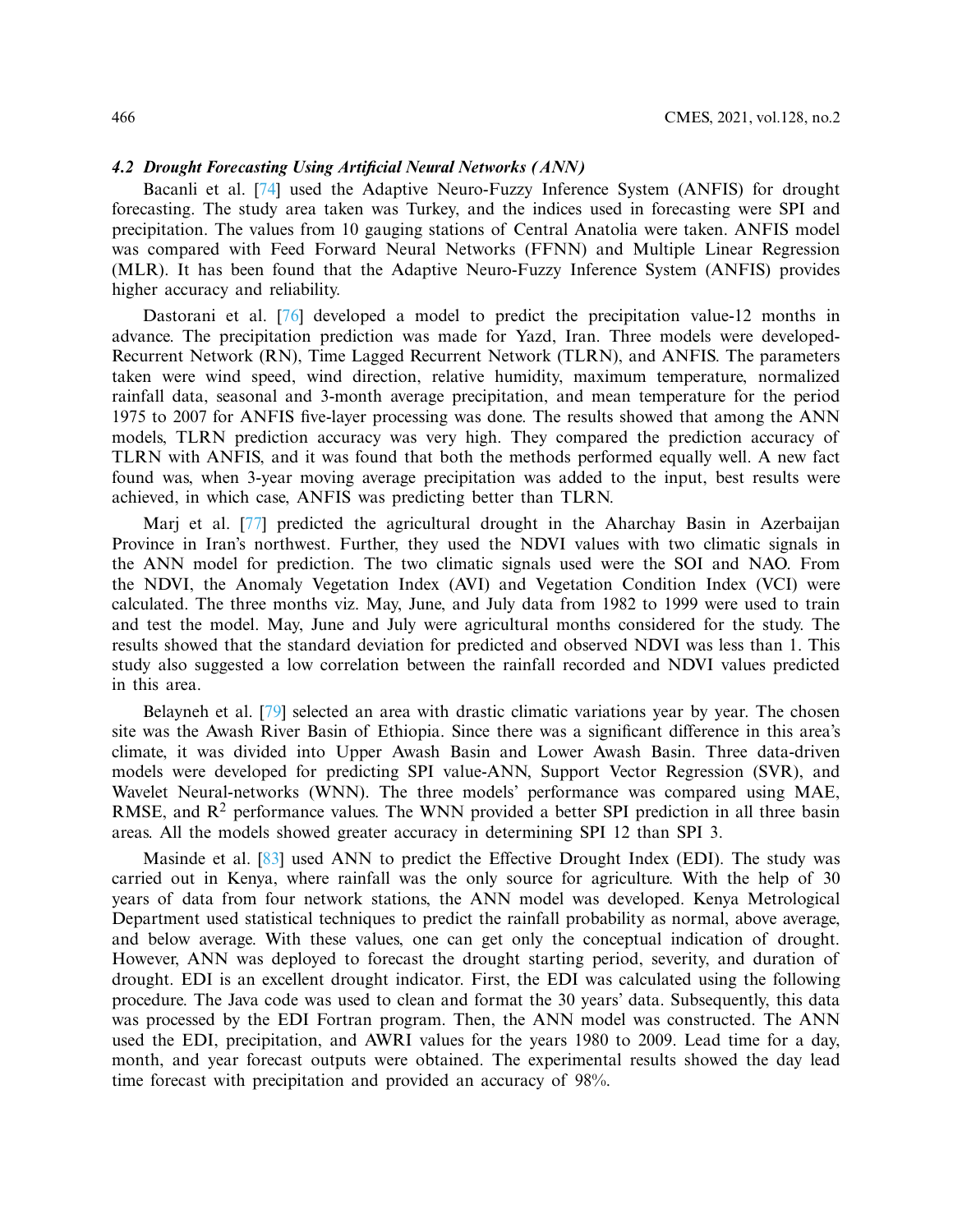Hosseini-Moghari et al. [90] aimed to compare direct multi-step neural networks' performance and recursive multi-step neural networks. The MLP, RBF, and GRNN neural networks were taken for the study. The overall results obtained inferred that the RBF shows good accuracy, followed by MLP and GRNN.

Belayneh et al. [81] were the first to experiment with coupled ML methods and ensembling techniques in drought forecasting. Wavelet transformation was applied to ANN and SVR. In wavelet analysis, the original time series was modified into a new time series. A wavelet was used to denoise the time series data, and WANN and WSVR were created. The k-fold bootstrap validation technique was used to construct BANN and BSVR. With the ensembling of boosting methods, BSANN and BSSVR were created. SPI 3, SPI 12, and SPI 24 predictions were accomplished using the models mentioned above for forecasting the meteorological drought. The performance comparison among the models was accomplished using RMSE, MAE, and  $\mathbb{R}^2$ .

Prasad et al. [98] integrated the wavelet hybrid ANN with an Iterative Input selection algorithm (IIS) to forecast the streamflow in Australia's Murray-Darling basin to plan water utilization and redistribution. The new model was the non-decimated Maximum Overlap Discrete Wavelet Transform (MODWT) algorithm using ANN as a primary model. M5 model was used as the benchmark evaluation. IIS was used to select the best predictors since there were many predictors like maximum and minimum temperature, precipitation, solar radiation, vapour pressure, and evaporation.

Zhang et al. [100] carried out SPEI prediction in the Shaanxi province of China. Totally three procedures-ANN, DLNM, and XGBoost models were implemented and compared. SPEI 3, SPEI 6, SPEI 9, and SPEI 12 were predicted using the data from 1961 to 2016 with a 1 to 6 months lead time. The results showed that the XGBoost method showed better accuracy than the other two predicting the widespread drought and drought category.

Kisi et al. [130] accomplished the SPI prediction using classic ANFIS and conjunctive ANFIS models embedded with meta-heuristic optimization algorithms, namely particle swarm optimization (PSO), Genetic Algorithm (GA), Ant colony Algorithm (ACO), and Butterfly Optimization Algorithm (BOA). SPI-3, SPI-6, SPI-9, and SPI-12 prediction for the three stations in Iran's Semnan Province were performed. Evolutionary algorithms outperformed classic ANFIS performance in all the stations and for all SPI values prediction. The performance of ANFIS-PSO was outstanding than the other three methods.

Mulualem et al. [131] determined the climatic indicators that better calculate SPEI. The study used the 30 years of data from 1986 to 2015 for Ethiopia's Upper Blue Nile Basin. Totally seven ANN models were designed for predicting SPEI by incorporating the factors like hydro-meteorological, climate, sea surface temperatures, and topographic attributes to forecast the SPEI. Totally 12 climatic indicators were taken, and their various combinations were fed into the seven ANN models. The three climatic indicators, maximum temperature, evapotranspiration, and rainfall, were found to be prominent.

Moazenzadeh et al. [132] predicted the evaporation factor. This factor was not measured in most of the metrological stations. However, this factor seemed to be essential for determining the water resource share. The evaporation factor was predicted at two meteorological stations (Rasht and Lahijan) located in Gilan province in northern Iran using SVR and SVR coupled with Firefly. The Pearson correlation coefficient was used in identifying the parameters which had more impact on evaporation prediction. The selected parameters were the maximum air temperature, net solar radiation, mean relative humidity, wind speed, precipitation, sunshine hours, and saturation vapour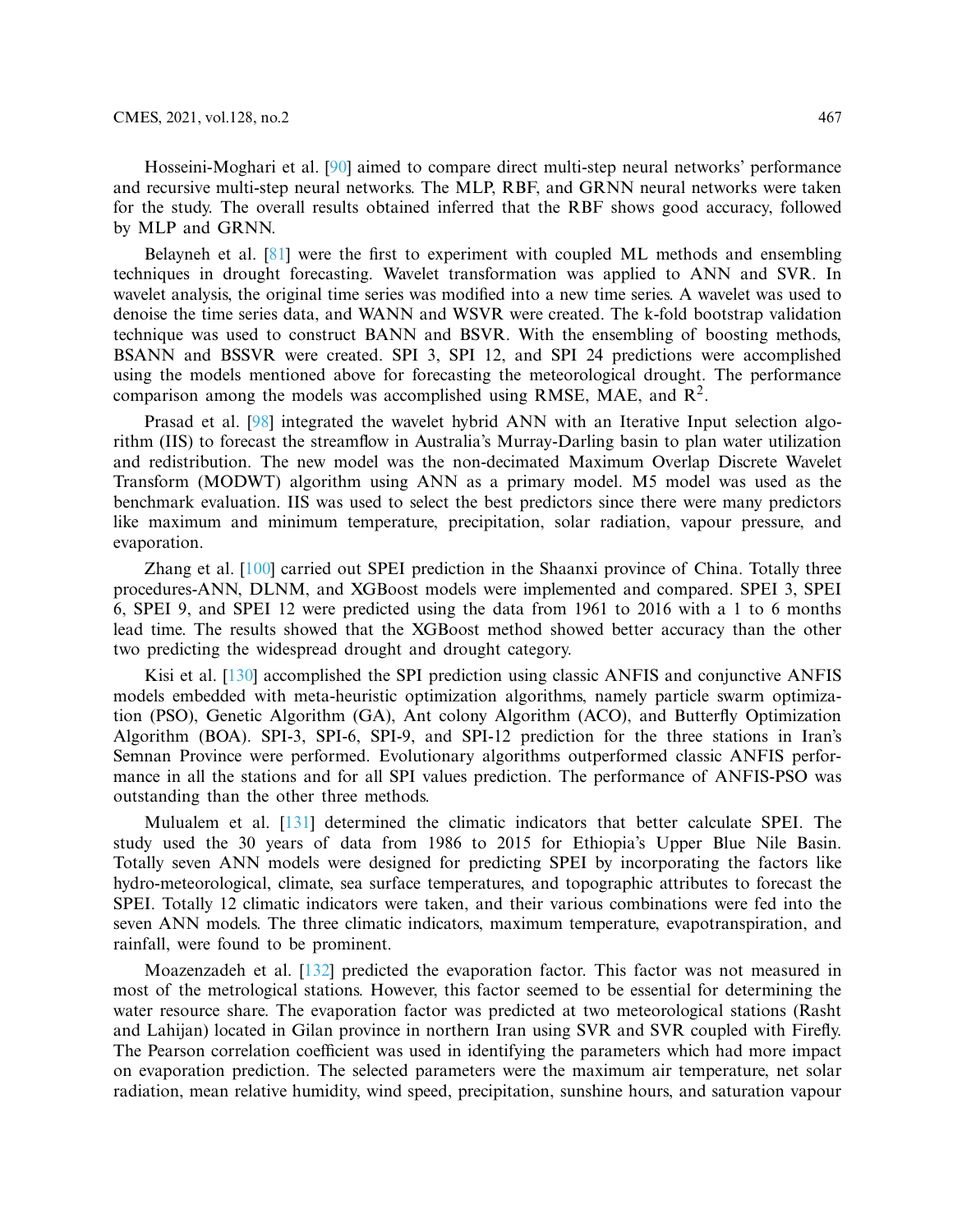pressure deficit. Seven parameters were taken, but SVR and SVR-FA prediction reached the best when a more significant number of inputs were used.

Streamflow Drought Index (SDI) was introduced in 2008 by Nalbantis [133]. Further, this was used to calculate the intensity, duration of drought, for which it needs monthly discharge data. Woli et al. [80] devised methods to forecast SDI using SVR and ANN and studied the best input combinations used in forecasting. The Pearson coefficient of type III was the best statistical for each time scale of monthly discharge intervals of 3, 6, 9, 12, and 24. The gamma test was used in finding the input combination. The SDI was predicted in 3, 6, 9, 12, and 24 month periods for using the corresponding delays of  $SDI_t$ ,  $SDI_{t-1}$ ,  $SDI_{t-2}$ ,  $SDI_{t-3}$ , and  $SDI_{t-4}$  as the primary inputs and  $SDI_{t+1}$  as the target variable. Results were taken with all inputs first and then by leaving the input variables one by one. The gamma test found that  $SDI_t$  (no delay) and  $SDI_{t-1}$  (1-month delay) had a high impact on the forecast.

Alsumaiei et al. [134] established the Nonlinear Autoregressive Networks (NAR), a unique type of Recurrent Neural Network with the combination of ANN and autoregressive models used to describe processes based on lagged input and output variables for predicting precipitation index. The correlogram test was conducted on the observed precipitation index time series to evaluate adjacent values' correlation and predict the next time step value. NAR was found to be a reliable model for drought forecasting.

### **4.3 Drought Forecasting Using Support Vector Machine**

Ganguli et al. [104] tried the ensemble Support Vector Machine (SVR) with Coupla for predicting metrological drought in Rajasthan. The Least Square SVR model was used in drought index forecasting. Bivariate Coupla functions were used to model the uncertainty associated with drought forecasting. Three types of copulas, namely the Frank, Clayton, and Plackett families, were taken to study drought forecasting. Forecasting was done up to a three-month lead time. From the experimental results, it was found that the prediction performance increased when climatic indices were added.

Chiang et al. [105] established the two-stage SVM model for reservoir drought forecasting. First, the single-stage SVM was devised, and then it was compared with the other three models. The 90 days lead time forecast achieved up to 80% accuracy. Both studies forecasted the reservoir drought for the Tsengwen reservoir, the largest reservoir in Southern Taiwan. In a two-stage SVM, four parameters were used as input. They were reservoir storage, inflows, the critical limit of operation rule curves, and the  $N<sup>th</sup>$  ten-day in a year. The training data was from 1975 to 1991, and the testing data was from 2000 to 2010. In the first stage of the SVM, drought or non-drought was predicted. In the second stage of SVM, the drought category was predicted as Drought or Severe Drought. The LIBSVM tool was used in the implementation, and the results were compared with Artificial Neural Networks (ANN), Maximum Likelihood Classifier (MLC), and Bayes classifier (BC). The SVM model outperformed the other three models in predicting the non-drought category and its ten-day predictions were above 90%.

Kisi et al. [102] framed a model to forecast the monthly streamflow in Gerdelli Station on Canakdere River and Isakoy Station on Goksudere River in Turkey's Eastern Black Sea region. The model was constructed by combining discrete wavelet transform and support vector machine; the past data's time-series were decomposed into three sub-time series components (D1, D2, and D3) by the Mallat DWT algorithm. D1, D2, and D3 represent the time series mode of 2 months, 4-months, and 8-months, respectively. RMSE, MAE, and R were the performance metrics evaluating WSVR with SVR model accuracies. Totally 40 years of observed data for both stations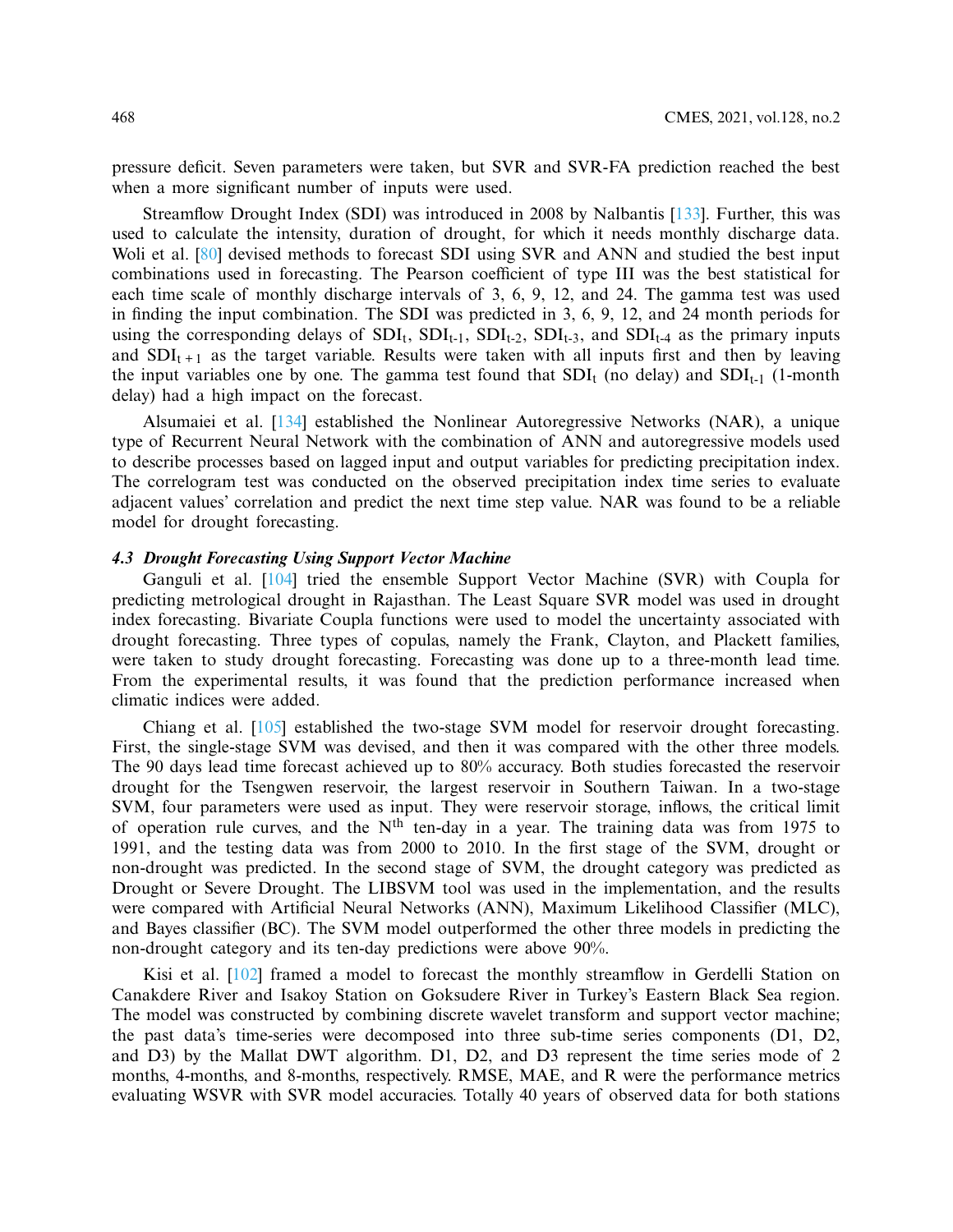were collected. Out of this, 75% was used for training and 25% for testing. The output showed that the WSVR conjunction model increased the prediction correlation coefficient concerning the single SVR model by 19%–30%. There was a reduction in the root mean square errors and mean absolute errors by  $11\% - 46\%$  and  $19\% - 44\%$ .

Memarian et al. [135] determined the Co-Active Neuro-Fuzzy Inference System (CANFIS) capability for drought forecasting of Birjand, Iran. The various global climatic signals were explored in addition to the rainfall and precipitation. In total, nine climatic signals were used. NINO  $1+2$  describes ocean level temperature; NINO 3 and NINO 3.4 describe the Pacific Ocean's surface temperature. Tropical Southern Atlantic index (TSA) measures the Atlantis surface temperature. SOI was based on water surface pressure. NAO index was calculated using pressure fluctuations in the North Atlantic Ocean. Based on the beach's average monthly precipitation for Arizona and New Mexico regions, SW Monsoon Region Rainfall (SWMRR) was measured. Multivariate ENSO Index (MEI) was calculated using the parameters such as water surface pressure, temperature, and wind velocity. Thermal fluctuations of the Atlantic Ocean were used in measuring Atlantic Multi-decadal Oscillation (AMO) index. The neural network and fuzzy rules were combined, and the neuro-fuzzy structure was formed. CANFIS performs well in index NINO  $1 + 2$  with five months lag.

Djerbouai et al. [94] investigated ANN and Wavelet ANN's prediction accuracy against the stochastic models ARIMA and SARIMA. The difference between ARIMA and SARIMA was that the ARIMA worked well with static data, and SARIMA also functioned with non-stationary data. SARIMA was a non-seasonal model used in modelling seasonal time series with varying mean and other statistics across the years. The experimental results showed that the SPI-12 model provided good forecast than SPI-3 and SPI-6 in one-month lead prediction.

Tufaner et al. [136] preferred the regression methods, and the selected input variables had shown promising results. The metrological variables were used as input data. Among the classification techniques ANN, Decision Tree, and SVM, ANN had a correlation coefficient of 0.98.

# **4.4 Drought Forecasting Using Fuzzy Logic**

Shirmohammadi et al. [82] developed drought forecasting using wavelet ANN and ANFIS methods with SPI. The metrological drought was tested at different time scales. The study site selected was Tabriz, East Azerbaijan province, Iran; the data period 1952 to 1992 was used to test and then predict the meteorological drought test period extending from 1992 to 2011. Further, to build this hybrid model, the sub-series data played a significant role. In step 1, the original SPI data were decomposed into details using discrete wavelet transform. By applying successive approximation signals, the decomposition process was iterated, and hence the original time series was broken down into lower resolution components of levels 1, 2, 3, and 4. Seven different kinds of wavelets, namely, db4, bior1.1, bior1.5, rboi1.1, rboi1.5, coif2, and coif4 wavelets, were used. Out of the four models ANN, ANFIS, wavelet ANN, and wavelet ANFIS, wavelet ANFIS produced good prediction accuracy. Woli et al. [80] explored the use of climate indices like ENSO as a predictor. The ARID index was based on ENSO, and its efficiency in drought forecasting was studied. The ARID index with four methods was predicted: ANN, ANFIS, LR, and SARIMA models. The climatic indices, namely JMA, AMO, NAO, Nino-3.4, PDO, and PNA, were deployed. During winter, the ENSO signals were strong, and hence LR and ANFIS prediction were higher. SARIMA model provided the correct prediction in the months where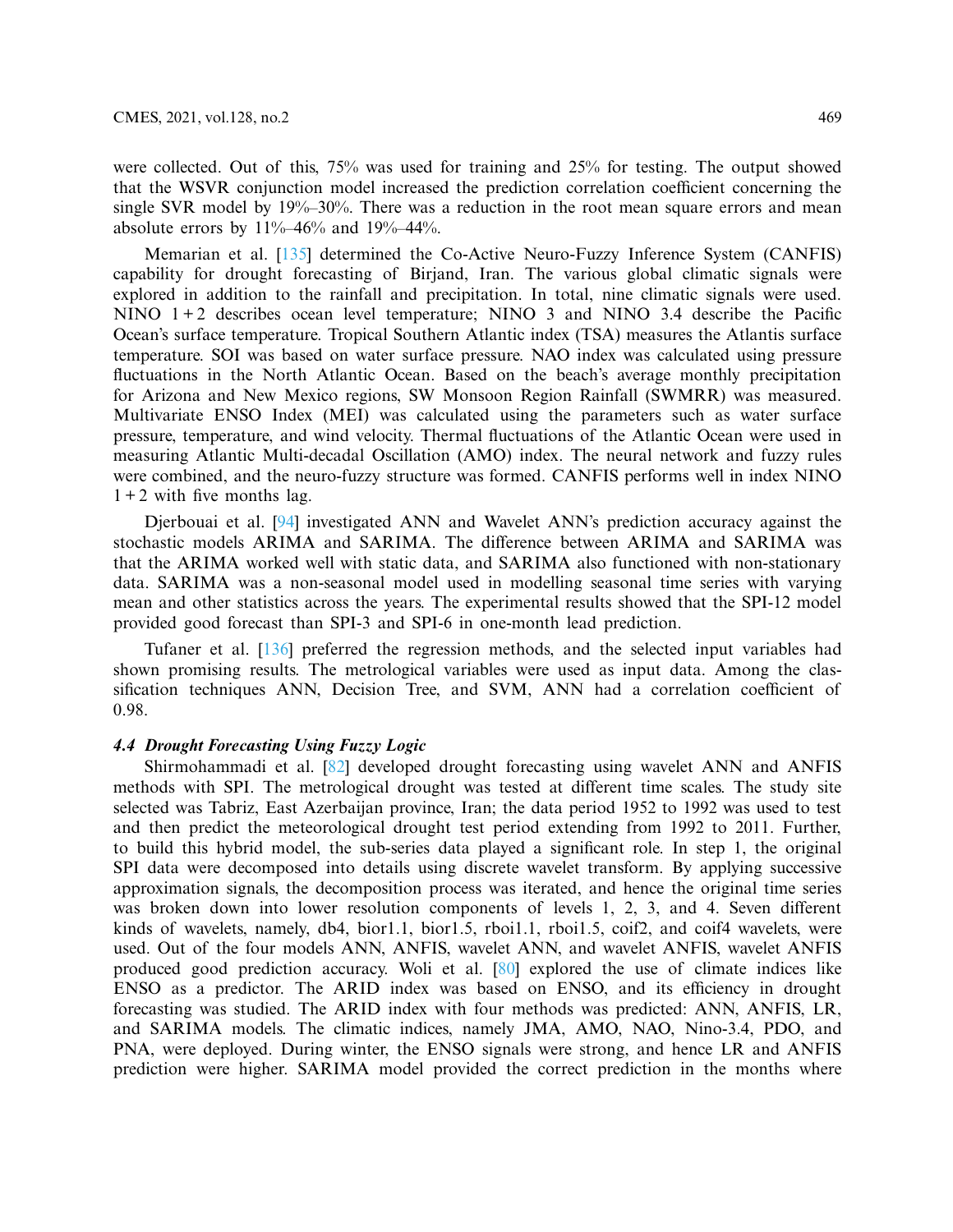the precipitation was high. However, ANN offered the overall best prediction performance from March to December.

Ozger et al. [108] concentrated on finding the PDSI values for drought forecasting. For PDSI calculation, precipitation, temperature, soil moisture, and previous PDSI values were needed. They witnessed that obtaining past year data for precipitation and temperature was easy, but it was challenging for them to get the soil moisture values. The Wavelet Fuzzy Logic (WFL) was used to predict the PDSI. It was found that temperature and precipitation predictors give the best results in predicting PDSI values. Agboola et al. [137] made rainfall prediction in Nigeria using Fuzzy logic. The fuzzy logic model contained two components. The first component was the knowledge base, where the if-then rules with decision making were made. The second component was the decision unit, performing inference operation. The input variables used were temperature, pressure, humidity, dew point, and wind speed. The error rate was very minimal. Hence, it was proved that the Fuzzy logic could be used in the rainfall prediction of Nigeria.

Shin et al. [114] designed a model, namely Bayesian Networks based Drought forecasting with Drought Propagation (BNDF\_DP), which incorporates dynamic model predictions and a drought propagation relationship. The basic idea used was the drought persistence and transition properties in the drought. The metrological drought occurs initially due to the lack of precipitation followed by a reduction in soil moisture and groundwater depletion. It leads to agricultural drought and hydrological drought. The conversion period from meteorological drought to hydrological drought is called lag time. The hydrological drought forecasting was made using the PHDI and the SPI. The model was constructed with three-parent nodes, namely  $HD<sub>n</sub>$ -current hydrological condition, MHD<sub>n+l</sub>-predicted hydrological drought using Asia-Pacific Climate Center Multi-Model Ensemble (APCC MME) forecast,  $SPI_{n+1}\to I$ -lead-time and lt-lag-time) and one child node (HD<sub>n+1</sub>). ROC Curve analysis proves the proposed model's superior forecasting skills for long-term drought, with a 2 and 3 month lead time. Sattar et al. [112] attempted to trace the probability of hydrological drought in Korea's Han River. The Bayesian model finds the probabilistic relationship of weekly lag time between hydrological drought and metrological drought.

SPI and SPEI values define the metrological drought, and SRI describes the hydrological drought. Out of 24 sub-basins of the Han River, four sub-basins were chosen for the study. The daily records of precipitation were collected from the Korean Metrological department. From the precipitation data, the evapotranspiration and runoff were calculated using the TANK model. A metric called Response-rate gives the percentage of metrological drought converted to hydrological drought. The joint probability between the lag time and drought Intensity, P(I, LT), was estimated using a Coupla function. Four Coupla functions were examined, namely, Gaussian, T, Gumbel, and Clayton. Further, the Gaussian was chosen as the best choice. Bae et al. [111] devised a Bayesian model-based approach to find the hydrological drought using. The posterior distribution was found out using the Bayesian model using the prior distribution regression result between Historical Runoff (HR) and Ensemble Streamflow Prediction Runoff (ESP\_R) as the prior information and a conditional equation derived from the linear regression model as a likelihood function.

Mehr et al. [138] developed a novel fuzzy random forest (FRF) model to predict SPEI. The dataset was divided into smaller subsets/branches similar to the divide and conquer algorithm until the branch shows the class directly. An ensemble of FRF overcame the inefficiency of the Fuzzy decision Tree in handling nonlinear data.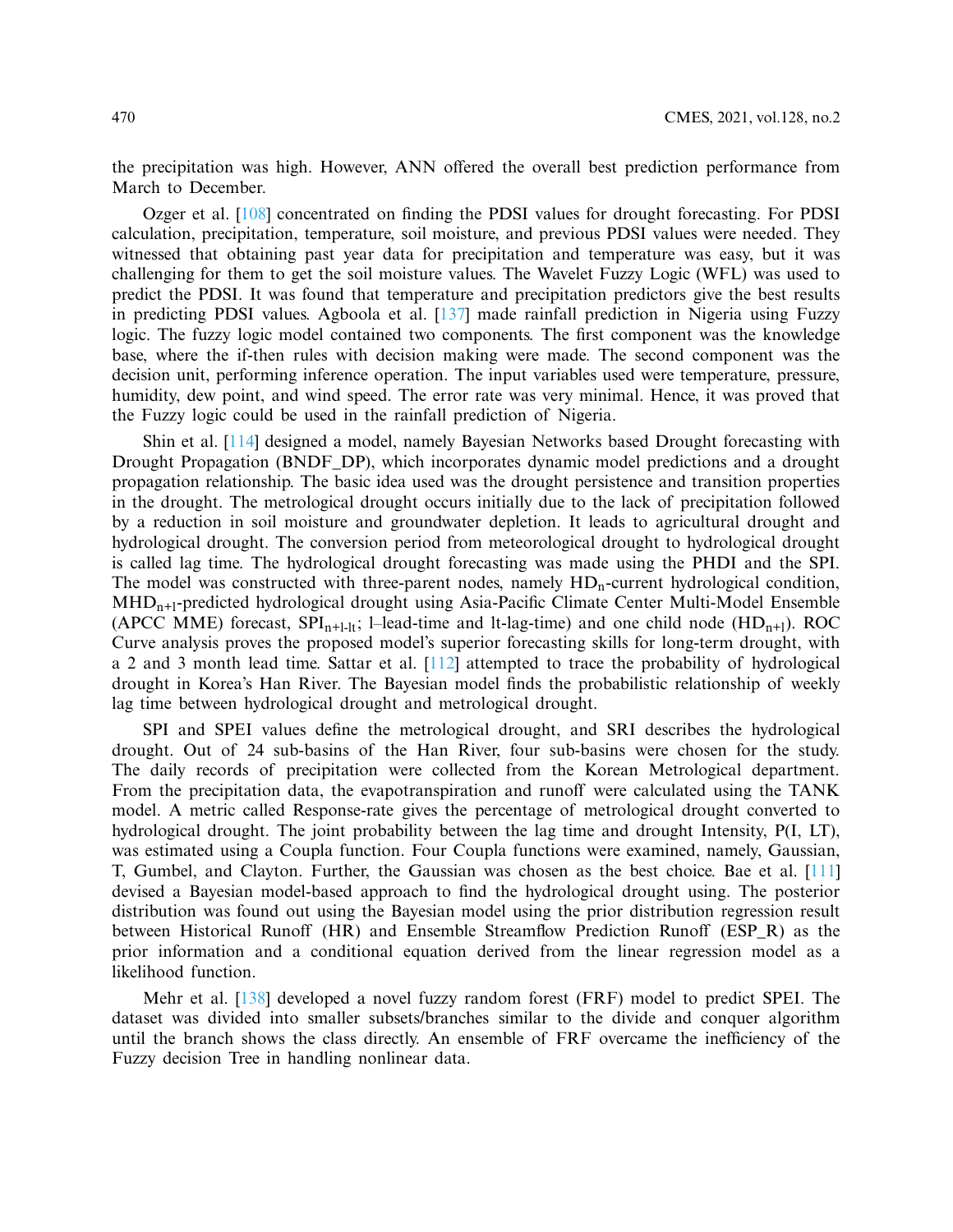Aviles et al. [139] pointed out the impacts of the drought condition in the Andean mountains of south Ecuador using the reinforcement learning-based MC model and Bayesian Network (BN) method. Out of the four Coupla functions, two elliptical and two archimedean, the best was estimated using the parametric bootstrap-based goodness-of-fit test. The Ranked Probability Skill Score (RPSS) was used to evaluate the performance of the models. The results showed that the BN-based models were better at predicting severe drought events than the MC-based models. Khadr [121] developed various Hidden Markov Models (HMM) using SPI to predict the drought. The HMM's speciality is that the output is conditionally independent, which helps us understand the local scale statistics at a larger scale. The HMM performed well with a short lead time, but the forecast accuracy decreased once the lead time increased. HMM performed well for a lead time of 7 months. Shuang et al. [140] devised the hybrid hidden Markov model coupled with multivariate copula for metrological drought forecast with SPI time series. With Bayesian Inference, the model structure and parameters were optimized. The mixture distribution for each prediction was a weighted combination of posterior copula conditional distributions. Further, they also concluded that this method is more accurate than ANN, ARMA, and HMM.

### **4.6 Drought Forecasting Using Deep Learning**

Agana et al. [141] created a hybrid predictive model using a denoised empirical mode decomposition (EMD) and a deep belief network (DBN). The StreamFlow Index (SFI) was predicted. The strength of EMD is decomposing any complicated dataset into a finite number of Intrinsic Mode Functions (IMF) of different dominant frequencies and amplitudes. Selecting the IMF is done by Detrended fluctuation analysis. EMD servers were better in input decomposition than wavelet analysis. Chen et al. [142] framed the Deep Belief Network (DBN) based model and compared it with Backpropagation Neural Network; it was observed that DBN was more reliable and efficient for short-term prediction of drought index. SPI12, SPI9, SPI6, and SPI3 predictions were made. The RMSE and MAE values get minimized with the increase in SPI timescale. The RMSE value in the range of 0.4 to 0.5, and the MAE value in the range of 0.2.to 0.3 was achieved in study stations. Poornima et al. [143] utilized a correlation coefficient test to determine the climate indicator along with SPI, SPEI prediction. Long short-term memory was used in a recurrent neural network to predict the drought indices. Zhu et al. [144] worked on the aggregation of LSTM with the Conditional Probability Model (CPM), namely Gaussian Process Regression (GPR). Thess models were accomplished in two various forms by GPR-LSTM-S1 and GP-LSTM-S2. In GP-LSTM-S1, the GPR was used for analyzing the forecasting error series, and in GPR-LSTM-S2, the GPR was embedded in the last hidden layer. GPLSTM-S1 lacks performance stability as compared with GPLSTM-S2. Further, they concluded that the LSTM was good at handling the high-dimensional data.

### **5 Review Findings**

The most important findings observed in the study in this paper are discussed in various sections. In Section 5.1, the results related to multiple ML processes are given. The finding on the hydrological drought prediction is given in 5.2, and 5.3 discusses future work.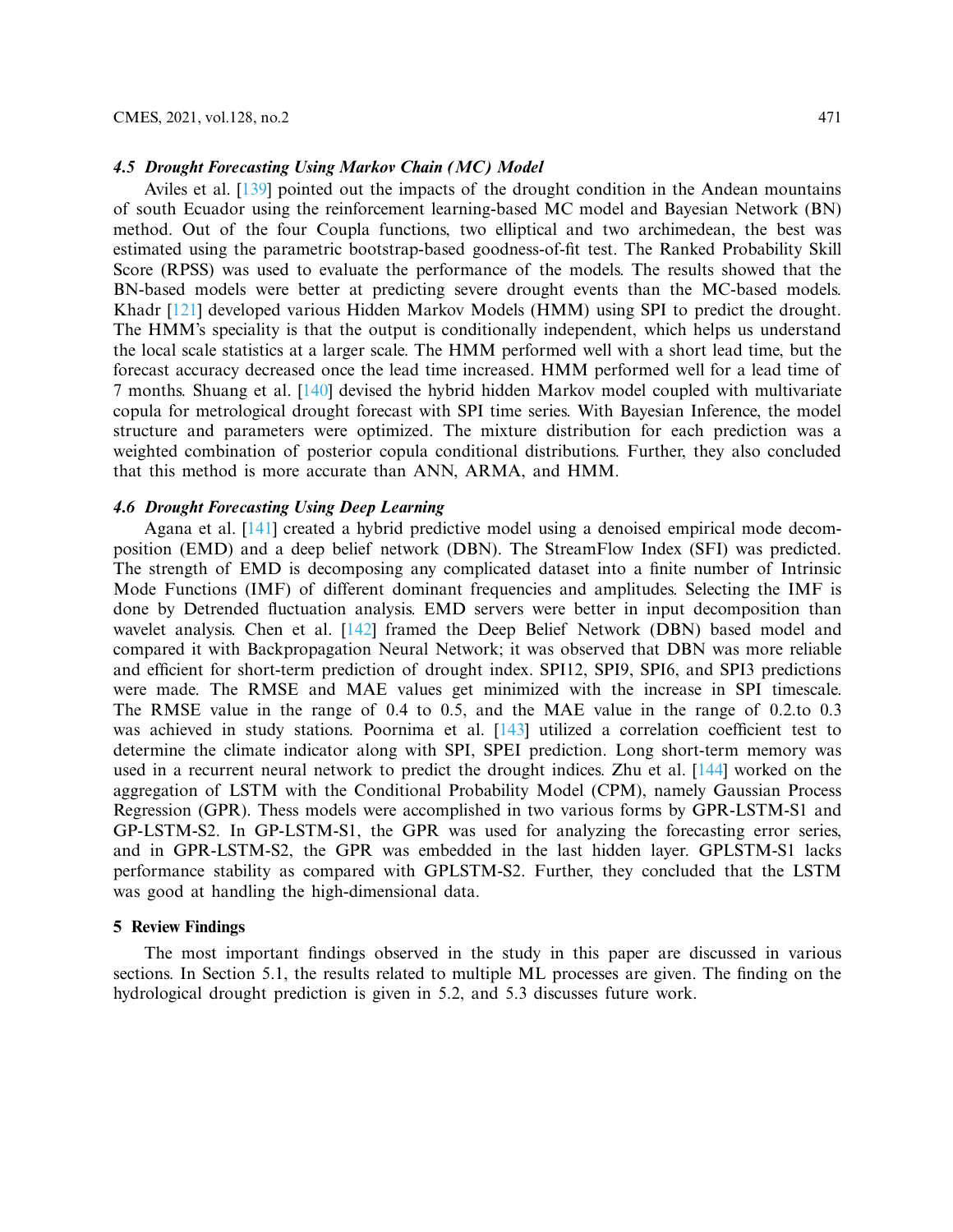#### **5.1 Review Findings Based on ML Model**

The critical observation found from the papers taken in this review related to the ML algorithm's five primary processes, namely Data Collection, Feature Selection, prediction model construction, ensembling, performance evaluation, and parameter tuning, are given below.

# *5.1.1 Data Collection and Preparation*

The accuracy of any machine algorithm depends primarily on the quantity and quality of data. In this phase, the necessary data collection was accomplished. From the extensive collection of nearly 75 years of precipitation, rainfall, and temperature data, many drought indices like SPI, SPEI, and PDSI are derived. From the literature reviewed in this paper, we can see that the SPI, SPEI, PDSI, NINO, ELINO data are predominantly used. New Drought indices are used by subjecting the available water-related variables to PCA, calculating the correlation matrices between time series 'r' and available hydro metrological datasets, yielding the Eigenvalue Eigenvector. Mulualem et al. [131] determined the climatic indicators that calculate the best SPEI. It was found that the best indices for SPEI prediction were rainfall, maximum temperature, and evapotranspiration. Ozger et al. [108] proved that the PDSI prediction with WFL requires temperature and precipitation data predominantly. Borji et al. [93] obtained a virtuous result in SDI prediction with the Gamma test. Marj et al. [77] proved a low correlation between the rainfall recorded and NDVI values predicted. They also forecasted NDVI using two climatic signals NAO and SOI, recorded in the preceding spring. Mehr et al. [109] performed the sensitivity analysis among input variable bands and found the impact of the initial values of PMDI on predicting drought within a 6-month lead-time. NIÑO 3.4 had a high potential to forecast drought for 6-through 12-month lead-time. There was a need for cleaning the data received from weather stations. Most of the data in past years were stored in the format used by FORTRAN. It needs to be transformed into the required format for further processing by the machine learning models.

Ali et al. [145,146] decomposed 12 input predictors into nearly 120 sub-components. Simulated Annealing was used to choose the most appropriate IMF's for the training period. KRR was used to forecast the multiscalar SPI series. The solution was designed to use dynamically driven climatological factors such as atmospheric circulation instead of univariate data. Dikshit et al. [147] SPEI forecasting was good in predicting drought since it considers both the temperature and rainfall. The atmospheric and oceanic phenomena were considered, but it was found that the sea surface temperature does not have much significance. Han et al. [148] suggested using remote sensing data in gauge scarcity areas. Since it was prone to systematic bias, they merged it with the insitu data. Bojang et al. [149] stated that Single Spectrum Analysis (SSA) is an all-time best time series analysis method. It can be customized to any underlying dataset, and it does not need any prior modelling. Hence, they termed it as a model-free method. Decomposition and reconstruction is the two process in SSA. The decomposition is done by performing embedding and singular value decomposition. Han et al. [148] aimed to synthesize the forecasting models used in drought forecasting and tree mortality based on causative mechanisms and global warming implications. For better forecasting, the statistical models with nonlinear and non-stationary behaviour have to be merged with dynamic models to improve their stochastic characteristics. Fig. 4 shows the indices and number of papers used in this review paper.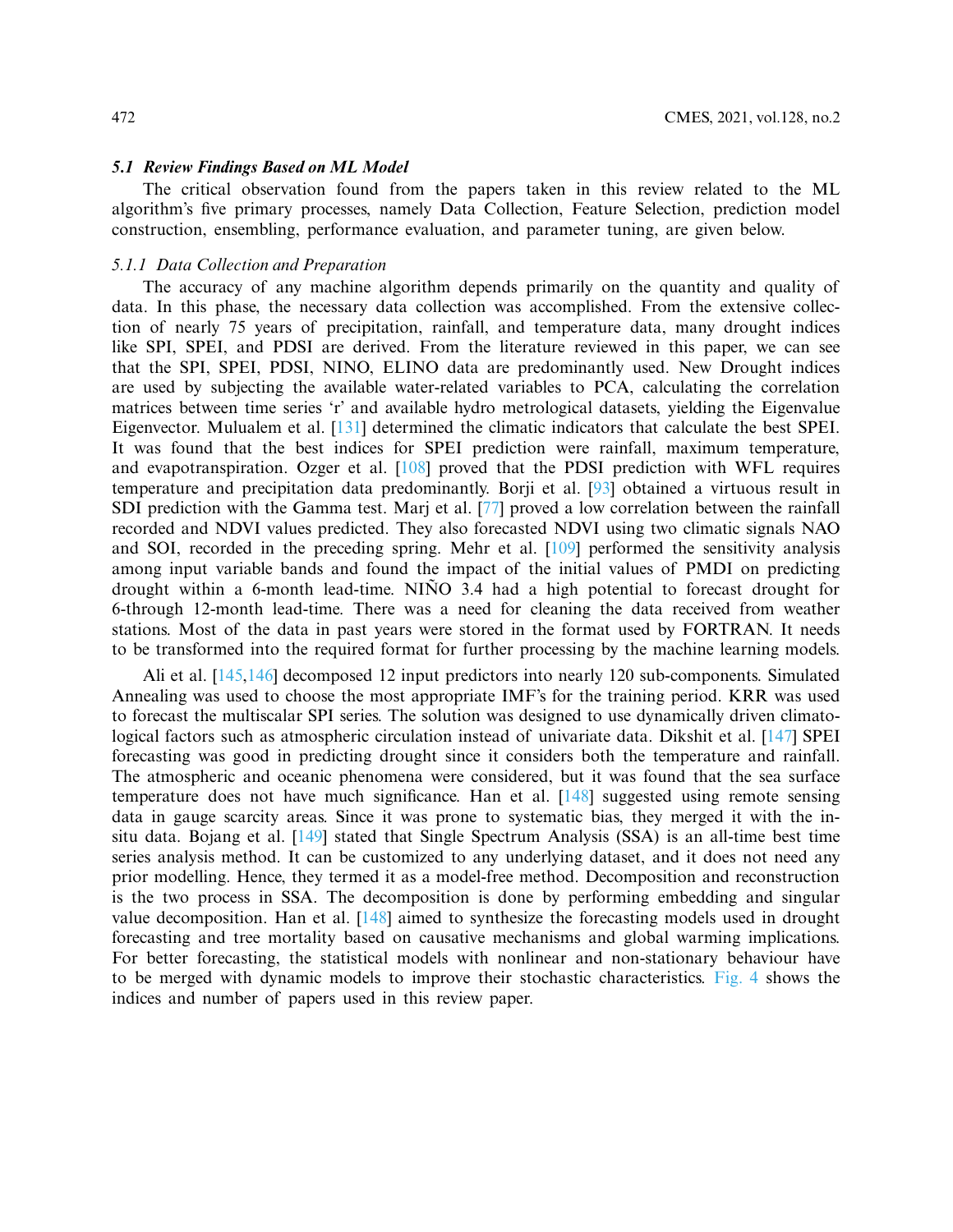

**Figure 4:** Drought indices *vs.* number of papers

### *5.1.2 Feature Selection*

The input for the drought prediction models was given as processed data. The calculated time series data of drought indices get transformed into new time series data. Wavelet analysis helps to de-noise a particular data set; the transformation from the original time series to the new time series was done using wavelet analysis and was used as an input. The appropriate input combination to be fed into the model was pre-processed using the gamma test [93]. Many ML studies proved that feature selection improves classification accuracy and reduces processing time. A tree-based iterative input selection (IIS) algorithm was used to test and sort a global predictor matrix. Through a Copula-based approach, the ensembles of drought indices were determined [104]. In NDVI values, the selection of the proper cells within the SST and SLP databases was done by linkage data mining models and using the geographical information system (GIS). Probability distribution fits the precipitation data of each station to identify observed precipitation probabilities. The appropriateness of normal and exponential probability distributions was examined by the Kolmogorov-Smirnov (K-S) test. Deng et al. [101] performed data denoising by heursure and rigrsure algorithms, with bior3.3 associated with biorthogonal wavelets with three decomposition levels. Zhang et al. [100] found that more period was needed when many predictors were used. Mehr et al. [109] also proved that using the wavelet algorithm minimizes the noise, and it helped well in PDMI prediction using LGP. Genetic Algorithm is used in optimizing the weights of ANN. Using PCA (Principle Component Analysis) the 9 different drought attributes is reduced to 4, to improve classification and reduce time [150].

Dastorani et al. [76] found a new fact that, when 3-year moving average precipitation was added to the input, the best results were achieved. Farokhnia et al. [151] witnessed that SST and SLP data's application improved the ANFIS model's performance. Shirmohammadi et al. [82] determined that the wavelet transforms better handle nonlinear and non-seasonal data.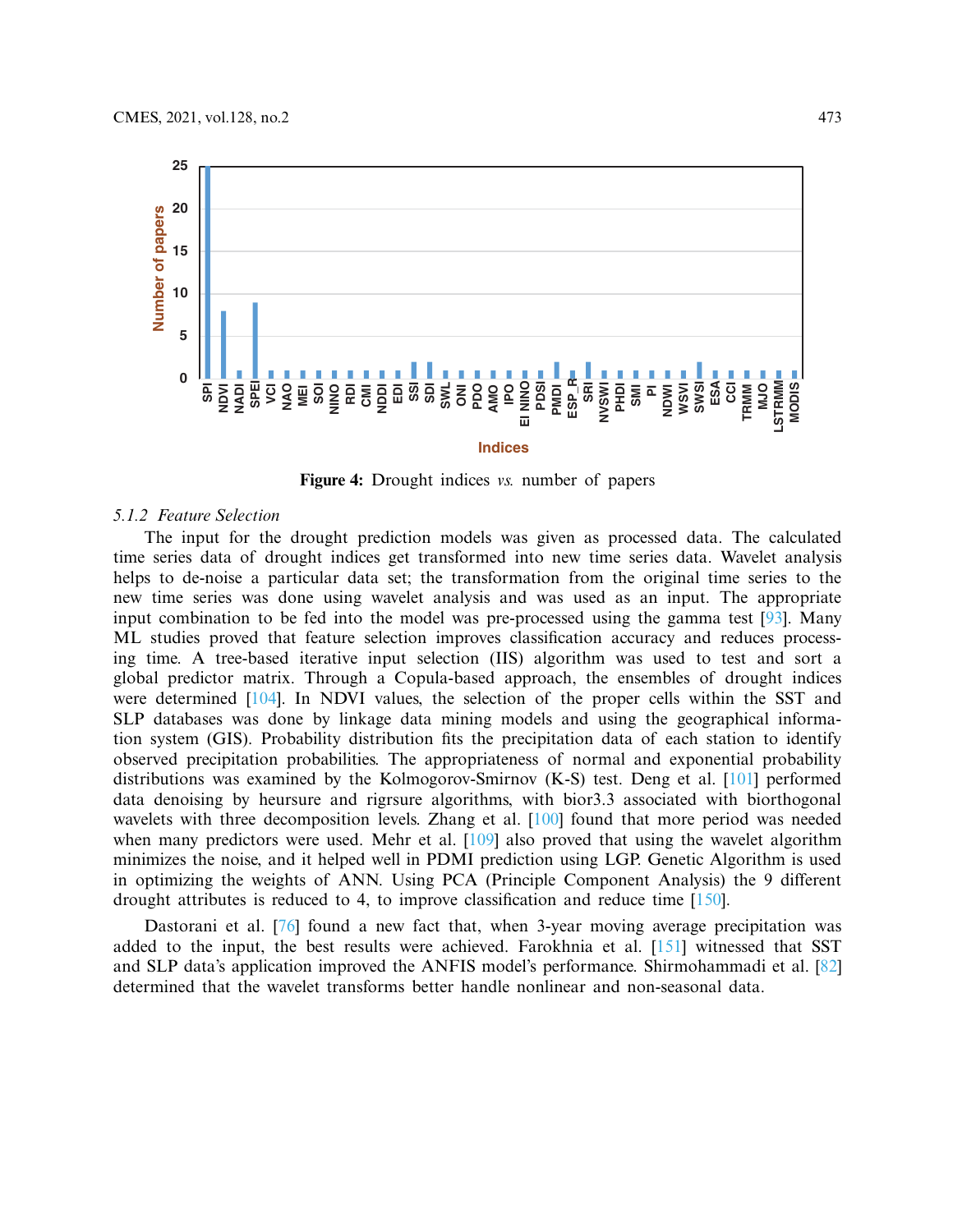### *5.1.3 Building the Drought Prediction Model*

Many ML models are available for building the drought prediction model. Many successful studies used various ML techniques for drought prediction. The most commonly used ML models are ANN-based, fuzzy, SVM, Bayesian, Random forest, and many more. Generally, the ANFIS offered a better prediction than TLRN [76] with 3-month average precipitation. Fig. 5 shows the ML models used in drought prediction *vs.* the number of papers.



**Figure 5:** Machine Learning (ML) algorithms *vs.* the number of papers

### *5.1.4 Ensembling of ML Algorithms*

Two heads can perform better than one; similarly, when more than one ML model is used in prediction, it will improve the accuracy. The bootstrap technique can be applied by creating bootstrap ANN and SVR ensemble models. Ibrahimi et al. [96] showed good SPI prediction using WANFIS than WASVR and WAANN MLP models. Finally, the results predicted that wavelets boosted ANN and SVR-WBSANN and WBSSVR had better forecasts than other models. Djerbouai et al. [94] clearly explained that the wavelet ANN and wavelet ANFIS wavelet models could cope with the nonlinearity and variations in data due to seasonal changes. Zhang et al. [100] proved that extreme gradients with linear booster performed well. Khan et al. [152] established the metrological drought indices such as the Standardized Precipitation Index (SPI) and the Standard Index of Annual Precipitation (SIAP) values. These values were decomposed into low and highfrequency sub-series by Discrete Wavelet Transform, and then it was passed on to the predictive models of ARIMA and ANN. The wavelet-based ANN had achieved a correlation coefficient value of 0.41 for SPI prediction. The hybrid wavelet-ARIMA-ANN models gave the  $\mathbb{R}^2$  value of 0.872 for SPI. Malik et al. [153] used Effective Drought Index to predict metrological drought using the heuristic techniques, namely, the co-active neuro-fuzzy inference system (CANFIS), multi-layer perceptron neural network (MLPNN), and multiple linear regression (MLR). The monthly time series data lag was determined using the autocorrelation function and the partial autocorrelation function. The hybrid ANFIS algorithm's performance was better than the classic ANFIS algorithm. Mohamadi et al. [154] captured the relationship between large-scale climate signals and drought indices using a wavelet coherence analysis. Hybrid soft computing models and wavelet coherence seem to be the appropriate tools for predicting hydrological variables.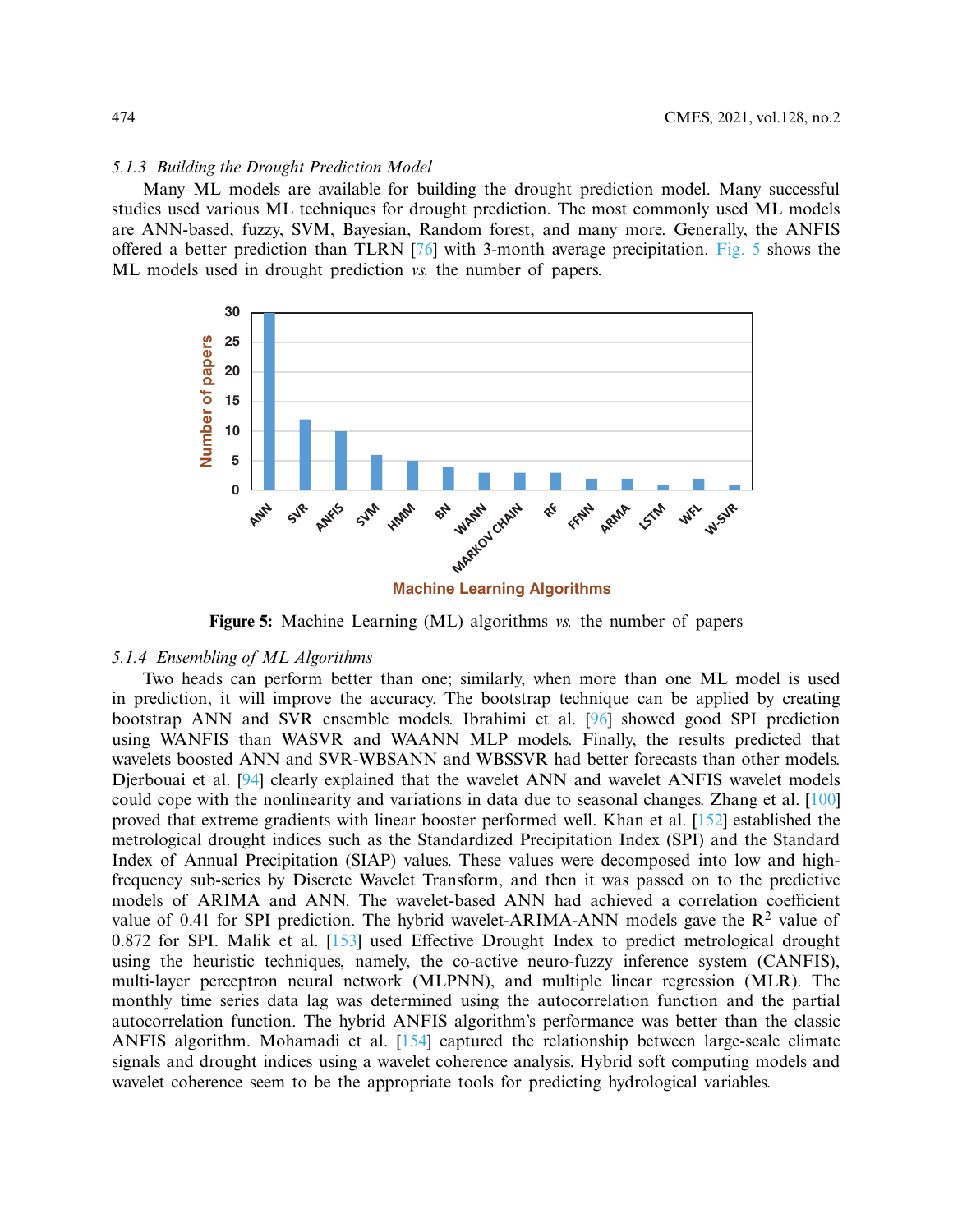### *5.1.5 Evaluating Our Model and Parameter Tuning*

The performance of the classification algorithm is measured using various evaluation metrics. This feedback on the model is needed to fine-tune the model by varying the algorithm's parameters. The most commonly used performance measures are RMSE,  $\mathbb{R}^2$ , MAE, NSE, RPSS, and ROC. Mehr et al. [138] evaluated the forecasting model using Boolean statistics, namely total accuracy (TA), Kappa (KA), recall (RE), and classification error (CE).

Fig. 6 gives the details of the performance evaluation metrics and the number of papers using them.



**Figure 6:** Performance evaluation metrics *vs.* number of papers

The gradient descent and least square methods were used to tune the antecedent and consequent parameters in the ANFIS model. The gradient descent method was used to assign the nonlinear antecedent parameters, and the Least-squares method was employed to identify the linear consequent parameter. The number of iterations taken for the correction of the model parameter was 30 [80]. All coefficients of the linear membership function were estimated using the Least Square Technique from the datasets. Using the Bayesian regularization (BR) [74], ANN automatically assigned the optimum values for the objective function's parameters.

### **5.2 Findings on Hydrological Drought Forecasting**

Sattar et al. [112] discovered the probabilistic relationships between the meteorological droughts intensity and lag time. There was a higher probability for longer lag time for moderate intensity, whereas there was a lower probability of longer lag time for severe intensity. The Meteorological drought indices, at the same intensity, also impacted the probability of lag time. The probability of lag time occurring was higher in SPI and lowered in the case of SPEI. Using ESP and metrological drought data, the Bayesian model found the hydrological data more accurate than ESP and Dynamic methods. So et al. [155] Modified Surface Water Supply Index (MSWSI) was used as an index in hydrological drought forecasting. The topographical and hydro-meteorological characteristics of South Korea were used. Further, this work depicted the hydrological drought better by using precipitation, river discharge, and dam inflow during 3-month periods. Global Seasonal Forecast System version 5 (GloSea5) and variable infiltration capacity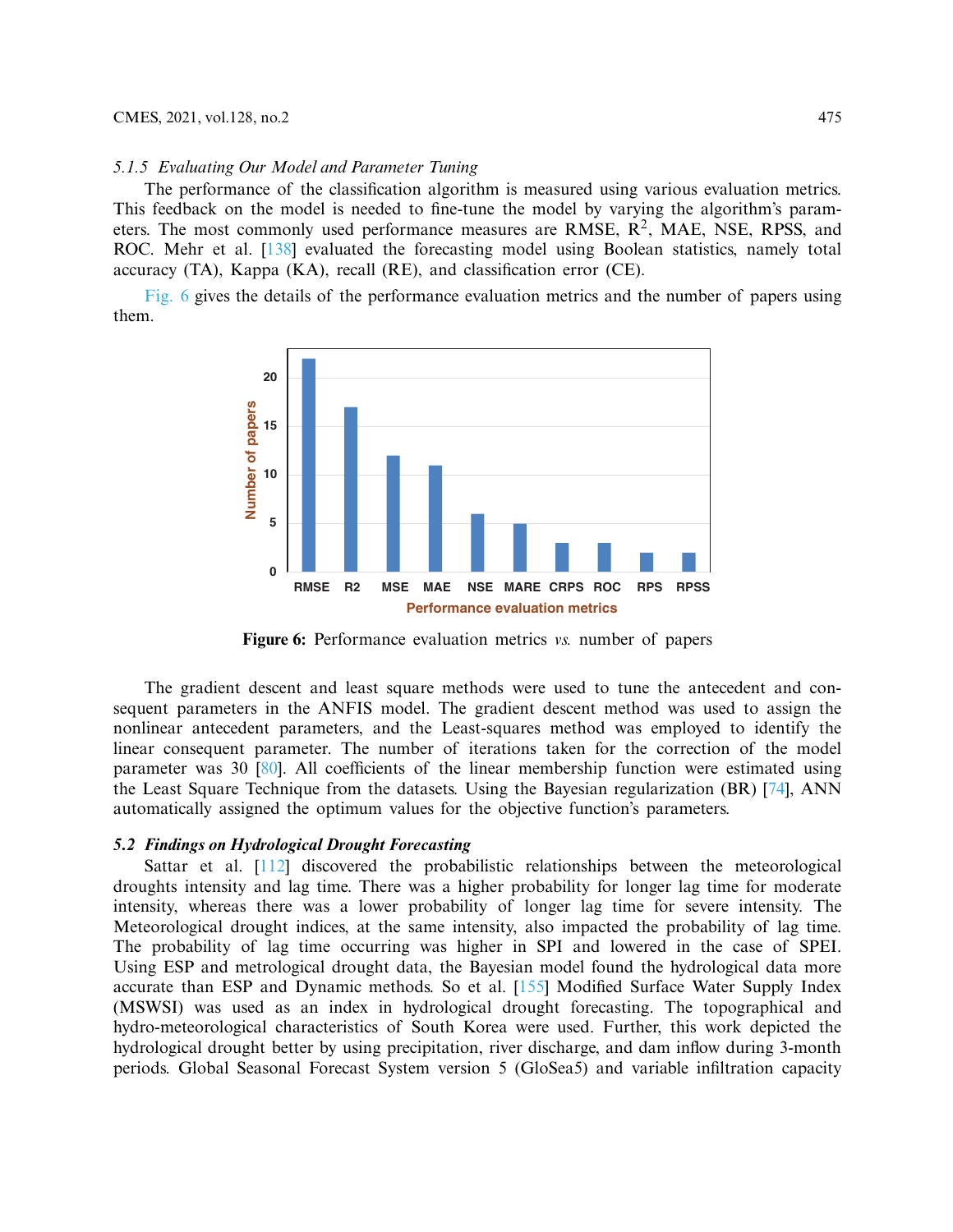(VIC) model was used in the forecasting framework, and the testing was done for the 2015-16 drought event.

### **5.3 Drawbacks of ML Algorithms**

A massive amount of historical data is needed to train and develop the ML model. The data unavailability will reduce prediction accuracy. The challenges are the need for high-resolution images without cloud contamination for the models collecting the data from satellite images. Supercomputers are required for the weather forecasting process. The earth is a vast, complex system. Hence it requires a high-resolution monitoring system.

### **6 Future Research**

Prasad et al. [98] suggested deploying an IIS-W-ANN optimization algorithm for drought forecasting. Further, they suggested that this model's performance could be improved by finetuning the hidden layer weights and biases. Ozger et al. [108] suggested that future researchers should work on the estimation of soil moisture from PDSI. Mehr et al. [109] devised a model to determine the drought using other climatic indices and analyzed the effect of various wavelet functions in optimizing the model. Kisi et al. [102] also suggested working with other DWT algorithms like the Trous algorithm for enhanced drought forecasting. Borji et al. [93] suggested using a genetic algorithm and multiple regression in pre-processing. Further, it was stated that the detected SST/SLP cells [129] are a future study area to investigate other climate events' impact. Woli et al. [80] established the use of climate indices as a predictor. Ali et al. [146] studied monthly SPI prediction for three agricultural stations of Pakistan using the committee-based extreme learning machine (ELM) and insisted on future researchers working on an adaptable decisions support model.

Dikshit et al. [147] had pointed out that a detailed study on the effect of variables on the spatial scale is needed. Khan et al. [152] suggested studying the application of coupled wavelet-ANN-ARIMA models for hydrological drought prediction with different lead times is required.

This paper's extensive literature review found that the drought indices used in prediction and ML algorithms applied are the primal factors in drought prediction. An archetypal portrayal of the ML-based operational model for drought forecasting is shown in Fig. 7. Further, this figure demonstrates various constituents that aids in improving the performance of attaining precise drought forecasting outcomes. A single classifier was used in most articles, and the multiple or hybrid classifier usage looks minimum. Also, the usage of multiple drought indices for prediction seems to be a practical solution.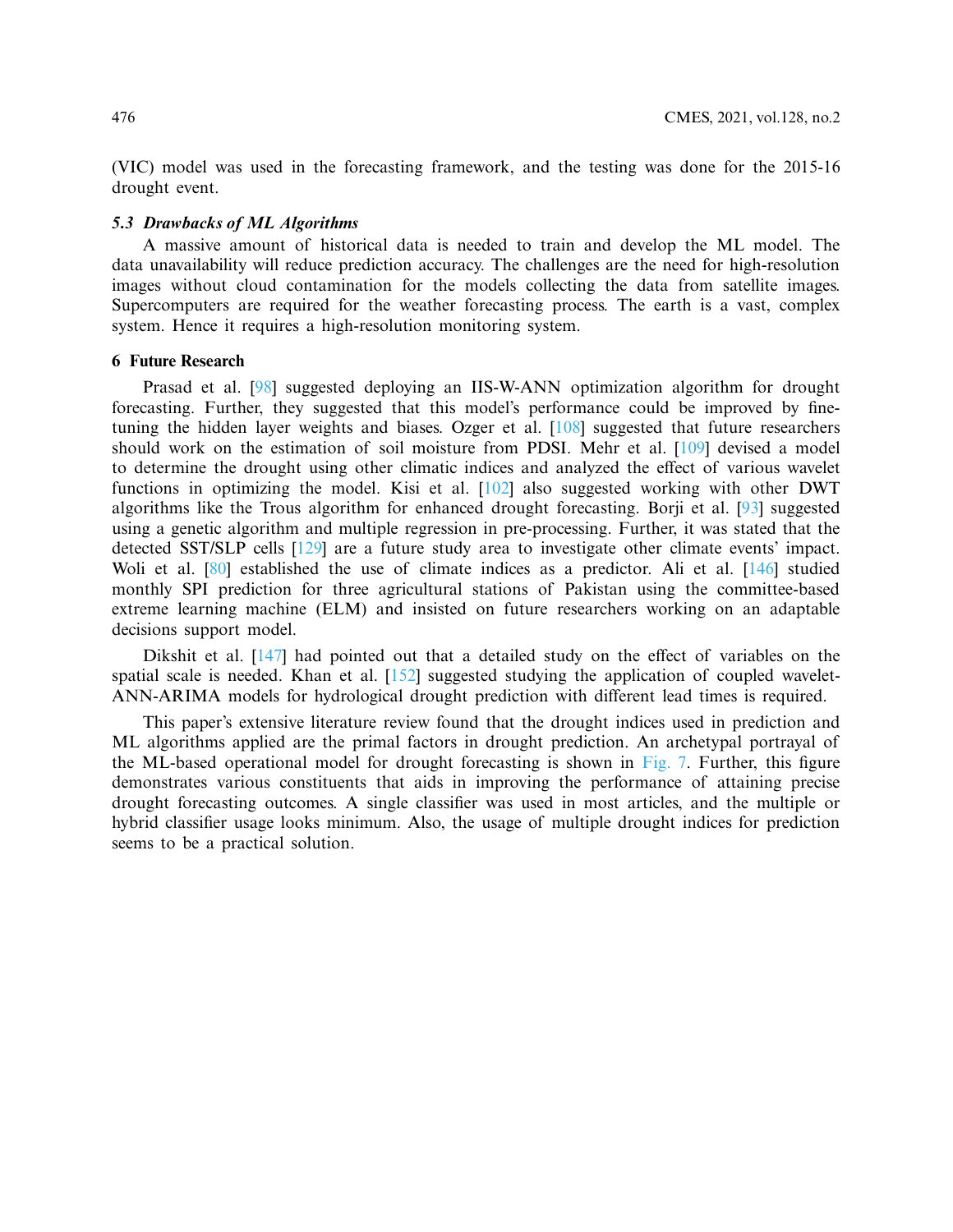

**Figure 7:** An archetypal portrayal of machine learning (ML)-based operational model for drought forecasting

Further, the model can be devised appropriately using multiple drought parameters and obtaining the prediction's efficiency with a hybrid classifier. For instance, four drought predictor values can be calculated. Based on the four parameters' values, rules are created by the rule-based classifier, and drought severity can be predicted. The indices used for finding the drought severity are SPI, Aridity anomaly, PDSI, and NDVI. The record from 1950 can be used in predicting the values of the indices. The indices are considered as features for classification. Based on the output, the rule-based classifier unit sets the rules, and the output gets determined. Instead of using a single classifier, multiple rule-based classifiers can be used in prediction. So each classifier in the multiple classifiers units would give an output prediction. A fusion algorithm might be required to finalize the best from the multiple outputs. The fusion algorithms like the major voting or Dempster Shafer approach can predict the final output. The drought severity output can be measured in three levels Low, Moderate, and severe. Moreover, satellite or in-situ data shall also be incorporated for improving meteorological and hydrological drought forecasting.

Drought is a very complex natural hazard for forecasting and handling. It is well understood from the review that many factors influence the drought forecasting process. There are numerous drought indices, including climatic and oceanic factors, the forecast's leading time, pre-processing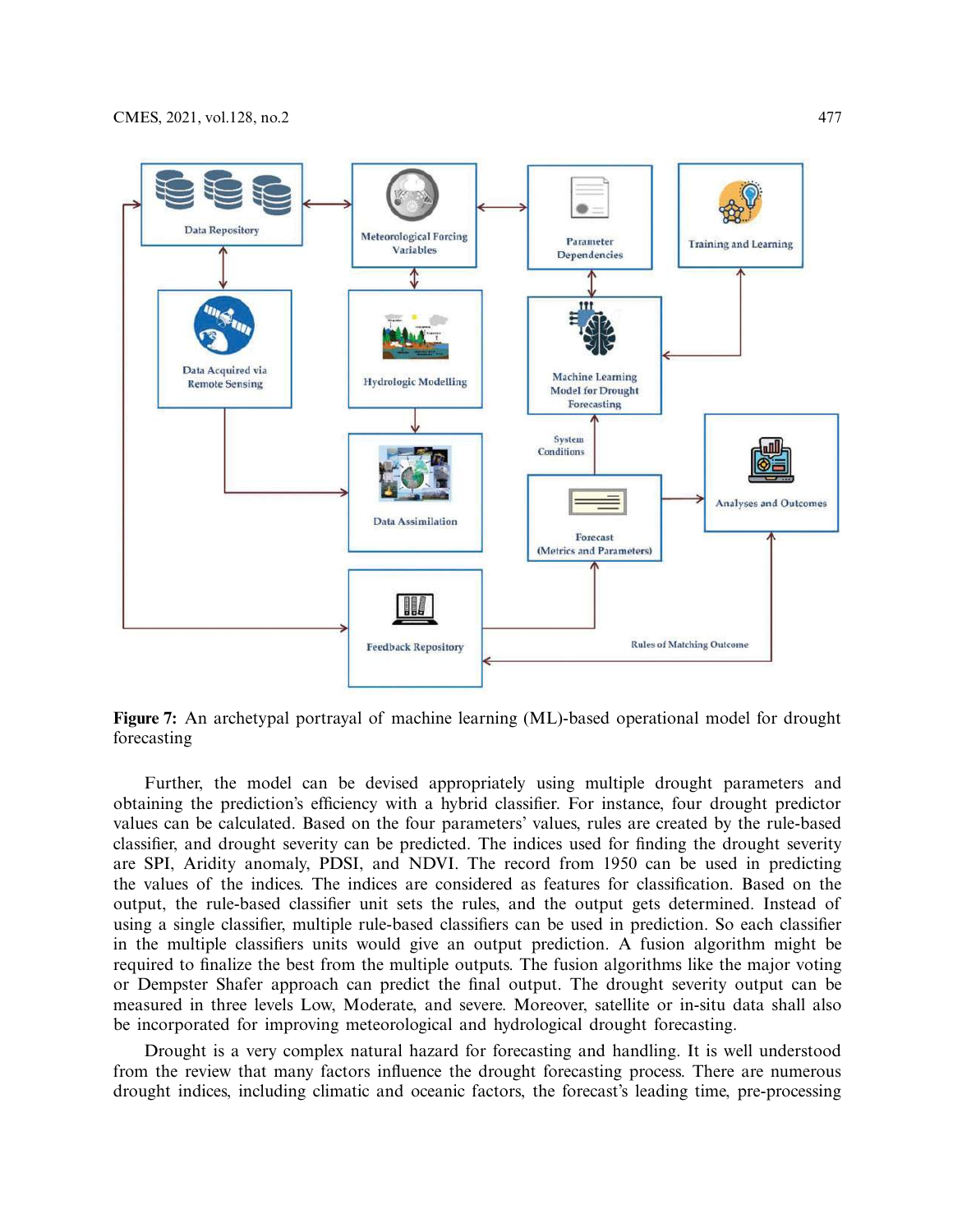climatic data with a wavelet, and other transforms. Also, there are several ML techniques for drought forecasting. When comparing the direct and recursive models, it is seen that the direct models perform well at SPI's longer time scales and recursive models at shorter time scales. Shirmohammadi et al. [82] proved the exemplary performance of wavelet ANFIS methods with SPI. Prasad et al. [98] achieved the minimum RMSE value of 0.201 using ANN, and HMM [116] had the maximum RMSE of 0.852. Kaur et al. [156] got a maximum prediction accuracy of 95% with ANN-GA. The RMSE value for SPEI prediction done by Park et al. [124] using ANN was 0.338 and by Tian et al.  $[106]$  with SVM was 0.429. In Hosseini-Moghari et al.  $[90]$ ,  $\mathbb{R}^2$  values of direct MLP, RBF, and GRNN are 0.627, 0.601, and 0.619; for recursive, the  $R^2$  values are 0.588, 0.563, and 0.598 a notable decrease with the recursive method was found. Bayesian model for PHDI got an RPS score of 1.744. The wavelet ANFIS and ensemble-ANFIS [157] are some of the superior models for drought forecasting. Machine learning models with Neural Networks give their best output in forecasting  $[158,159]$  and time series analysis  $[160]$ . The Deep learning methods success in other applications is proved well [161].

### **7 Conclusion**

Drought is a natural hazard, extremely complex to forecast and handle. The paper critically reviews the drought indices like climatic and oceanic factors, the forecast's leading time, preprocessing climatic data with a wavelet, and other transforms and ML techniques for drought forecasting. Many factors influence the drought forecasting process. The direct models perform well at SPI's longer time scales and recursive models at shorter time scales. Many studies successfully used wavelet ANFIS. The paper also explains the fundamental concepts of the drought, its types, and its impact. This review paper can be a brilliant resource for researchers in drought forecasting and mitigation. It elaborates the drought indices, ML algorithms for drought forecasting, and the geographical area of their application in various studies.

As future work, a more comprehensive and extensive review of ML techniques for drought forecasting is proposed especially reviewing feature selection, feature extraction, and dimensionality reduction methods. A tool can also be developed for drought forecasting professionals to decide the most suitable approach based on the available data and accuracy. Furthermore, benchmark datasets can be made available as open-source to evaluate the performance of various ML techniques for drought forecasting.

**Funding Statement:** The authors received no specific funding for this study.

**Conflicts of Interest:** The authors declare that they have no conflicts of interest to report regarding the present study.

### **References**

- 1. NDMC (2006a). What is drought? understanding and defining drought. National Climatic Data Center. http://www.drought.unl. edu/whatis/concept.htm.
- 2. Dracup, J. A., Lee, K. S., Paulson, E. G. (1980). On the definition of droughts. *Water Resources Research*, *American Geophysical Union, 16(2),* 297–302. DOI 10.1029/WR016i002p00297.
- 3. Wilhite, D. A. (1990). The Enigma of Drought. *Drought assessment, management, and planning: Theory and case studies,* vol. 2*,* pp. 3–15. Boston: Kluwer Academic Publishers.
- 4. Victor, M. P. (1999). Hydrological drought. http://ponce.sdsu.edu/.
- 5. NDMC (2006b). Impacts of drought. National Climatic Data Center. http://www.drought.unl.edu/risk/ impacts.htm.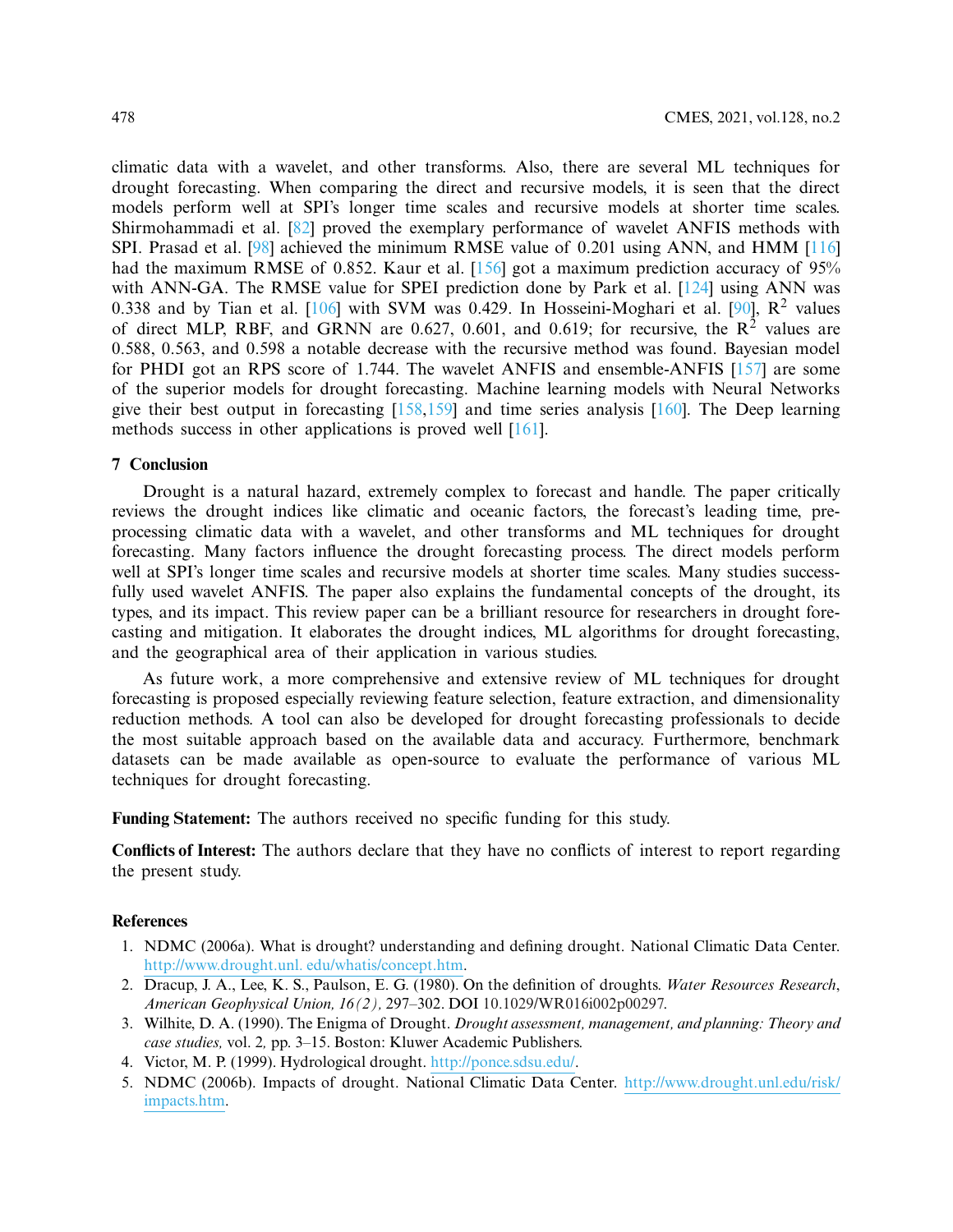- 6. Keetch, J. J., Byram, G. M. (1968). A drought index for forest fire control. United States Department of Agriculture Forest Service Research Paper SE-38, South Eastern Forest Experiment Station, Asheville.
- 7. Guttman, N. B. (1999). Accepting the standardized precipitation index: A calculation algorithm. *Journal of the American Water Resources Association, 35(2),* 311–322. DOI 10.1111/j.1752-1688.1999.tb03592.x.
- 8. Guttman, N. B. (1998). Comparing the palmer drought index and the standardized precipitation index. *Journal of the American Water Resources Association, 34(1),* 113–121. DOI 10.1111/j.1752-1688.1998.tb05964.x.
- 9. Svoboda, M., Fuchs, B. (2016). *Handbook of drought indicators and indices*. Lincoln, NE, USA: National Drought Mitigation Center.
- 10. Lyon, B. (2004). The strength of El niño and the spatial extent of tropical drought. *Geophysical Research Letters, 31,* L21204. DOI 10.1029/2004GL020901.
- 11. Baltas, E. (2007). Spatial distribution of climatic indices in northern Greece. *Meteorological Applications, 14,* 69–78. DOI 10.1002/met.7.
- 12. Wu, H., Hayes, M. J., Weiss, A., Hu, Q. (2001). An evaluation of the standardized precipitation index, the China-z index and the statistical Z-score. *International Journal of Climatology, 21,* 745–758. DOI 10.1002/joc.658.
- 13. Palmer, W. C. (1968). Keeping track of crop moisture conditions nationwide: The crop moisture index. *Weather Wise, 21,* 156–161. DOI 10.1080/00431672.1968.9932814.
- 14. Bhalme, H. N., Mooley, D. A. (1980). Large-scale droughts/floods and monsoon circulation. *Monthly Weather Review, 108,* 1197–1211. DOI 10.1175/1520-0493(1980)108<1197:LSDAMC>2.0.CO;2.
- 15. Tsakiris, G., Vangelis, H. (2005). Establishing a drought index incorporating evapotranspiration. *European Water, 10,* 3–11.
- 16. Byun, H. R., Wilhite, D. A. (1996). Daily quantification of drought severity and duration. *Journal of Climate, 5,* 1181–1201. DOI 10.1175/1520-0442(1999)012<2747:OQODSA>2.0.CO;2.
- 17. Alley, W. M. (1984). The palmer drought severity index: Limitations and assumptions. *Journal of Applied Meteorology, 23,* 1100–1109. DOI 10.1175/1520-0450(1984)023<1100:TPDSIL>2.0.CO;2.
- 18. Kraus, E. B. (1977). Subtropical droughts and cross-equatorial energy transports. *Monthly Weather Review, 8,* 1009–1018. DOI 10.1175/1520-0493(1977)105<1009:SDACEE>2.0.CO;2.
- 19. Wells, N., Goddard, S., Hayes, M. J. (2004). A self-calibrating palmer drought severity index. *Journal of Climate, 17,* 2335–2351. DOI 10.1175/1520-0442(2004)017%3c2335:ASPDSI%3e2.0.CO;2.
- 20. Katz, R. W., Glantz, M. H. (1986). Anatomy of a rainfall index. *Monthly Weather Review, 114,* 764–771. DOI 10.1175/1520-0493(1986)114<0764:AOARI>2.0.CO;2.
- 21. Vicente-Serrano, S. M., Begueria, S., Lopez-Moreno, J. I. (2010). A multi-scalar drought index sensitive to global warming: The standardized precipitation evapotranspiration index. *Journal of Climate, 23,* 1696– 1718. DOI 10.1175/2009JCLI2909.1.
- 22. Woli, P., Jones, J. W., Ingram, K. T., Fraisse, C. W. (2012). Agricultural reference index for drought (ARID). *Agronomy Journal, 104,* 287–300. DOI 10.2134/agronj2011.0286.
- 23. Meyer, S. J., Hubbard, K. G., Wilhite, D. A. (1993). A crop-specific drought index for corn. I. Model Development and Validation. *Agronomy Journal, 85,* 388–395. DOI 10.2134/agronj1993.00021962008500020040x.
- 24. Meyer, S. J., Hubbard, K. G., Wilhite, D. A. (1993). A crop-specific drought index for corn. *II. Application in Drought Monitoring and Assessment*. *Agronomy Journal, 85,* 396–399. DOI 10.2134/agronj1993.00021962008500020041x.
- 25. Weghorst, K. (1996). *The reclamation drought index: Guidelines and practical applications*. Bureau of Reclamation, Denver, CO, USA.
- 26. Bergman, K. H., Sabol, P., Miskus, D. (1988). Experimental indices for monitoring global drought conditions. *Proceedings of 13th Annual Climate Diagnostics Workshop, United States Department of Commerce*, Cambridge, MA, USA.
- 27. Narasimhan, B., Srinivasan, R. (2005). Development and evaluation of soil moisture deficit index (SMDI) and evapotranspiration deficit index (ETDI) for agricultural drought monitoring. *Agricultural and Forest Meteorology, 133,* 69–88. DOI 10.1016/j.agrformet.2005.07.012.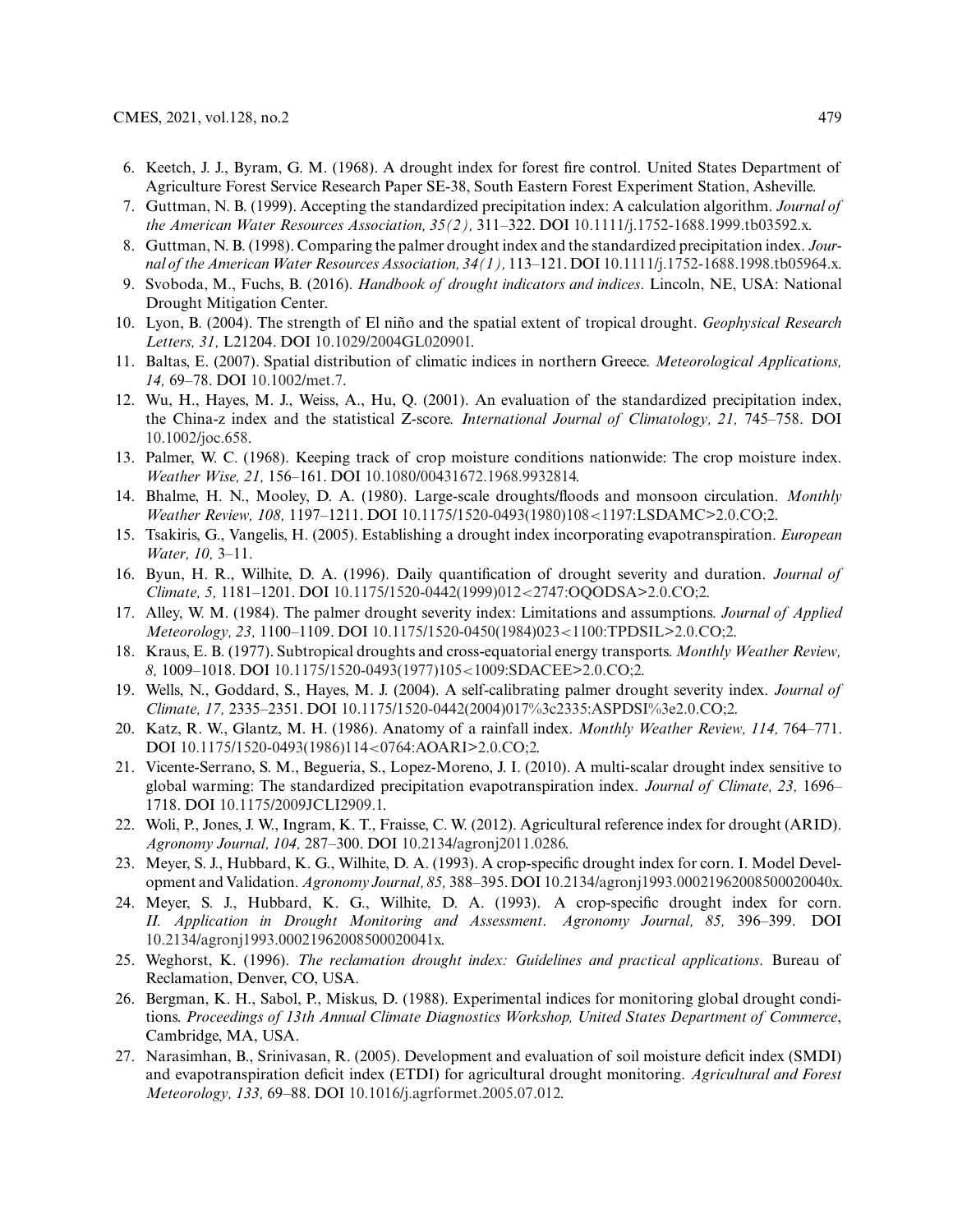- 28. British Columbia Ministry of Agriculture (2015). Soil water storage capacity and available soil moisture. *Water Conservation Fact Sheet*. Abbotsford, British Columbia, Canada: Ministry of Agriculture.
- 29. Palmer, W. C. (1965). Meteorological drought. *Research Paper No*. 45. US Weather Bureau, Washington DC, USA.
- 30. Gusyev, M. A., Hasegawa, A., Magome, J., Kuribayashi, D., Sawano, H. et al. (2015). Drought assessment in the pampanga river basin, the Philippines. Part 1: A Role of dam Infrastructure in Historical Droughts. *Proceedings of the 21st International Congress on Modelling and Simulation*, Broadbeach, Queensland, Australia.
- 31. Telesca, L., Lovallo, M., Lopez-Moreno, I. (2012). Vicente-serrano. S. investigation of scaling properties in monthly streamflow and standardized streamflow index time series in the ebro basin (Spain). *Physica A: Statistical Mechanics and its Applications, 391,* 1662–1678. DOI 10.1016/j.physa.2011.10.023.
- 32. Bhuiyan, C. (2004). Various drought indices for monitoring drought condition in aravalli terrain of India. *Proceedings of the 20th ISPRS Conference. International Society for Photogrammetry and Remote Sensing*, Istanbul, Turkey.
- 33. Nalbantis, I., Tsakiris, G. (2008). Assessment of hydrological drought revisited. *Water Resources Management, 23,* 881–897. DOI 10.1007/s11269-008-9305-1.
- 34. Doesken, N. J., McKee, T. B., Kleist, J. (1991). Development of a surface water supply index for the western United States. *Climatology Report, 91-3*. Colorado Climate Center.
- 35. Keyantash, J. A., Dracup, J. A. (2004). An aggregate drought index: Assessing drought severity based on fluctuations in the hydrologic cycle and surface water storage. *Water Resources Research, 40,* W09304. DOI 10.1029/2003WR002610.
- 36. Staudinger, M., Stahl, K., Seibert, J. (2014). A drought index accounting for snow. *Water Resources Research, 50,* 7861–7872. DOI 10.1002/2013WR015143.
- 37. Huete, A., Didan, K., Miura, T., Rodriguez, E. P., Gao, X. et al. (2002). Overview of the radiometric and biophysical performance of the MODIS vegetation indices. *Remote Sensing of Environment, 83,* 195–213. DOI 10.1016/S0034-4257(02)00096-2.
- 38. Anderson, M. C., Hain, C., Wardlow, B., Pimstein, A., Mecikalski, J. R. et al. (2011). Evaluation of drought indices based on thermal remote sensing of evapotranspiration over the continental United States. *Journal of Climate, 24,* 2025–2044. DOI 10.1175/2010JCLI3812.1.
- 39. Kogan, F. N. (1995). Droughts of the late 1980s in the United States as derived from NOAA polar-orbiting satellite data. *Bulletin of the American Meteorology Society, 76,* 655–668. DOI 10.1175/1520-0477(1995)076<0655:DOTLIT.2.0.CO;2.
- 40. Kogan, F. N. (1995). Application of vegetation index and brightness temperature for drought detection. *Advances in Space Research, 15,* 91–100. DOI 10.1016/0273-1177(95)00079-T.
- 41. Liu, W. T., Kogan, F. N. (1996). Monitoring regional drought using the vegetation condition index. *International Journal of Remote Sensing, 17,* 2761–2782. DOI 10.1080/01431169608949106.
- 42. Brown, J. F., Wardlow, B. D., Tadesse, T., Hayes, M. J., Reed, B. C. (2008). The vegetation drought response index (VegDRI): A new integrated approach for monitoring drought stress in vegetation. *GISCience & Remote Sensing, 45,* 16–46. DOI 10.2747/1548-1603.45.1.16.
- 43. Kogan, F. N. (1990). Remote sensing of weather impacts on vegetation in non-homogeneous areas. *International Journal of Remote Sensing, 11,* 1405–1419. DOI 10.1080/01431169008955102.
- 44. Verdin, J., Klaver, R. (2002). Grid-cell-based crop water accounting for the famine early warning system. *Hydrological Processes, 16,* 1617–1630. DOI 10.1002/(ISSN)1099-1085.
- 45. Chandrasekar, K., Sesha Sai, M. V. R., Roy, P. S., Dwevedi, R. S. (2010). Land surface water index (LSWI) response to rainfall and NDVI using the MODIS vegetation index product. *International Journal of Remote Sensing, 31,* 3987–4005. DOI 10.1080/01431160802575653.
- 46. Gao, B. C. (1996). NDWI—A normalized difference water index for remote sensing of vegetation liquid water from space. *Remote Sensing of Environment, 58,* 257–266. DOI 10.1016/S0034-4257(96)00067-3.
- 47. Huete, A. R. (1998). A soil-adjusted vegetation index (SAVI). *Remote Sensing of Environment, 25,* 295–309. DOI 10.1016/0034-4257(88)90106-X.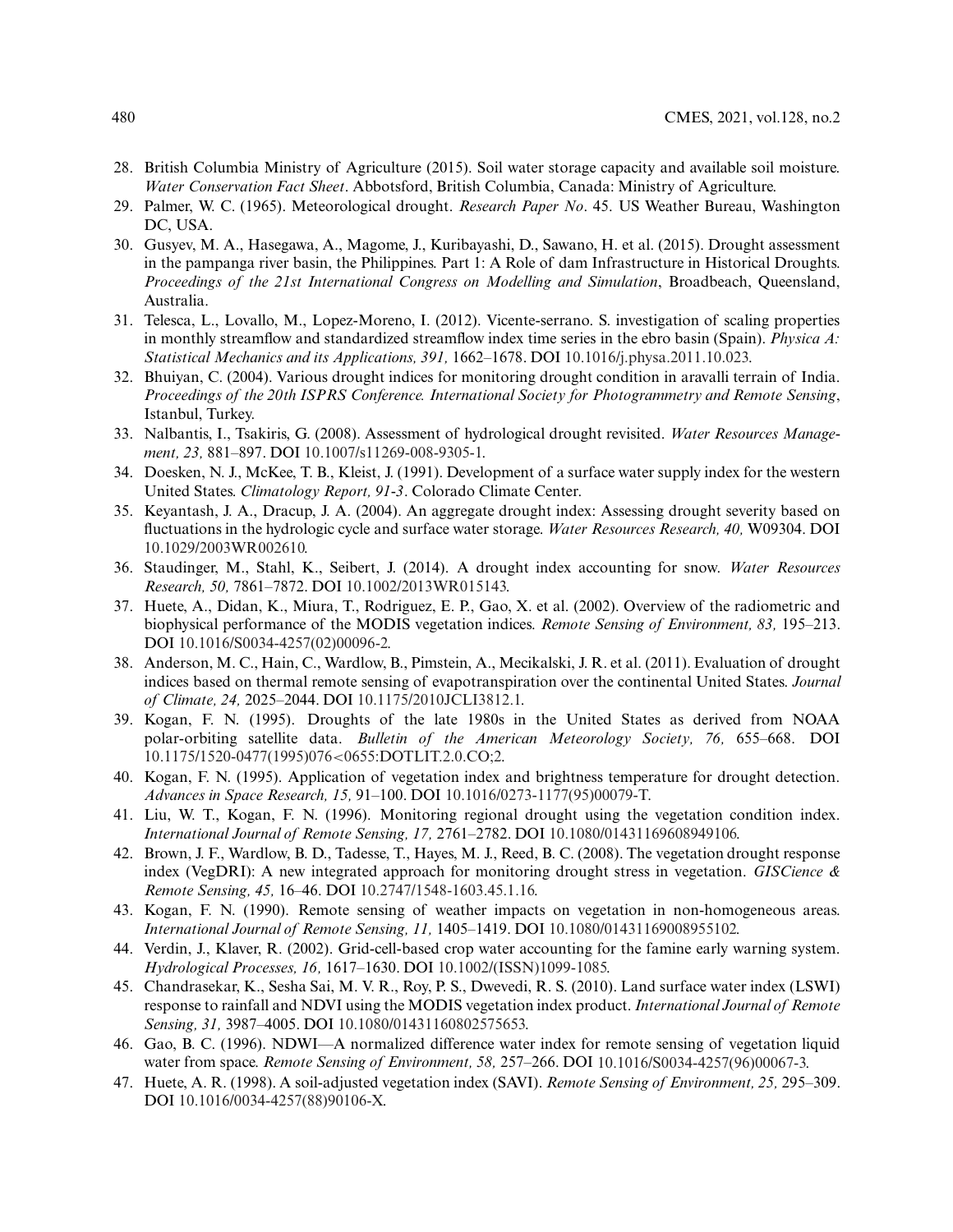- 48. NCEI (2021). Southern Oscillation Index (SOI). https://www.ncdc.noaa.gov/teleconnections/enso/indi cators/soi/.
- 49. Mishra, D., Goswami, S., Matin, S., Sarup, J. (2021). Analyzing the extent of drought in the rajasthan state of India using vegetation condition index and standardized precipitation index. *Modeling Earth Systems and Environment,* 1–10. DOI 10.1007/s40808-021-01102-x.
- 50. Wei, W., Zhang, J., Zhou, L., Xie, B., Zhou, J. et al. (2021). Comparative evaluation of drought indices for monitoring drought based on remote sensing data. *Environmental Science and Pollution Research, 28(16),* 20408–20425. DOI 10.1007/s11356-020-12120-0.
- 51. Bai, X. J., Kang, H. X., Wang, P. X., Liu, Z. (2021). Effectiveness of upscaling the vegetation temperature condition index retrieved from landsat data using an algorithm combining the trend surface analysis and the spatial variation weight method. *European Journal of Remote Sensing, 54(1),* 29–41. DOI 10.1080/22797254.2020.1847603.
- 52. Kirkham, M. B. (2014). Potential evapotranspiration. *Principles of soil and plant water relations (Second Edition),* pp. 501–514. DOI 10.1016/B978-0-12-420022-7.00028-8.
- 53. Homdee, T., Pongput, K., Kanae, S. (2016). A comparative performance analysis of three standardized climatic drought indices in the Chi River basin, Thailand. *Agriculture and Natural Resources, 50(3),* 211– 219. DOI 10.1016/j.anres.2016.02.002.
- 54. Zhu, N., Xu, J., Li, W., Li, K., Zhou, C. (2018). A comprehensive approach to assess the hydrological drought of inland river basin in northwest China. *Atmosphere, 9,* 370. DOI 10.3390/atmos9100370.
- 55. Greve, P., Roderick, M. L., Ukkola, A. M., Wada, Y. (2019). The aridity index under global warming. *Environmental Research Letters, 14(12),* 124006. DOI 10.1088/1748-9326/ab5046.
- 56. Dobri, R. V., Sfîcă, L., Amihăesei, V. A., Apostol, L., Țîmpu, S. (2021). Drought extent and severity on arable lands in Romania derived from normalized difference drought index (2001–2020). *Remote Sensing, 13(8),* 1478. DOI 10.3390/rs13081478.
- 57. Burke, E. J. (2011). Understanding the sensitivity of different drought metrics to the drivers of drought under increased atmospheric CO2. *Journal of Hydrometeorology, 12(6),* 1378–1394. DOI 10.1175/2011JHM1386.1.
- 58. Bos, M. G., Kselik, R. A. L., Allen, R. G., Molden, D. J. (2009). *Water requirements for irrigation and the environment,* vol. 3, pp. 81–102. Springer Science and Business Media: Dordrecht, The Netherlands. DOI 10.1007/978-1-4020-8948-0.
- 59. Elavarasan, D., Vincent, D. R., Sharma, V., Zomaya, A. Y., Srinivasan, K. (2018). Forecasting yield by integrating agrarian factors and machine learning models: A survey. *Computers and Electronics in Agriculture, 155,* 257–282. DOI 10.1016/j.compag.2018.10.024.
- 60. Moriasi, D. N., Arnold, J. G., van Liew, M. W., Bingner, R. L., Harmel, R. D. et al. (2007). Model evaluation guidelines for systematic quantification of accuracy in watershed simulations. *Transactions of the ASABE, 50(3),* 885–900. DOI 10.13031/2013.23153.
- 61. Srinivasan, K., Garg, L., Datta, D., Alaboudi, A. A., Jhanjhi, N. Z. et al. (2021). Performance comparison of deep CNN models for detecting driver's distraction. *Computers, Materials & Continua* (in Press).
- 62. Jayalakshmi, M., Garg, L., Maharajan, K., Jayakumar, K., Srinivasan, K. (2021). Fuzzy logic-based health monitoring system for COVID'19 patients. *Computers, Materials & Continua, 67(2),* 2431–2447. DOI 10.32604/cmc.2021.015352.
- 63. Garg, R., Brennan, L., Price, R. K., Wallace, J., Strain, J. J. (2016). Using NMR-based metabolomics to evaluate postprandial urinary responses following consumption of minimally processed wheat bran or wheat aleurone by men and women. *Nutrients, 8(2),* 96. DOI 10.3390/nu8020096.
- 64. Garg, L., Dauwels, J., Earnest, A., Pang, L. (2014). Tensor-based methods for handling missing data in quality-of life questionnaires. *IEEE Journal of Biomedical and Health Informatics, 18(5),* 1571–1580. DOI 10.1109/JBHI.2013.2288803.
- 65. Garg, L., McClean, S. I., Barton, M. (2014). Can management science methods do more to improve healthcare? *International Journal of Inventions in Research*, *Engineering Science and Technology, 8,* 8–18.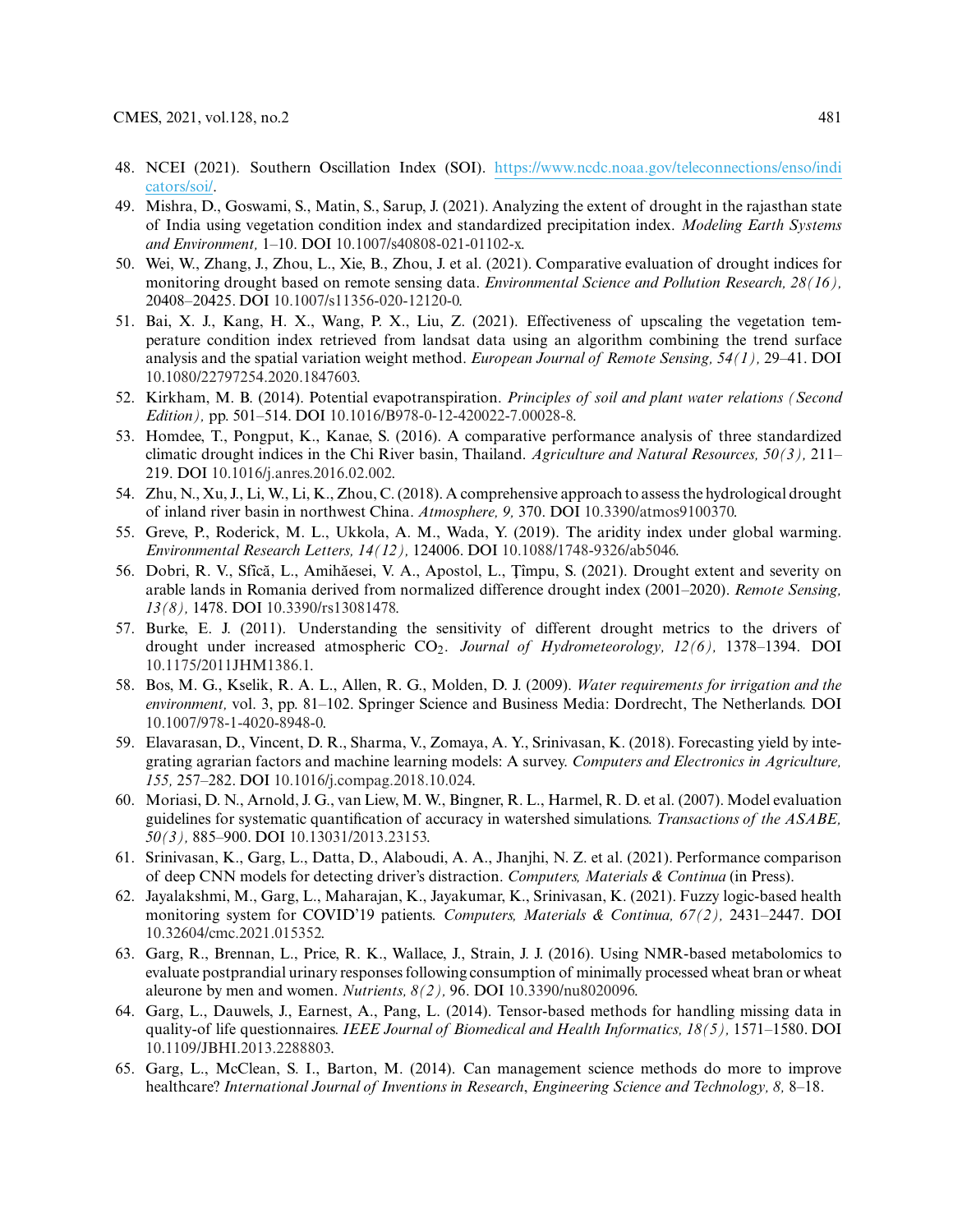- 66. Garg, L., McClean, S. I., Meenan, B. J., Millard, P. H. (2011). Phase-type survival trees and mixed distribution survival trees for clustering patients' hospital length of stay. *Informatica, 22(1),* 57–72. DOI 10.15388/Informatica.2011.314.
- 67. Garg, L., McClean, S. I., Barton, M., Meenan, B. J., Fullerton, K. (2010). The extended mixture distribution survival tree-based analysis for clustering and patient pathway prognostication in a stroke care unit. *International Journal of Information Sciences and Application, 2(4),* 671–675. DOI 10.1080/03610926.2012.725262.
- 68. McClean, S., Barton, M., Garg, L., Fullerton, K. (2011). Modeling framework that combines markov models and discrete-event simulation for stroke patient care. *ACM Transactions on Modeling and Computer Simulation (TOMACS), 21(4),* 1–26. DOI 10.1145/2000494.2000498.
- 69. Papadapoulou, A., Tsaklidis, G., McClean, S. I., Garg, L. (2011). On the moments and the distribution of the cost of a semi markov model for healthcare systems. *Methodology and Computing in Applied Probability, 4(3),* 717–737. DOI 10.1007/s11009-011-9260-9.
- 70. Garg, G., Prasad, G., Garg, L., Coyle, D. (2011). Gaussian mixture models for brain activation detection from fMRI data. *International Journal of Bioelectromagnetism, 13(4),* 255–260.
- 71. Garg, L., McClean, S. I., Meenan, B. J., Millard, P. H. (2010). A non-homogeneous discrete-time markov model for admission scheduling and resource planning in a cost or capacity constrained healthcare system. *Health Care Management Science, 13(2),* 155–169. DOI 10.1007/s10729-009-9120-0.
- 72. Garg, L., McClean, S. I., Meenan, B. J., Millard, P. H. (2009). Non-homogeneous markov models for sequential pattern mining of healthcare data. *IMA Journal of Management Mathematics, 20(4),* 327–344. DOI 10.1093/imaman/dpn030.
- 73. Bugeja, S., Garg, L., Audu, E. E. (2016). A novel method of EEG data acquisition, feature extraction and feature space creation for early detection of epileptic seizures. *38th Annual International Conference of the IEEE Engineering in Medicine and Biology Society (EMBC-2016)*. Orlando, Florida, USA. DOI 10.1109/EMBC.2016.7590831.
- 74. Bacanli, U. G., Firat, M., Dikbas, F. (2009). Adaptive neuro-fuzzy inference system for drought forecasting. *Stochastic Environmental Research and Risk Assessment, 23,* 1143–1154. DOI 10.1007/s00477-008-0288-5.
- 75. Cutore, P., Mauro, G., Cancelliere, A. (2009). Forecasting palmer index using neural networks. *Journal of Hydrologic Engineering, 14,* 588–595. DOI 10.1061/(ASCE)HE.1943-5584.0000028.
- 76. Dastorani, M. T., Afkhami, H., Shariffdarani, H., Dastorani, M. (2010). Application of ANN and ANFIS models on dryland precipitation prediction case study: Yazd in central Iran. *Journal of Applied Sciences, 10(20),* 2387–2394. DOI 10.3923/jas.2010.2387.2394.
- 77. Marj, A. F., Meijerink, A. M. J. (2011). Agricultural drought forecasting using satellite images, climate indices and artificial neural network. *International Journal of Remote Sensing, 32,* 9707–9719. DOI 10.1080/01431161.2011.575896.
- 78. Barua, S., Ng, A. W. M., Perera, B. J. C. (2012). Artificial neural network-based drought forecasting using a nonlinear aggregated drought index. *Journal of Hydrologic Engineering, 17,* 1408–1413. DOI 10.1061/ASCEHE.1943-5584.0000574.
- 79. Belayneh, A., Adamowski, J., Khalil, B., Ozga-Zielinski, B. (2013). Long-term SPI drought forecasting in the awash river basin in Ethiopia using wavelet neural networks and wavelet support vector regression models. *Journal of Hydrology, 508,* 418–429. DOI 10.1016/j.jhydrol.2013.10.052.
- 80. Woli, P., Jones, J., Ingram, K., Paz, J. (2013). Forecasting drought using the agricultural reference index for drought ARID: A case study. *Weather Forecast, 28,* 427–443. DOI 10.1175/WAF-D-12-00036.1.
- 81. Belayneh, A., Adamowski, J., Khalil, B., Quilty, J. (2016). Coupling machine learning methods with wavelet transforms and the bootstrap and boosting ensemble approaches for drought prediction. *Atmospheric Research, 172,* 37–47. DOI 10.1016/j.atmosres.2015.12.017.
- 82. Shirmohammadi, B., Moradi, H., Moosavi, V., Semiromi, M. T., Zeinali, A. (2013). Fore-casting of meteorological drought using wavelet-aNFIS hybrid model for different time steps case study: Southeastern part of east Azerbaijan province Iran. *Natural Hazards, 69,* 389–402. DOI 10.1007/s11069-013-0716-9.
- 83. Masinde, M. (2014). Artificial neural networks models for predicting effective drought index: Factoring effects of rainfall variability. *Mitigation and Adaptation Strategies for Global Change, 19,* 1139–1162. DOI 10.1007/s11027-013-9464-0.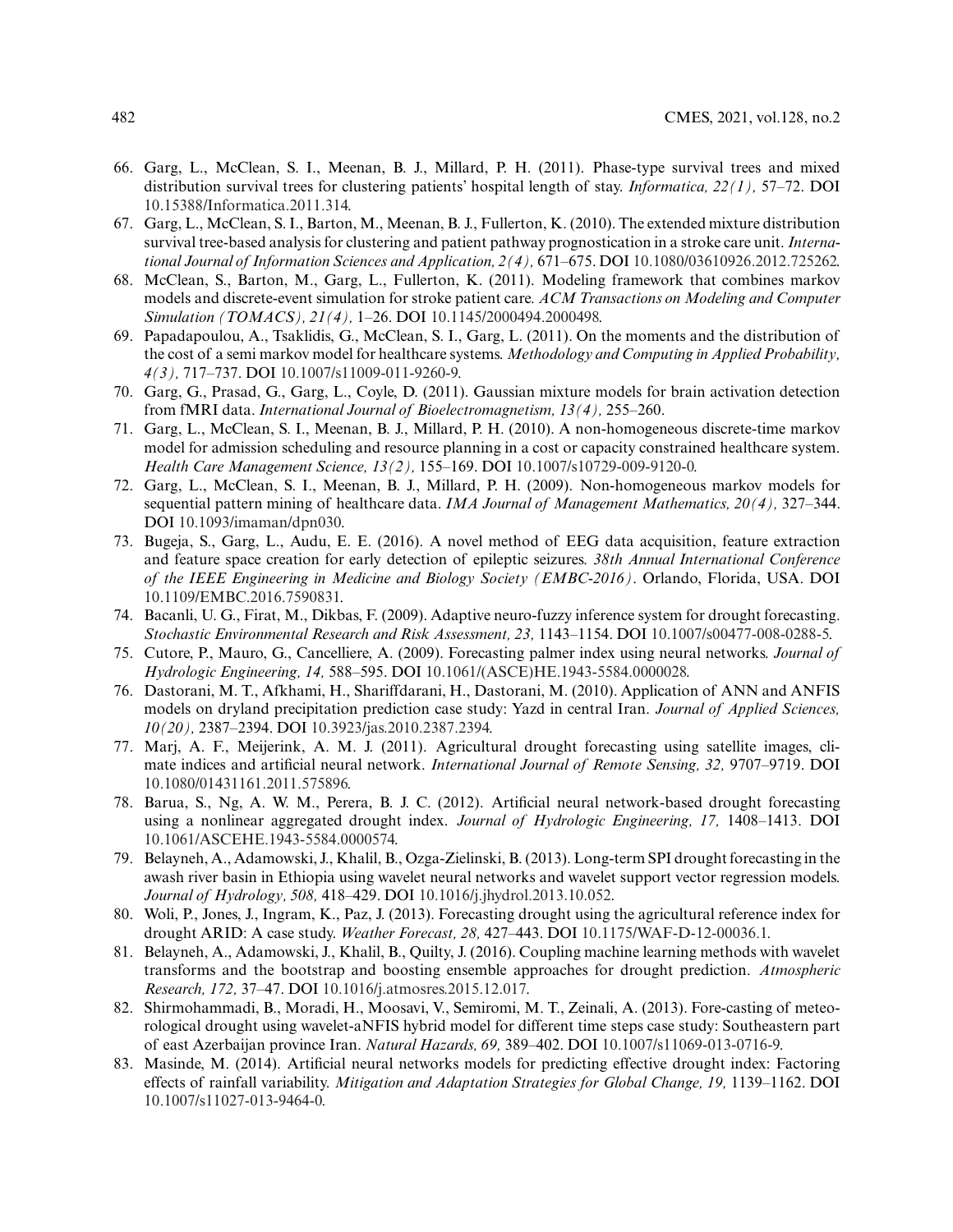- 84. Wambua, R. M., Mutua, B. M., Raude, J. M. (2014). Drought forecasting using indices and artificial neural networks for upper Tana River Basin, Kenya–A review concept. *Journal of Civil & Environmental Engineering, 4(4),* 152. DOI 10.4172/2165-784X.1000152.
- 85. Jalalkamali, A., Moradi, M., Moradi, N. (2015). Application of several artificial intelligence models and ARIMAX model for forecasting drought using the standardized precipitation index. *International Journal of Environmental Science and Technology, 12,* 1201–1210. DOI 10.1007/s13762-014-0717-6.
- 86. Belayneh, A., Adamowski, J. (2012). Standard precipitation index drought forecasting using neural networks, wavelet neural networks, and support vector regression. *Applied computational intelligence and soft computing,* vol. 2012, pp. 1–13. DOI 10.1155/2012/794061.
- 87. Deo, R. C., Sahin, M. (2015). Application of the artificial neural network model for prediction of monthly standardized precipitation and evapotranspiration index using hydrometeorological parameters and climate indices in Eastern Australia. *Atmospheric Research, 161,* 65–81. DOI 10.1016/j.atmosres.2015.03.018.
- 88. Maca, P., Pech, P. (2016). Forecasting SPEI and SPI drought indices using the integrated artificial neural networks. *Computational intelligence and neuroscience*, vol. 2016, pp. 1–17. DOI 10.1155/2016/3868519.
- 89. Kousari, M. R., Hosseini, M. E., Ahani, H., Hakimelahi, H. (2017). Introducing an operational method to forecast long-term regional drought based on the application of artificial intelligence capabilities. *Theoretical and Applied Climatology, 127(1–2),* 361–380. DOI 10.1007/s00704-015-1624-6.
- 90. Hosseini-Moghari, S. M., Araghinejad, S. (2015). Monthly and seasonal drought forecasting using statistical neural networks. *Environmental Earth Sciences, 74(1),* 397–412. DOI 10.1007/s12665-015-4047-x.
- 91. Deo, R. C., Tiwari, M. K., Adamowski, J. F., Quilty, J. M. (2016). Forecasting effective drought index using a wavelet extreme learning machine (W-eLM) model. *Stochastic Environmental Research and Risk Assessment, 31(5),* 1211–1240. DOI 10.1007/s00477-016-1265-z.
- 92. Rezaeianzadeh, M., Stein, A., Cox, J. P. (2016). Drought forecasting using markov chain model and artificial neural networks. *Water Resources Management, 30(7),* 2245–2259. DOI 10.1007/s11269-016-1283-0.
- 93. Borji, M., Malekian, A., Salajegheh, A., Ghadimi, M. (2016). Multi-time-scale analysis of hydrological drought forecasting using support vector regression (SVR) and artificial neural networks (ANN). *Arabian Journal of Geosciences, 9(19),* 1–10. DOI 10.1007/s12517-016-2750-x.
- 94. Djerbouai, S., Souag-Gamane, D. (2016). Drought forecasting using neural networks, wavelet neural networks, and stochastic models: Case of the algerois basin in north Algeria. *Water Resources Management, 30(7),* 2445–2464. DOI 10.1007/s11269-016-1298-6.
- 95. Le, M. H., Perez, G. C., Solomatine, D., Nguyen, L. B. (2016). Meteorological drought forecasting based on climate signals using artificial neural network–A case study in khanhhoa province Vietnam. *Procedia Engineering, 154,* 1169–1175. DOI 10.1016/j.proeng.2016.07.528.
- 96. Ibrahimi, A., Baali, A. (2018). Application of several artificial intelligence models for forecasting meteorological drought using the standardized precipitation index in the saiss plain (Northern Morocco). *International Journal of Intelligent Engineering and Systems, 11(1),* 267–275. DOI 10.22266/ijies.
- 97. Ali, Z., Hussain, I., Faisal, M., Nazir, H. M., Hussain, T. et al. (2017). Forecasting drought using multilayer perceptron artificial neural network model. *Advances in meteorology,* vol. 2017, pp. 1–9. DOI 10.1155/2017/5681308.
- 98. Prasad, R. D., Ravinesh, C., Li, Y., Maraseni, T. (2017). Input selection and performance optimization of ANN-based streamflow forecasts in the drought-proneMurray darling basin region using IIS and MODWT algorithm. *Atmospheric Research, 197,* 42–63. DOI 10.1016/j.atmosres.2017.06.014.
- 99. Adeyemi, O., Grove, I., Peets, S., Domun, Y., Norton, T. (2018). Dynamic neural network modelling of soil moisture content for predictive irrigation scheduling. *Sensors, 18(10),* 3408. DOI 10.3390/s18103408.
- 100. Zhang, R., Chen, Z. Y., Xu, L. J., Ou, C. Q. (2019). Meteorological drought forecasting based on a statistical model with machine learning techniques in Shaanxi Province*,* China. *Science of the Total Environment*, *665,* 338–346. DOI 10.1016/j.scitotenv.2019.01.431.
- 101. Deng, J., Chen, X., Du, Z., Zhang, Y. (2011). Soil water simulation and prediction using stochastic models based on LS-sVM for Red soil region of China. *Water Resources Management, 25(11),* 2823–2836. DOI 10.1007/s11269-011-9840-z.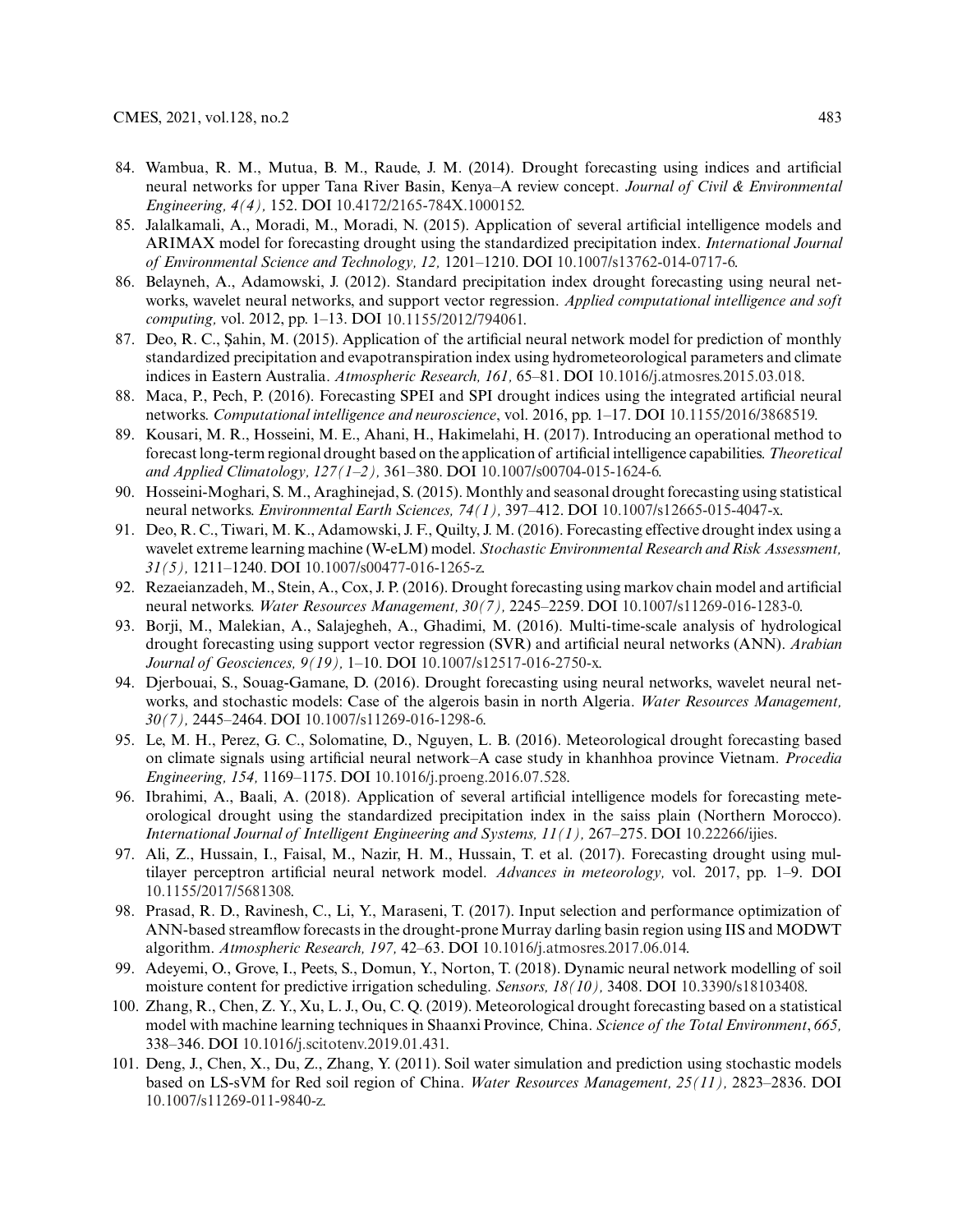- 102. Kisi, O., Cimen, M. (2011). A wavelet-support vector machine conjunction model for monthly streamflow forecasting. *Journal of Hydrology, 399(1–2),* 132–140. DOI 10.1016/j.jhydrol.2010.12.041.
- 103. Chiang, J. L., Tsai, Y. S. (2013). Reservoir drought prediction using two-stage SVM. *Applied Mechanics and Materials, 284,* 1473–1477. DOI 10.4028/www.scientific.net/AMM.284-287.1473.
- 104. Ganguli, P., Reddy, M. J. (2014). Ensemble prediction of regional droughts using climate inputs and SVMcopula approach. *Hydrol Process, 28(19),* 4989–5009. DOI 10.1002/hyp.9966.
- 105. Chiang, J. L., Tsai, Y. S. (2012). Reservoir drought prediction using support vector machines. *Applied Mechanics and Materials, 145,* 455–459. Switzerland: Trans Tech Publications, Ltd. DOI 10.4028/www.scientific.net/AMM.145.455.
- 106. Tian, Y., Xu, Y. P., Wang, G. (2018). Agricultural drought prediction using climate indices based on support vector regression in Xiangjiang River Basin. *Science of the Total Environment, 622,* 710–720. DOI 10.1016/j.scitotenv.2017.12.025.
- 107. Keskin, M. E., Terzi, Ö., Taylan, E. D., Küçükyaman, D. (2009). Meteorological drought analysis using data-driven models for the lakes district, Turkey. *Hydrological Sciences Journal, 54,* 1114–1124. DOI 10.1623/hysj.54.6.1114.
- 108. Ozger, M., Mishra, A. K., Singh, V. P. (2011). Estimating palmer drought severity index using a wavelet fuzzy logic model based on meteorological variables. *International Journal of Climatology, 31(13),* 2021–2032. DOI 10.1002/joc.2215.
- 109. Mehr, A. D., Kahya, E., Ozger, M. (2014). A gene-wavelet model for long lead time drought forecasting. *Journal of Hydrology, 517,* 691–699. DOI 10.1016/j.jhydrol.2014.06.012.
- 110. Madadgar, S., Moradkhani, H. (2014). Spatio-temporal drought forecasting within Bayesian networks. *Journal of Hydrology, 512,* 134–146. DOI 10.1016/j.jhydrol.2014.02.039.
- 111. Bae, D. H., Son, K. H., So, J. M. (2017). Utilization of the Bayesian method to improve hydrological drought prediction accuracy. *Water Resources Management, 31(11),* 3527–3541. DOI 10.1007/s11269-017-1682-x.
- 112. Sattar, M. N., Kim, T. W. (2018). Probabilistic characteristics of lag time between meteorological and hydrological droughts using a Bayesian model. *Terrestrial*, *Atmospheric & Oceanic Sciences, 29(6),* 1–12. DOI 10.3319/TAO.2018.07.01.01.
- 113. Chen, S., Muhammad, W., Lee, J. H., Kim, T. W. (2018). Assessment of probabilistic multi-index drought using a dynamic naive Bayesian classifier. *Water Resources Management, 32(13),* 4359–4374. DOI 10.1007/s11269-018-2062-x.
- 114. Shin, J. Y., Ajmal, M., Yoo, J., Kim, T. W. (2016). A Bayesian network-based probabilistic framework for drought forecasting and outlook. *Advances in Meteorology,* 1–10. DOI 10.1155/2016/9472605.
- 115. Shin, J. Y., Kwon, H. H., Lee, J. H., Kim, T. W. (2020). Probabilistic long-term hydrological drought forecast using Bayesian networks and drought propagation. *Meteorological Applications, 27(1),* e1827. DOI 10.1002/met.1827.
- 116. Chen, J., Yang, Y. (2012). SPI-Based regional drought prediction using weighted markov chain model. *Research Journal of Applied Sciences*, *Engineering and Technology, 421,* 4293–4298.
- 117. Park, S., Im, J., Jang, E., Rhee, J. (2016). Drought assessment and monitoring through blending of multisensor indices using machine learning approaches for different climate regions. *Agricultural and Forest Meteorology, 216,* 157–169. DOI 10.1016/j.agrformet.2015.10.011.
- 118. Park, H., Kim, K., Lee, D. K. (2019). Prediction of severe drought area based on random forest: Using satellite image and topography data. *Water, 11(4),* 705. DOI 10.3390/w11040705.
- 119. Rahmat, S. N., Jayasuriya, N., Bhuiyan, M. A. (2016). Short-term droughts forecast using markov chain model in Victoria, Australia. *Theoretical and Applied Climatology, 129(1),* 445–457. DOI 10.1007/s00704-016-1785-y.
- 120. Chen, S., Shin, J. Y., Kim, T. W. (2016). Probabilistic forecasting of drought: A hidden markov model aggregated with the RCP 8.5 precipitation projection. *Stochastic Environmental Research and Risk Assessment, 31(5),* 1061–1076. DOI 10.1007/s00477-016-1279-6.
- 121. Khadr, M. (2016). Forecasting of meteorological drought using hidden markov model case study: The upper blue Nile River Basin Ethiopia. *Ain Shams Engineering Journal, 7(1),* 47–56. DOI 10.1016/j.asej.2015.11.005.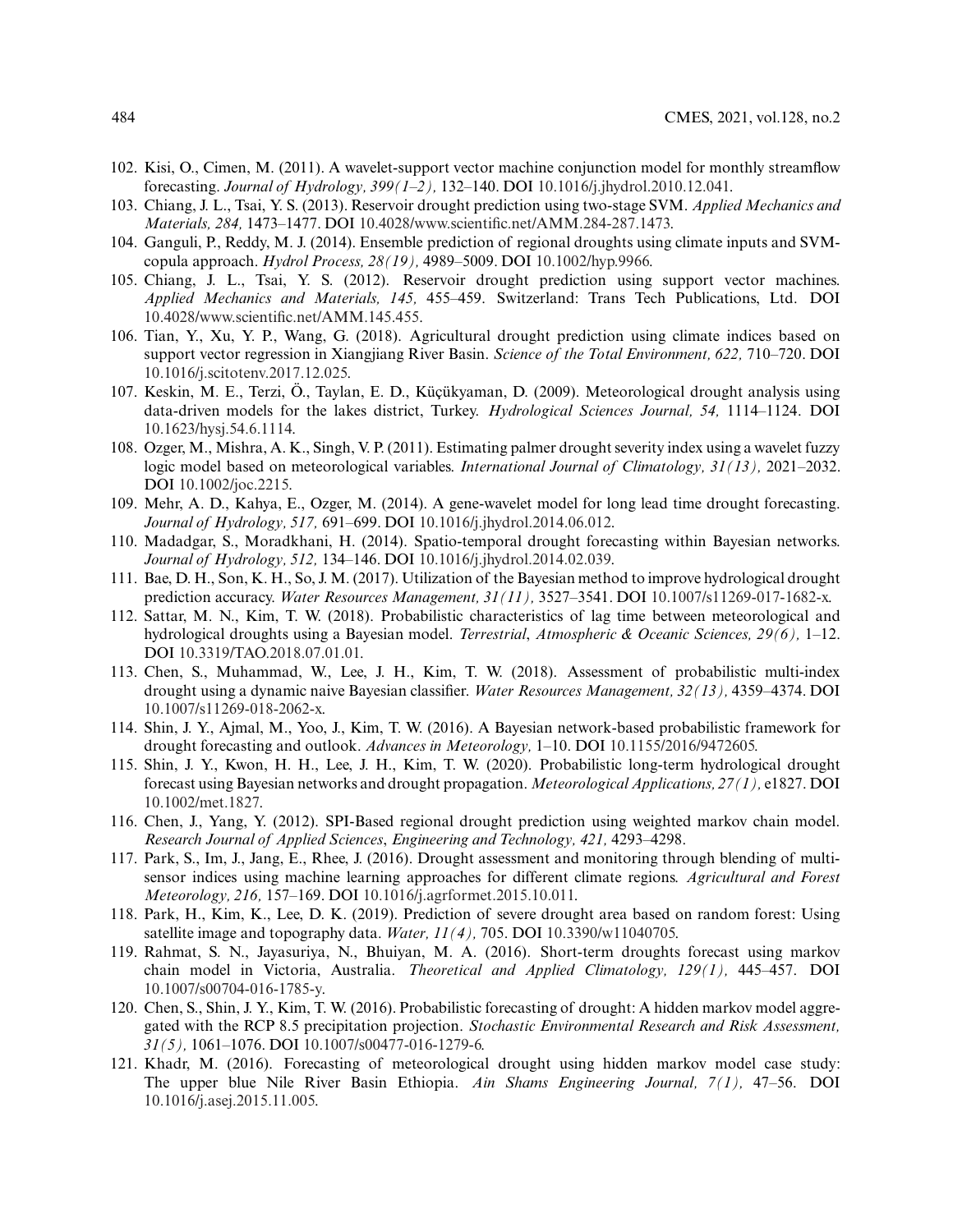- 122. Nnaji, G. A., Clark, C. J., Chan-Hilton, A. B., Huang, W. (2016). Drought prediction in Apalachicola-Chattahoochee Flint River Basin using a semi-Markov model. *Natural Hazards, 821(1),* 267–297. DOI 10.1007/s11069-016-2201-8.
- 123. Shamshirband, S., Hashemi, S., Salimi, H., Samadianfard, S., Asadi, E. (2020). Predicting standardized streamflow index for hydrological drought using machine learning models. *Engineering Applications of Computational Fluid Mechanics, 14(1),* 339–350. DOI 10.1080/19942060.2020.1715844.
- 124. Park, S., Im, J., Han, D., Rhee, J. (2020). Short-term forecasting of satellite-based drought indices using their temporal patterns and numerical model output. *Remote Sensing, 12(21),* 3499. DOI 10.3390/rs12213499.
- 125. Mathivha, F., Sigauke, C., Chikoore, H., Odiyo, J. (2020). Short-term and medium-term drought forecasting using generalized additive models. *Sustainability, 12,* 4006. DOI 10.3390/su12104006.
- 126. Nabipour, N., Dehghani, M., Mosavi, A., Shamshirband, S. (2020). Short-term hydrological drought forecasting based on different nature-inspired optimization algorithms hybridized with artificial neural networks. *IEEE Access, 8,* 15210–15222. DOI 10.1109/Access.6287639.
- 127. Dikshit, A., Pradhan, B., Alamri, A. M. (2020). Short-term spatio-temporal drought forecasting using random forests model at New South Wales, Australia. *Applied Sciences, 10(12),* 4254. DOI 10.3390/ app10124254.
- 128. Fung, K. F., Huang, Y. F., Koo, C. H., Mirzaei, M. (2020). Improved SVR machine learning models for agricultural drought prediction at downstream of Langat River Basin, Malaysia. *Journal of Water and Climate Change, 11(4),* 1383–1398. DOI 10.2166/wcc.2019.295.
- 129. Mokhtari, R., Akhoondzadeh, M. (2021). Data fusion and machine learning algorithms for drought forecasting using satellite data. *Journal of the Earth and Space Physics, 46(4),* 231–246. DOI 10.22059/jesphys.2020.299445.1007199.
- 130. Kisi, O., Gorgij, A. D., Zounemat-Kermani, M., Mahdavi-Meymand, A., Kim, S. (2019). Drought forecasting using novel heuristic methods in a semi-arid environment. *Journal of Hydrology, 578,* 1–11. DOI 10.1016/j.jhydrol.2019.124053.
- 131. Mulualem, G. M., Liou, Y. A. (2020). Application of artificial neural networks in forecasting a standardized precipitation evapotranspiration index for the Upper Blue Nile Basin. *Water, 12(3),* 643. DOI 10.3390/w12030643.
- 132. Moazenzadeh, R., Mohammadi, B., Shamshirband, S., Chau, K. W. (2018). Coupling a firefly algorithm with support vector regression to predict evaporation in northern Iran. *Engineering Applications of Computational Fluid Mechanics, 12(1),* 584–597. DOI 10.1080/19942060.2018.1482476.
- 133. Nalbantis, I. (2008). Evaluation of a hydrological drought index. *European Water, 23(24),* 67–77.
- 134. Alsumaiei, A. A., Alrashidi, M. S. (2020). Hydrometeorological drought forecasting in hyper-arid climates using nonlinear autoregressive neural networks. *Water, 12,* 2611. DOI 10.3390/w12092611.
- 135. Memarian, H., Bilondi, M. P., Rezaei, M. (2016). Drought prediction using co-active neuro-fuzzy inference system, validation, and uncertainty analysis case study: Birjand, Iran. *Theoretical and Applied Climatology, 125,* 541–554. DOI 10.1007/s00704-015-1532-9.
- 136. Tufaner, F., Qzbeyaz, A. (2020). Estimation and easy calculation of the palmer drought severity index from the meteorological data by using the advanced machine learning algorithms.*Environmental Monitoring and Assessment, 192(9),* 1–14. DOI 10.1007/s10661-020-08539-0.
- 137. Agboola, A. H., Gabriel, A. J., Aliyu, E. O., Alese, B. K. (2013). Development of a fuzzy logic based rainfall prediction model. *International Journal of Engineering and Technology, 3(4),* 427–435.
- 138. Mehr, A. D., Tur, R., Caliskan, C., Tas, E. (2020). A novel fuzzy random forest model for meteorological drought classification and prediction in ungauged catchments. *Pure and Applied Geophysics, 177(12),* 5993– 6006. DOI 10.1007/s00024-020-02609-7.
- 139. Avilés, A., Célleri, R., Paredes, J., Solera, A. (2015). Evaluation of markov chain based drought forecasts in an Andean regulated river basin using the skill scores RPS and GMSS. *Water Resources Management, 29,* 1949–1963. DOI 10.1007/s11269-015-0921-2.
- 140. Zhu, S., Luo, X. G., Chen, S., Xu, Z. Y. (2020). Improved hidden markov model incorporated with copula for probabilistic seasonal drought forecasting. *Journal of Hydrologic Engineering, 25(6),* 04020019. DOI 10.1061/(ASCE)HE.1943-5584.0001901.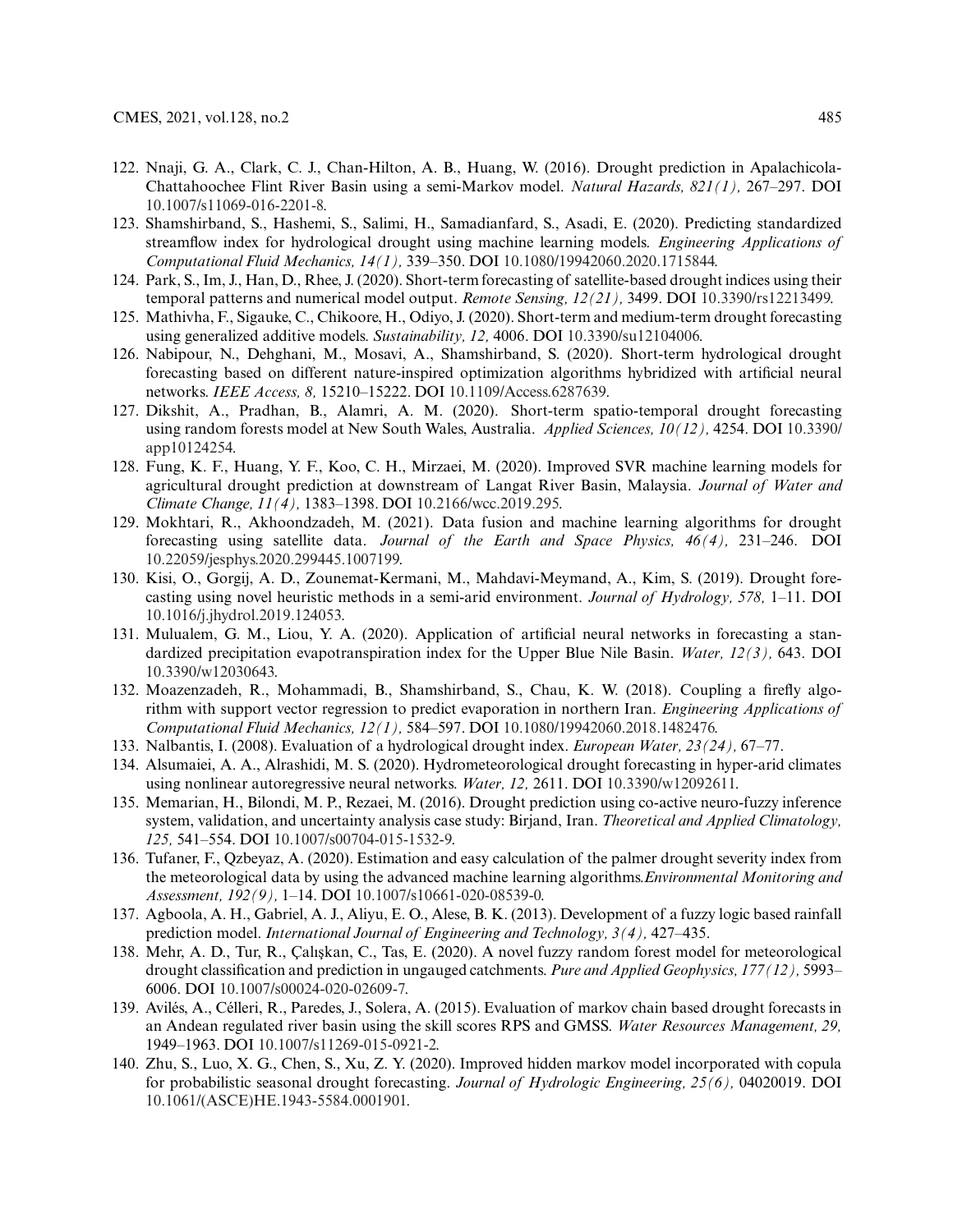- 141. Agana, N. A., Homaifar, A. (2018). EMD-Based predictive deep belief network for time series prediction: An application to drought forecasting. *Hydrology, 5(18),* 18. DOI 10.3390/hydrology5010018.
- 142. Chen, J., Jin, Q., Chao, J. (2012). Design of deep belief networks for short-term prediction of drought index using data in the huaihe river basin. *Mathematical Problems in Engineering, 2012,* 1–16. DOI 10.1155/2012/235929.
- 143. Poornima, S., Pushpalatha, M. (2019). Drought prediction based on SPI and SPEI with varying timescales using LSTM recurrent neural network. *Soft Computing, 23*, 1–14. DOI 10.1007/s00500-019-04120-1.
- 144. Zhu, S., Xu, Z., Luo, X., Liu, X., Wang, R. et al. (2021). Internal and external coupling of Gaussian mixture model and deep recurrent network for probabilistic drought forecasting. *International Journal of Environmental Science and Technology, 18(5),* 1221–1236. DOI 10.1007/s13762-020-02862-2.
- 145. Ali, M., Deo, R. C., Downs, N. J., Maraseni, T. (2018). Multi-stage committee based extreme learning machine model incorporating the influence of climate parameters and seasonality on drought forecasting. *Computers and Electronics in Agriculture, 152,* 149–165. DOI 10.1016/j.compag.2018.07.013.
- 146. Ali, M., Deo, R. C., Maraseni, T., Downs, N. J. (2019). Improving SPI-derived drought forecasts incorporating synoptic-scale climate indices in multi-phase multivariate empirical mode decomposition model hybridized with simulated. *Journal of Hydrology, 576,* 164–184. DOI 10.1016/j.jhydrol.2019.06.032.
- 147. Dikshit, A., Pradhan, B., Alamri, A. M. (2020). Temporal hydrological drought index forecasting for New South Wales, Australia using machine learning approaches. *Atmosphere, 11,* 585. DOI 10.3390/atmos11060585.
- 148. Han, J., Singh, V. P. (2020). Forecasting of droughts and tree mortality under global warming: A review of causative mechanisms and modeling methods. *Journal of Water and Climate Change, 11(3),* 600–632. DOI 10.2166/wcc.2020.239.
- 149. Bojang, P. O., Yang, T. C., Pham, Q. B., Yu, P. S. (2020). Linking singular spectrum analysis and machine learning for monthly rainfall forecasting. *Applied Sciences, 10(9),* 3224. DOI 10.3390/app10093224.
- 150. Kaur, A., Sood, S. K. (2019). Cloud-Fog based framework for drought prediction and forecasting using artificial neural network and genetic algorithm. *Journal of Experimental & Theoretical Artificial Intelligence*, *32,* 273–289 DOI 10.1080/0952813x.2019.1647563.
- 151. Farokhnia, A., Morid, S., Byun, H. R. (2010). Application of global SST and SLP data for drought forecasting on Tehran plain using data mining and ANFIS techniques. *Theoretical and Applied Climatology, 104(1),* 71–81. DOI 10.1007/s00704-010-0317-4.
- 152. Khan, M. M. H., Muhammad, N. S., El-Shafie, A. (2020). Wavelet based hybrid ANN-aRIMA models for meteorological drought forecasting. *Journal of Hydrology, 590,* 125380. DOI 10.1016/j.jhydrol.2020.125380.
- 153. Malik, A., Kumar, A. (2020). Meteorological drought prediction using heuristic approaches based on effective drought index: A case study in uttarakhand. *Arabian Journal of Geosciences, 13(6),* 276. DOI 10.1007/s12517-020-5239-6.
- 154. Mohamadi, S., Sammen, S. S., Panahi, F., Ehteram, M., Kisi, O. et al. (2020). Zoning map for drought prediction using integrated machine learning models with a nomadic people optimization algorithm. *Natural Hazards, 104(1),* 537–579. DOI 10.1007/s11069-020-04180-9.
- 155. So, J. M., Lee, J. H., Bae, D. H. (2020). Development of a hydrological drought forecasting model using weather forecasting data from Glosea5. *Water, 12,* 2785. DOI 10.3390/w12102785.
- 156. Kaur, A., Sood, S. K. (2019). Artificial intelligence-based model for drought prediction and forecasting. *The Computer Journal, 63(11),* 1704–1712. DOI 10.1093/comjnl/bxz105.
- 157. Ali, M., Deo, R. C., Downs, N. J., Maraseni, T. (2018). An ensemble-aNFIS based uncertainty assessment model for forecasting multi-scalar standardized precipitation index. *Atmospheric Research, 207,* 155–180. DOI 10.1016/j.atmosres.2018.02.024.
- 158. Mohan, S., John, A., Abugabah, A., Adimoolam, M., Singh, S. K. et al. (2021). An approach to forecast impact of COVID-19 using supervised machine learning model. *Software: Practice and Experience*, Wiley.
- 159. Morgan, G., Srivastava, G., Muthu, B. A., Baskar, S., Shakeel, P. M. (2021). A response-aware traffic offloading scheme using regression machine learning for user-centric large scale internet of things. *IEEE Internet of Things Journal, 8(5),* 3360–3368. DOI 10.1109/JIoT.6488907.